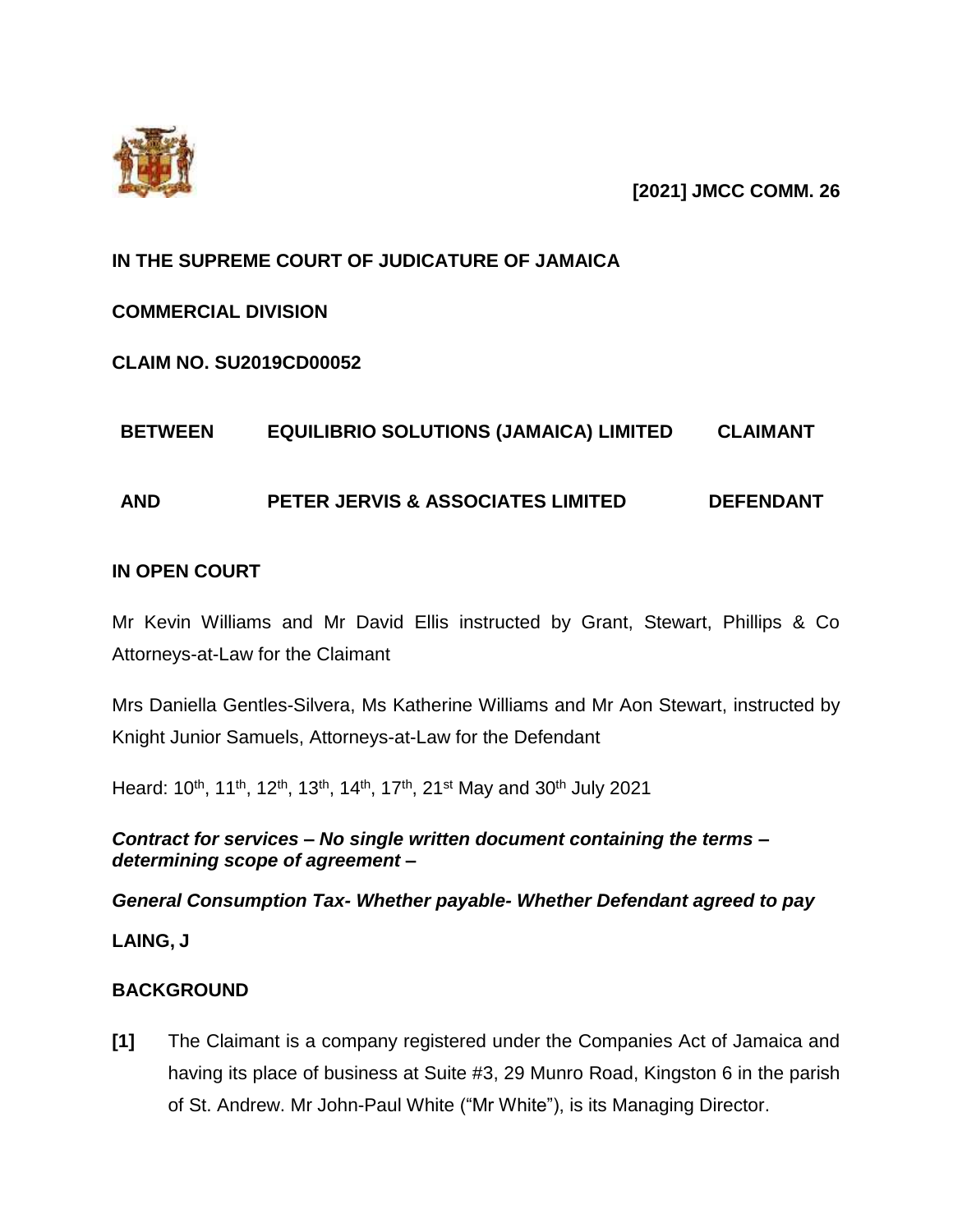- **[2]** The Defendant is a company registered under the Companies Act of Jamaica and having its place of business at 49½ Upper Waterloo Road, Kingston 10 in the parish of Saint Andrew. Mr Peter Jervis ("Mr Jervis") is the Manager of the Defendant.
- **[3]** On or about 10<sup>th</sup> June 2011 the Defendant entered into a contract with the National Works Agency ("the NWA") for the restoration of the drainage system in Kingston and Saint Andrew ("the NWA Contract"). Subsequently, in or around July 2011 the Defendant requested the Claimant to perform services of project management and quantity surveying. This was in relation to the drainage system repairs ("the Project") pursuant to the NWA Contract. Mr. White asserted that by letter dated the 7<sup>th</sup> of July 2011 the Claimant outlined its initial fee structure of \$29,000,000.00 to undertake the work for which the Claimant's services was then being contemplated, thus advising Mr. Jervis that:
	- i. the original completion date is at the end of September 2011 for the completion of the works;
	- ii. the Claimant was nonetheless prepared to include in the original contract sum of \$29,000,000.00 any additional time/work required for completion up to 30<sup>th</sup> November 2011; and
	- iii. the original contract sum of \$29 million included projected payment requirements for a final payment on 20<sup>th</sup> October 2011 of \$5,500,000.00 to complete the payment of total fees.
- **[4]** The NWA contract extended beyond the six (6) month period the Claimant had initially contemplated. Consequently, the services provided by the Claimant to the Defendant were also extended.

## **The Claim**

**[5]** The Claimant admitted that the Defendant has made payments in the sum of \$40,475,198.55 for the work done by them. However, the Claimant asserted that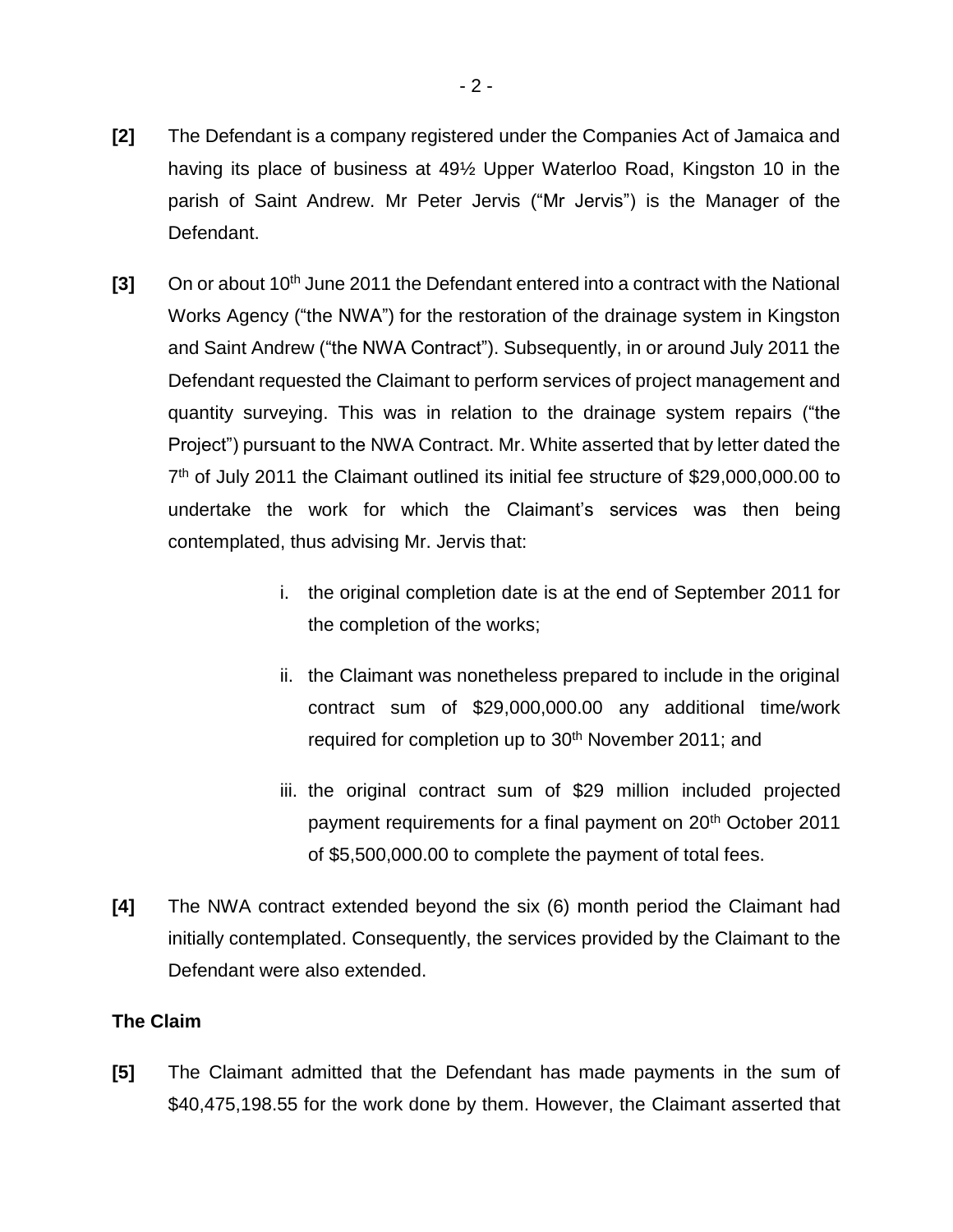Defendant failed to pay the balance of \$24,313,601.51 on the adjusted contract sum. It is further asserted that the Defendant failed to pay General Consumption Tax (GCT) on the final adjusted contract sum of \$64,583,528.06 which amounts to \$12,740,238.48. Accordingly, this has formed the basis of this claim in the amount of \$37,953,839.99 which the Claimant is asserting is due to it.

- **[6]** The Defendant has asserted that the Claimant has been paid in full for the work performed. Its defence is that on or about June 2011 the Defendant sought a proposal from the Claimant for some of the services required under its contract with the NWA. They provided the Claimant with a copy of the NWA Terms of Reference and a sample of the contract document from the NWA. The Defendant's case is that the fees proposed by the Claimant were agreed. However, the payment schedule was not agreed and the Claimant was made aware that any intended agreement to be entered into was subject to the NWA Contract. Therefore, the Claimant was aware that all outstanding issues in the contract between the Defendant and the NWA would affect the proposed subcontract between the Claimant and the Defendant.
- **[7]** The evidence of Mr Jervis is that in late August 2011 the Defendant received a document from the Claimant entitled "Terms of Agreement", dated July 2011. He said he reviewed the document and indicated to the Claimant that he could not sign such a tight and binding agreement as the Defendant had yet to settle the terms with the NWA including the position in respect of GCT. However, he agreed to Appendix A which set out the agreed sum of \$38,168,000.00 and the breakdown of same.
- **[8]** The Defendant's position is that it has paid all the sums due under the contract between it and the Claimant. As it relates to GCT, the Defendant maintains that its contract with the Claimant was subject to the terms of the NWA Contract and that the NWA Contract made no provision for the payment of GCT. Furthermore, the services provided by the Claimant are exempt from GCT pursuant to *Schedule 3 Part 2 items 1 (b) and (e) of the General Consumption Tax Act.*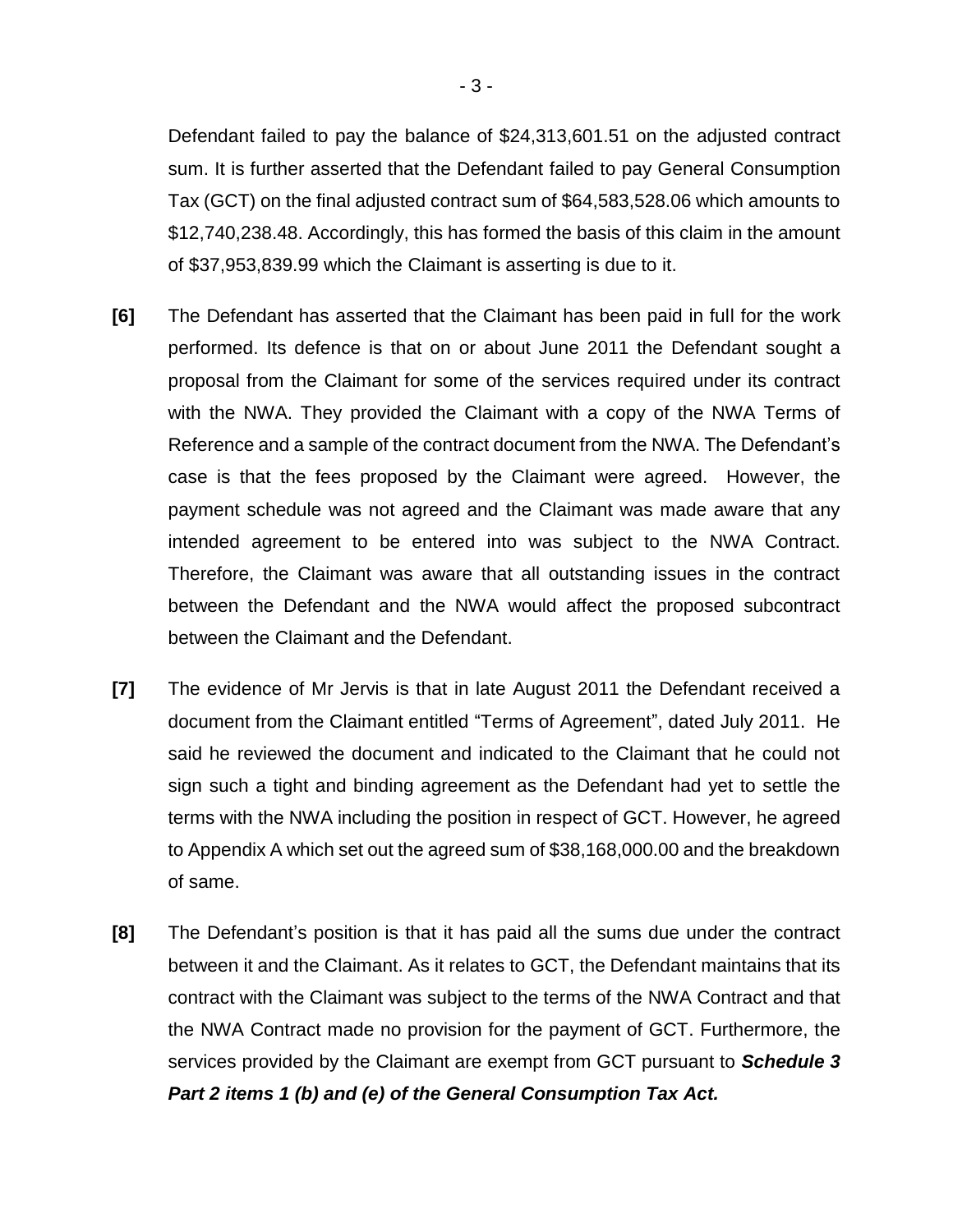### **The law relating to the formation of a contract – a brief summary**

- **[9]** The law of contract provides that for there to be a valid contract there needs to be an intention to create legal relations, an offer, and by the acceptance of that offer an agreement and consideration. Contracts may be formed by the parties signing a written document which embodies all its terms. However, a contract can also be entirely oral or it may be partly oral and partly in writing.
- **[10]** The determination of whether an agreement has been reached by the parties is usually relatively straightforward where there is a well-written contract. It sometimes proves to be problematic where there is an oral component and this is one such case. The parties did not execute a written document embodying all the terms of their agreement. The Court is not required to practice alchemy and conjure a contract from thin air. What is necessary is for the Court to examine the evidence as to the terms which the parties have asserted form a part of the contract, based on oral agreement and/or conduct. For this reason, it is necessary for me to assess the interaction between the parties and deconstruct the agreement between them into distinct component parts, in order to determine what constitutes the legal agreement. I will thereafter make findings using this template.
- **[11]** Chitty on Contracts, 23rd edition, chapter 2 paragraph 43 defines an offer as:

*…a definite undertaking made with the intention (which may often be objectively ascertained) that it shall become binding on the person making it as soon it is accepted by the person to whom it is addressed.*

It is distinguishable from an invitation to treat which is not made with that intention.

**[12]** A letter of intent is a document which, when utilized, usually precedes the entry into a formal contract. It can constitute an offer. In the case of *Cunningham v Collettt and Farmer [2006] All ER (D) 233 (Jul)*, Justice Peter Coulson made a number of observations which are apt.

> *90. Thus, so it seems to me, a letter of intent can be appropriate in circumstances where:*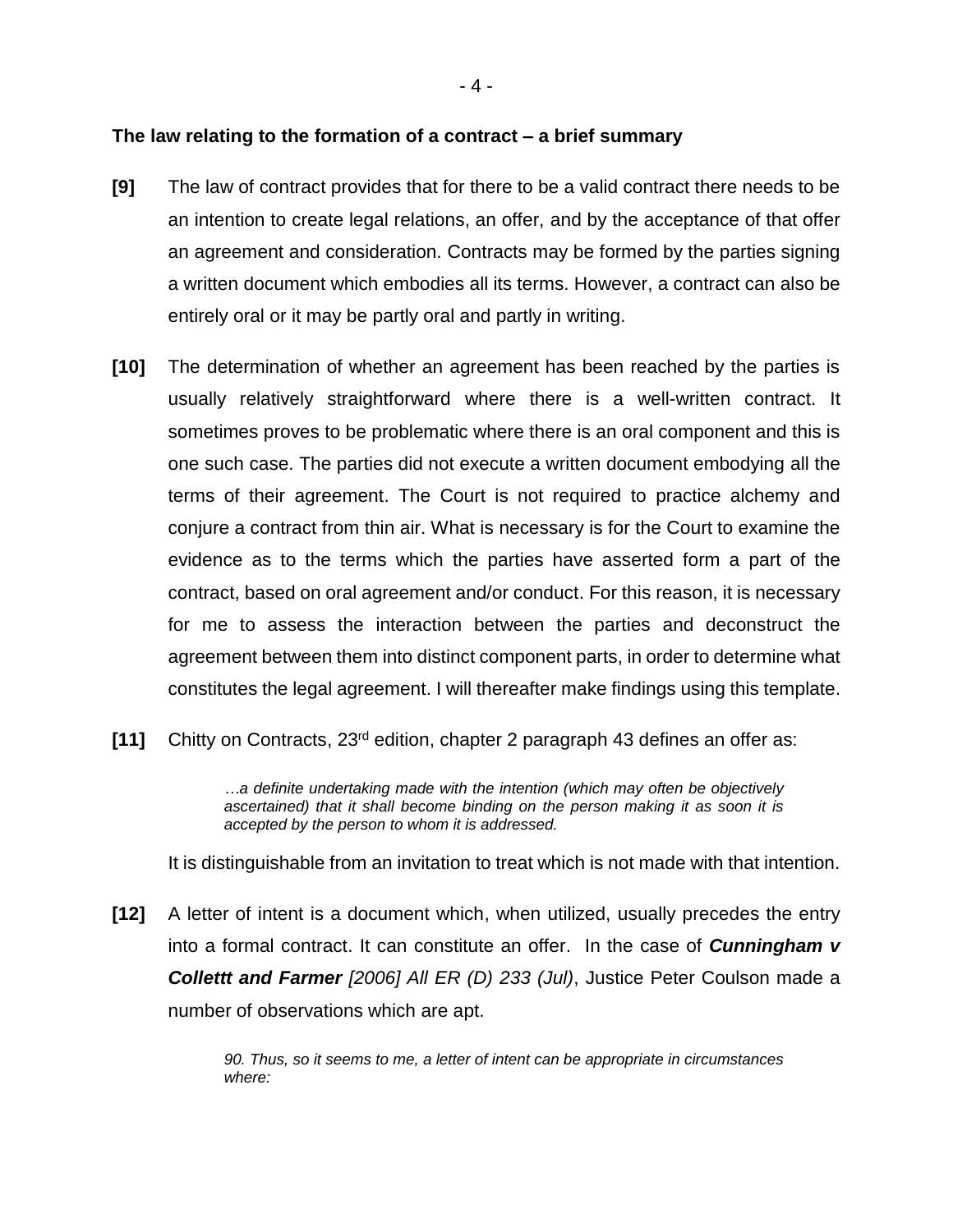*i)* the contract workscope and the price are either agreed or there is a clear *mechanism in place for such workscope and price to be agreed;*

*ii) the contract terms are (or are very likely to be) agreed;*

*iii) the start and finish dates and the contract programme are broadly agreed;*

*iv) there are good reasons to start work in advance of the finalisation of all the contract documents.* 

*In those circumstances I consider that, if the employer wants the work to start on site promptly and the contractor is also keen to commence work, then a careful letter of intent can be appropriate.*

*91. It is important to stress, however, that, if the parties enter into a letter of intent of this type, there is a clear risk that agreement will not be possible on all the matters necessary to give rise to the full building contract and that, if there is no such agreement, no principal contract will ever be entered into. It seems to me that that is an inevitable risk of any letter of intent which creates respective rights and obligations, no matter how carefully it is drafted. The point of the careful drafting, however, is to minimise the risk, to both sides, if no contract eventuates. After all if, pursuant to a letter of intent, the contractor carries out a fixed amount of work, or an amount of work limited by a particular sum, but no final contract can be agreed, then the contractor is paid for the work that he has carried out in accordance with the letter, and the employer looks elsewhere for another contractor to carry out the bulk of the work. In such circumstances, there should be no significant loss to either side.*

#### **The background to the 7th July 2011 Letter**

**[13]** The evidence of Mr. White is that he had discussions with Mr. Jervis about the possibility of the Claimant providing services to the Defendant in general. When the Project came up Mr. Jervis reached out to him based on the Claimant's expertise and experience which was in alignment with the needs of this Project. This was sometime in February or March 2011. Mr. White explained that at this time they spoke about the nature and scope of the Project and Mr. Jervis asked him to put a price/cost proposal together because the majority of services required would have been performed by the Claimant. The smaller portion, being engineering works, would be done by the Defendant. Mr. White admitted that he was provided with a document entitled Engineers Proposal for Consultant Services. He stated that this was one of the documents which he looked at in order to arrive at his fees in early February 2011. He said the other document he looked at was a listing of various locations to be worked on.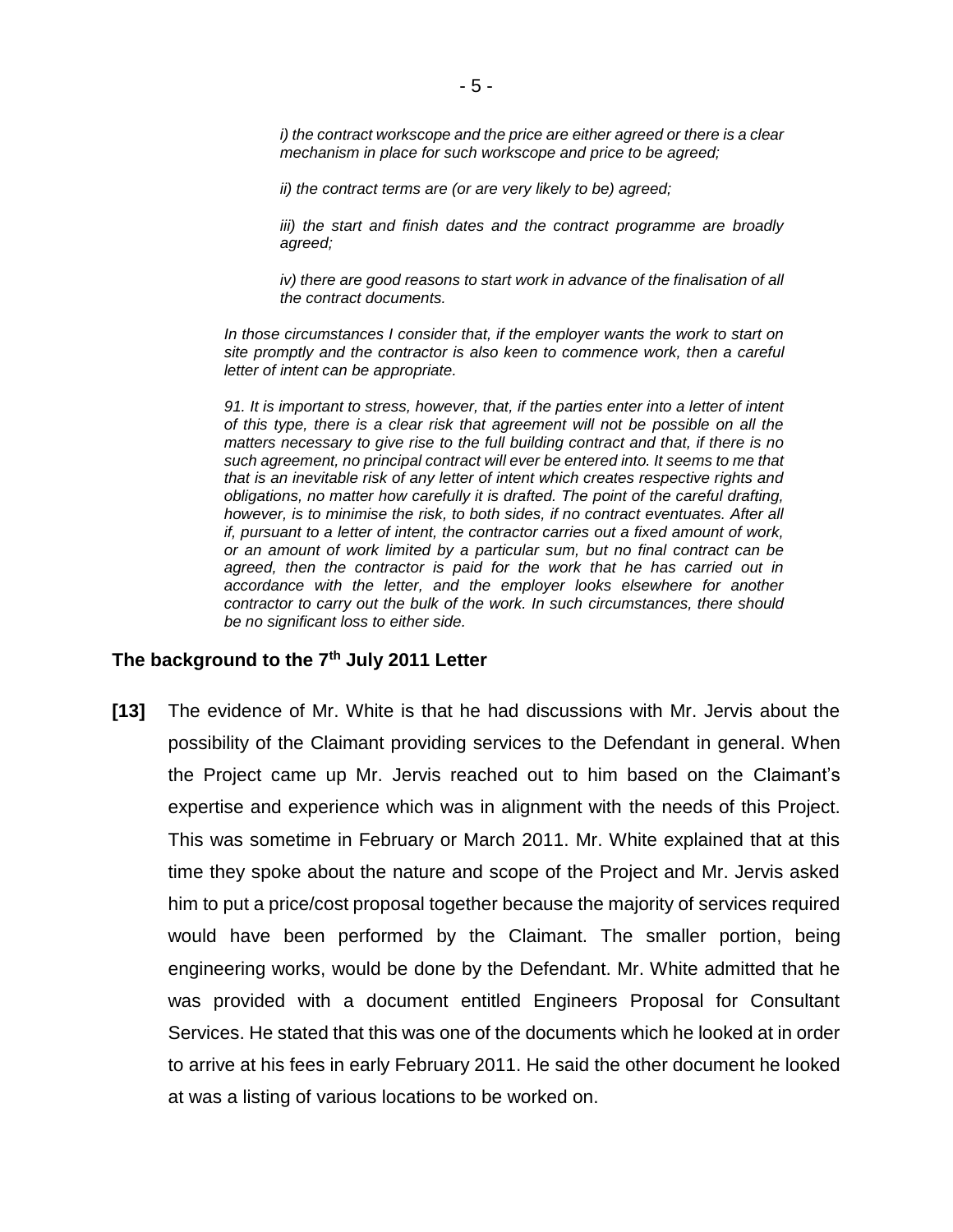- **[14]** Mr. White stated that he and Mr. Jervis met again in June 2011 to discuss the Project and at that stage he went through a document entitled "Terms of Reference" and the same list of various sites to be worked on. He agreed that the Terms of Reference set out the scope of the works which was to be done on the Project. He also agreed that the Terms of Reference captured the scope of the works which the NWA wanted the Defendant to carry out on the Project.
- **[15]** Mr. White was directed to the list of the locations and the type of damage at each location that had to be repaired. There were 41 locations in total. He explained that when he and Mr. Jervis met in June 2011 they went through the documents, and among other things, they discussed the scope in terms of locations. They also discussed the timelines within which that work had to be done, since it was an emergency and the expectation of the NWA was that all the locations would be completed within 3 to 4 months. He said it was on that basis that he discussed with Mr. Jervis an approach and put together the Claimant's fee structure to the Defendant, in order to match the scope required of the works.
- **[16]** He stated that there were 19 items on the Terms of Reference but denied that he went through the 19 items and put a cost for each item. He asserted that what he did after noting the 19 items, was to give the Defendant a lump sum fee structure which is contained in the Claimant's proposal in the amount of \$29 million.
- **[17]** The 7<sup>th</sup> July 2011 Letter features prominently in this case. It indicated that the Claimant's fees to provide the subject services (which the caption describes as Program Management & Quantity Surveying Services) will be in the amount of JA\$29,000,000.00. It is helpful to reproduce the material portions thereof as follows:

*We refer to our letter on the subject dated July 7, 2011 which is attached for easy reference.*

*Our services commenced on Monday 18th July 2011. Our efforts will be spearheaded by our three Program Managers namely,*

*Mr. Laurence Crighton*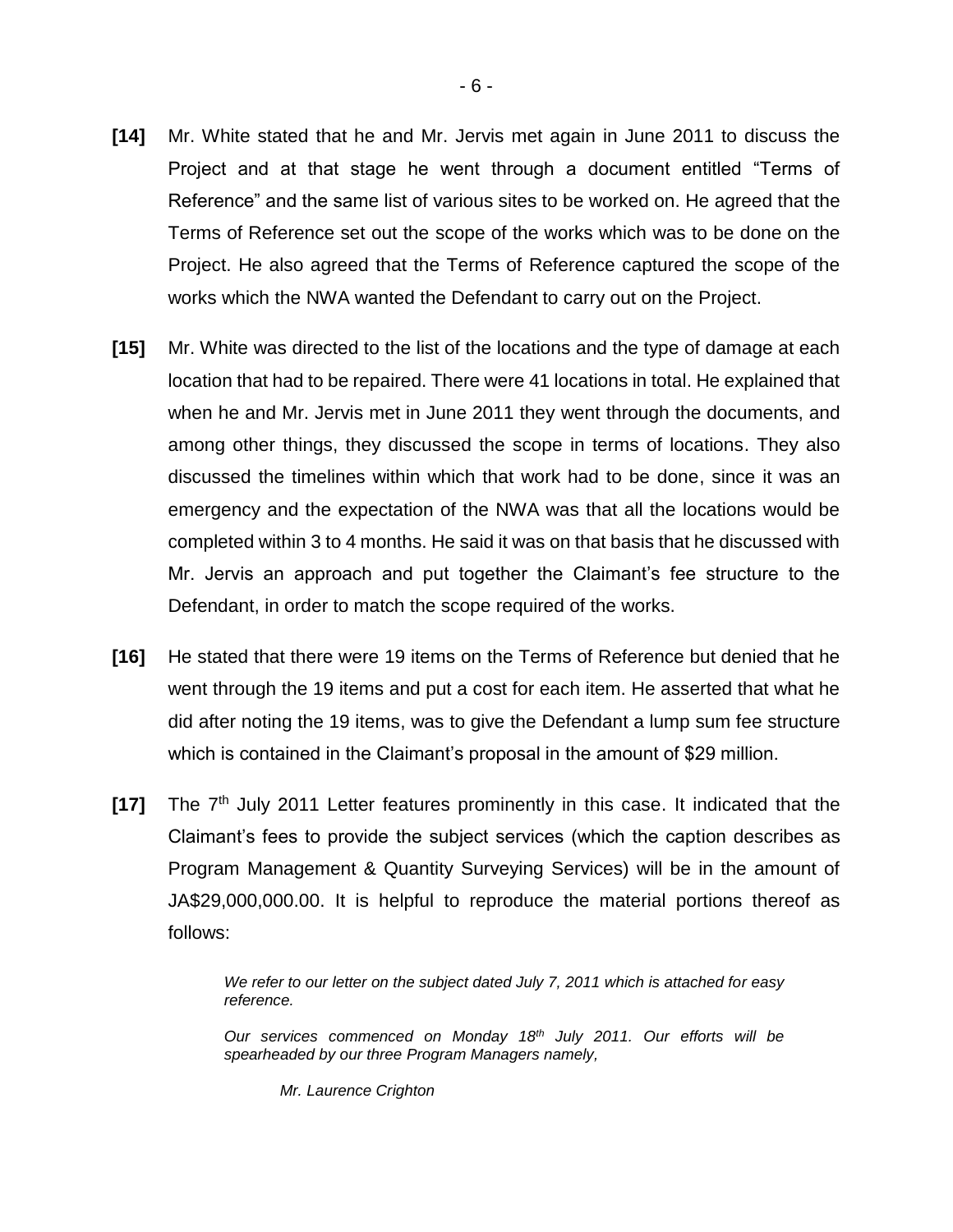*Mr. Ewart Campbell*

*Mr. Nicholas Zaidie*

*Since the commencement of our services, we have visited forty (40 no.) of the forty-one (41 no.) locations as defined in the Terms of Reference. These visits were conducted with Mr. Sherwin Dennis of the NWA.*

*As a matter of interest, we have also commenced the creation of the (sic) As a result of our discussions on the above, we hereby confirm that our fee to provide the subject services for the forty-one (41 no.) locations will be in the amount of Twenty-Nine Million Dollars) JA\$29,000,00.00)*

*We further acknowledge your 'desire' to have the subject works completed by the end of September 2011. We have taken into account the risks associated with the nature and magnitude of the works, as well as the possible impact of unforeseen weather conditions that may affect the desired completion date. As such our fee*  will cover any additional time required for completion up to a date of November *30th, 2011.*

*We are presently mobilizing our resources in order to officially commence our services on Monday 11th July 2011. As a priority, we will be reviewing the projects*  which are about to commence in an effort to validate the established contractual *sums. We will also supply the additional required documents and data (i.e., specifications, conditions of contract, etc.) to enable the associated contracts to be duly executed.*

*In accordance with the overall Terms of Reference (as supplied by you) upon which our fee is based, we hereby submit our projected payment requirements:*

| Deposit/Retainer upon commencement                   | \$9,700,000.00  |
|------------------------------------------------------|-----------------|
| Interim Payment #1 (August 19th 2011)                | \$7,800,000.00  |
| Interim Payment #2 (September 20 <sup>th</sup> 2011) | \$6,000,000.00  |
| Final Payment (October 20th 2011)                    | \$5,500,000.00  |
| <b>TOTAL FEES</b>                                    | \$29,000,000.00 |

*The deposit will cover our mobilization costs (equipment, utilities, personnel, etc.)*

*We look forward to your favorable response on the matter.*

*Sincerely,*

*EQUILIBRIO SOLUTIONS (JA) LIMITED*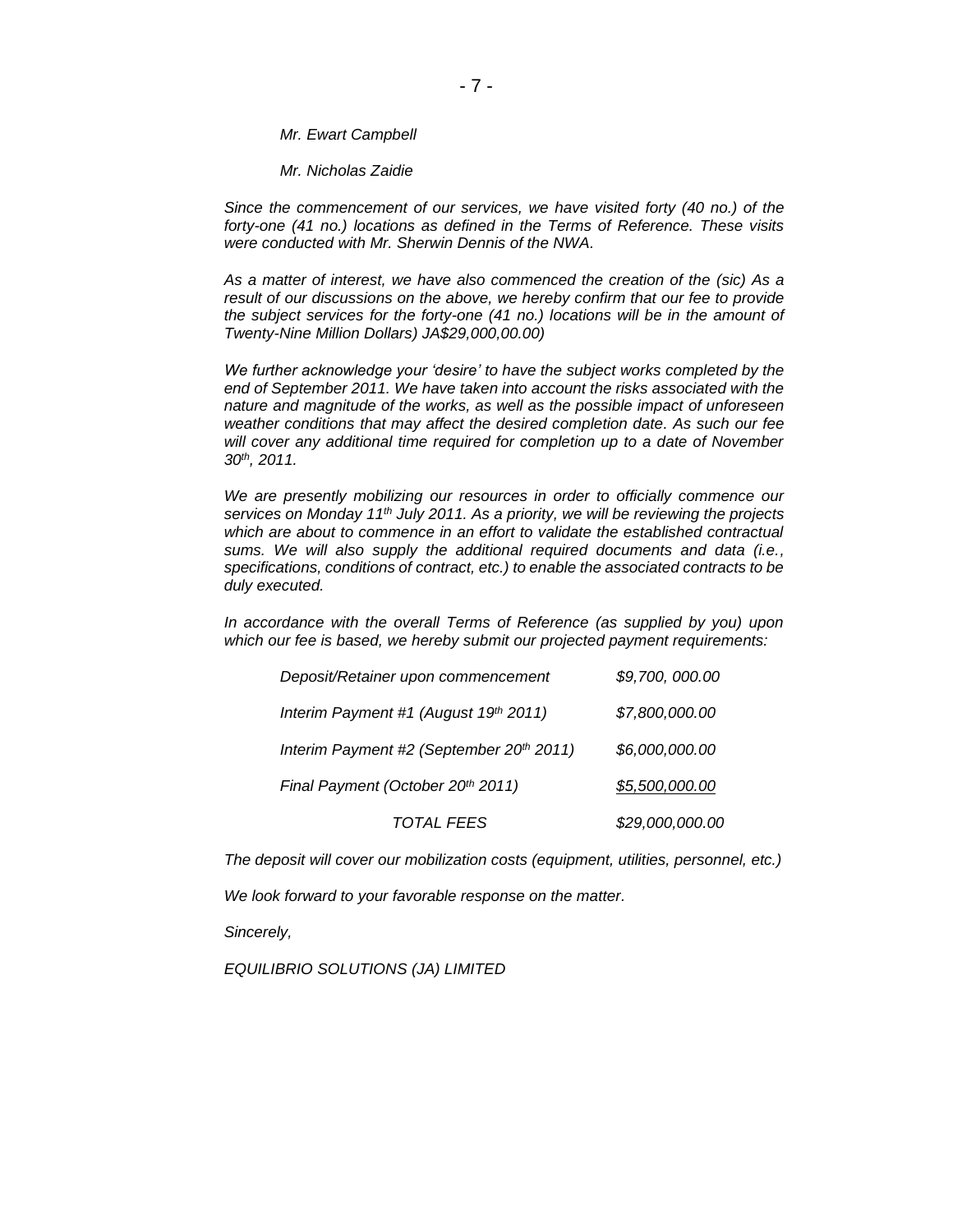#### **Was the 7th July 2011 Letter an offer?**

- **[18]** I find on the evidence that the 7<sup>th</sup> July 2011 Letter was an offer. It was made by Mr. White on behalf of the Claimant with the intention that it would become binding on the Claimant if accepted by the Defendant.
- **[19]** Chitty on Contracts 23rd edition, chapter 2 at paragraph 48 states the following:

*In general. Two main rules govern the acceptance of an offer. The first is that there must be positive evidence from which the court may infer an acceptance: this may consist in words, in writing or in conduct; it may not consist simply in intention, for the mere mental acceptance is not enough. The second rule is that the acceptance must be communicated to the offeror…."*

In support of this statement of principle, Counsel for the Claimant referred to the case of *CRS GT Limited v McLaren Automotive Limited and Others 2018 EWHC 3209 Comm* in which Phillips J sitting in the Queen's Bench Division identified and outlined the relevant legal principles which are equally applicable to this case as follow:

#### *The relevant legal principles*

*125. In RTS Flexible Systems Ltd v Molkerei Alois Muller GmbH & Co KG (UK Production) [\[2010\] 1 WLR 753 S](https://www.lexisnexis.com/uk/legal/citationlinkHandler.faces?bct=A&service=citation&risb=&WLR&$sel1!%252010%25$year!%252010%25$sel2!%251%25$vol!%251%25$page!%25753%25)C the Supreme Court, at 45, set out the general principle as follows:*

> *"Whether there is a binding contract between the parties and, if so, on what terms depends upon what they have agreed. It depends not upon their subjective state of mind, but upon a consideration of what was communicated between them by words or conduct, and whether that leads objectively to a conclusion that they intended to create legal relations and had agreed upon all the terms which they regarded or the law requires as essential for the formation of legally binding relations. Even if certain terms of economic or other significance to the parties have not been finalised, an objective appraisal of their words and conduct may lead to the conclusion that they did not intend agreement of such terms to be a precondition to a concluded and legally binding agreement."*

*126. As appears from that summary of the approach, there is a distinction, which*  will often be easier to state than to apply in practice, between (i) an agreement in *principle, which remains incomplete and not binding because important terms have not been agreed, and (ii) a complete binding agreement, notwithstanding that points of detail remain to be settled. Chitty on Contracts 33rd ed. explains the distinction as follows:*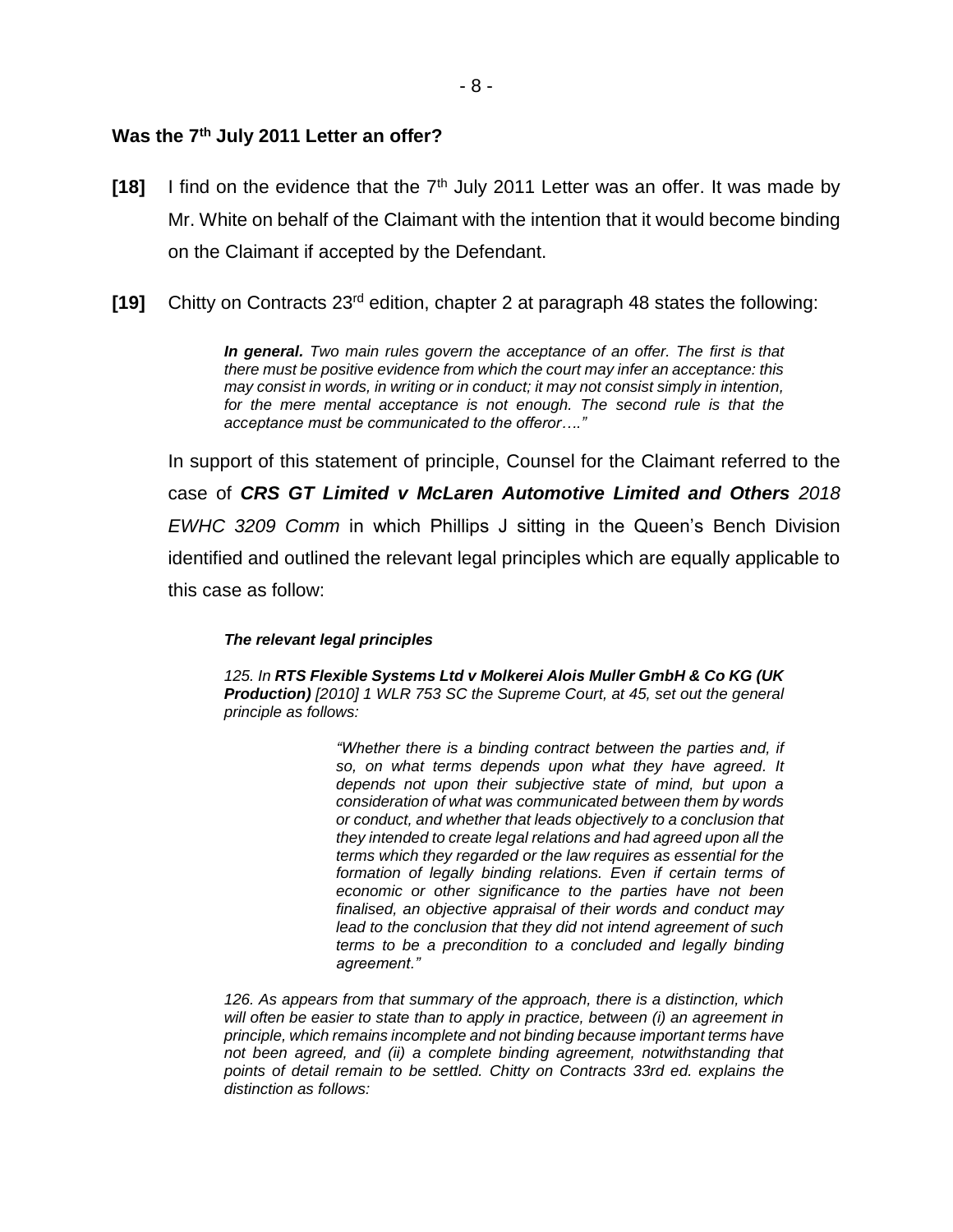*"2-120 Agreement in principle only. Parties may reach agreement on essential matters of principle, but leave important points unsettled so that their agreement is incomplete. It has, for example been held that there was no contract where an agreement for a lease failed to specify the date on which the term was to commence; that an agreement 'in principle' for the redevelopment and disposal of residential property, which specified core terms but left important matters, such as the timing of the project, for future discussion was an 'incomplete agreement and so did not amount to a binding contract… That an oral contract for an estate agent to find a buyer was incomplete where the parties had failed to specify the event which would trigger the agent's entitlement to commission since such contracts do not follow a single pattern… In such cases, moreover, '[i]t is not legitimate under the guise of implying terms, to make a contract for the parties' since the court can only imply a term into an otherwise concluded contract….*

*2-121 Agreement complete despite lack of detail. On the other hand, an oral agreement may be complete though it is not worked out in meticulous detail. Thus an agreement for the sale of goods may be complete as soon as the parties have agreed to buy and sell, where the remaining details can be determined by the standard of reasonableness or by law… An even more striking illustration of this approach is provided by a case [Bear Stearns Bank Plc v Forum Global Equity Ltd [2007] EWHC 1576] in which parties had reached an all agreement by telephone for the sale of notes … The agreement identified the subject matter and specified the price; and it was held to be contractually binding even though it did not specify the settlement date and left many other important points to be resolved by further agreement. In all these cases, the courts took the view that the parties intended to be bound at once in spite of the fact that further significant terms were to be agreed later and that even their failure to reach such an agreement would not invalidate the contract unless without such further agreement it was unworkable or too uncertain to be enforced."*

**[20]** In **CRS** (supra) the court noted that where the issue for determination is whether a legally binding agreement came into existence on the basis of the correspondence passing between the parties, the correspondence must be viewed in its entirety. The court referred to *Pagnan Feed Products [1987] Lloyd's Rep 601*, in which the principles governing such an assessment were examined in detail. In this case before me, at the beginning of the engagement of the Claimant there was not a significant exchange of correspondence. There were two main items. These were the Claimant's  $7<sup>th</sup>$  July 2011 Letter and the Defendant's response by letter dated 28<sup>th</sup> September 2011.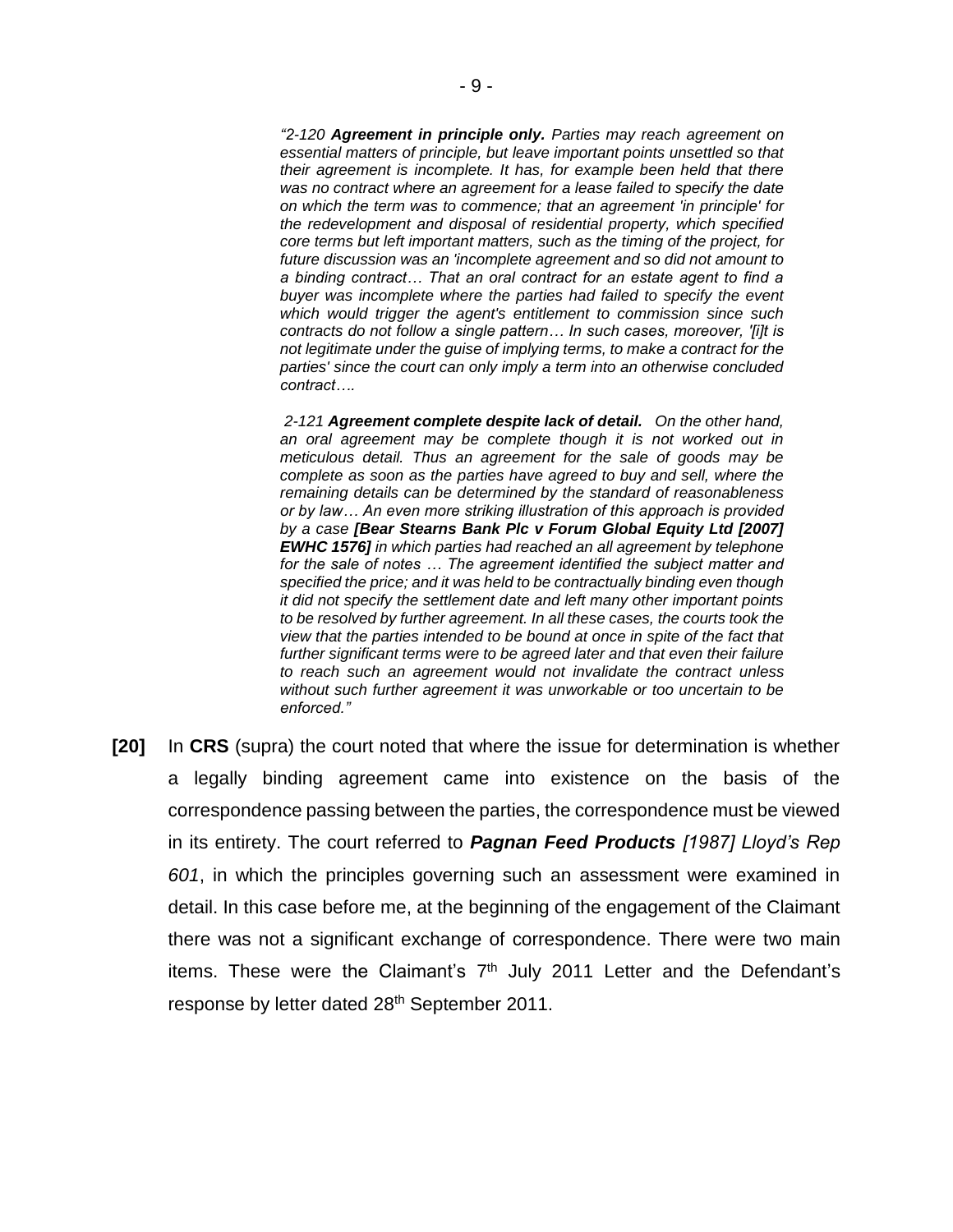- **[21]** Mr. White's evidence was that he did not see any of the contract documents between NWA and the Defendant apart from the Terms of Reference and list of sites until about the end of June to August 2011 but was aware that it was a lump sum contract for \$69,000,000.00. He was also aware that the \$69,000,000.00 would be allocated for the 19 items of work detailed in the Terms of Reference. He admitted that coming out of the June 2011 meeting it was agreed that the Claimant and the Defendant would both be working on the Project together but said that there was no agreement that they would split the scope of the work. There was no agreement to split the 19 items in the Terms of Reference 50:50 neither was it agreed that they would split the fees 50:50. However, it was agreed that the Claimant's fees would be \$29,000,000.00.
- **[22]** Mr White agreed that the Terms of Reference and the list of sites is what formed the basis of the agreement between the Claimant and the Defendant. He stated that the Claimant started to work on the Project sometime in July 2011. This assertion was supported by the  $7<sup>th</sup>$  July 2011 Letter.
- **[23]** Mr. White said he did not know definitively whether the NWA contract fixed a time for the Project to be completed. He was directed to the NWA Contract and to clause 12.3 thereof bearing the side note, "*Expiration of Contract*" which reads as follows:

*Unless terminated earlier pursuant to clause GC 2 .9 hereof, this Contract shall terminate at the end such period as the parties may agree in writing.*

He conceded that it does not provide a date.

# **The importance of the Claimant's term stating a fixed time for completion**

**[24]** Mr. White initially asserted that Mr. Jervis agreed to a time period for the Claimant's involvement and relied on the  $7<sup>th</sup>$  July 2011 Letter. Mr. White denied that the referenced period was more of a desire or wish and stated that the time period was three months which would extend up to five or six months. He was directed by Mrs.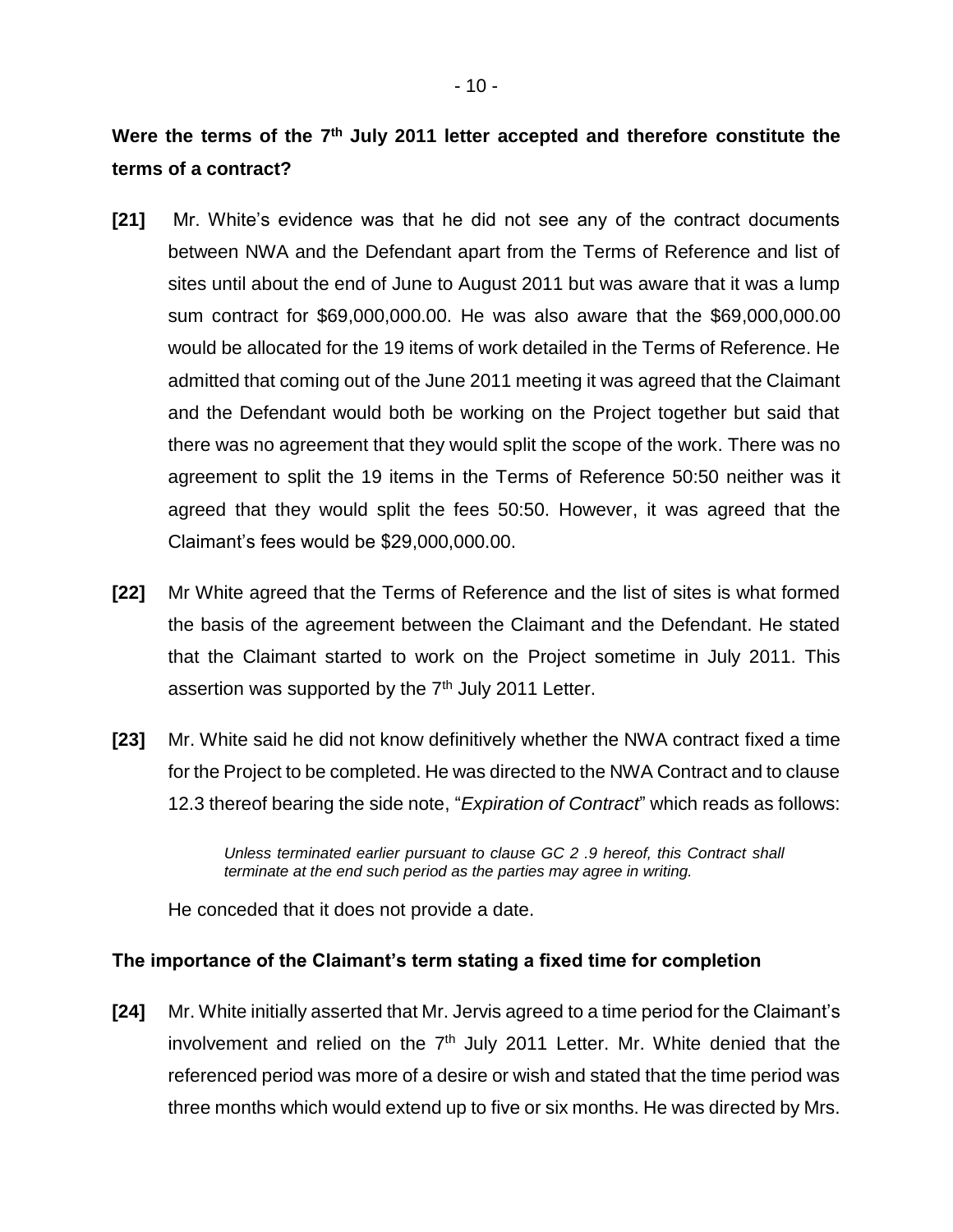Gentles-Silvera to paragraph 2 of the letter. He agreed that completion by September 2011 was a wish or hope but that this was on the part of Mr. Jervis. He stated that he did not think it would have been possible to have completion by September 2011 based on his experience and the usual weather at that time of the year.

- **[25]** The Impracticability of a three-month period was also supported by the evidence of Mr. Jervis on cross examination. He stated that he knew the NWA wanted forty one sites to all start within three months and there was an urgency to prepare them for starting. However, with eighteen sites without a construction contract and twenty two sites with a construction contract, that desire was ambitious. He further stated that given the time for tendering eighteen sites, completion in less than one year would be impossible to contemplate.
- **[26]** Mr. White appears to have conceded that it was never agreed between himself and Mr. Jervis that the Project would be completed in six months. This is because he based his assertion of a time being fixed on the wording of the  $7<sup>th</sup>$  July 2011 Letter. Mr. White said that initially, that is, prior to July 2011, the Project was an emergency procurement by NWA and was to proceed on the basis that all projects (sites) would be working at the same time frame of three months. That is the reason why he included the caveat that the Claimant's fee would be valid up to November/December of 2011 which would be approximately five to six months. He said that any conversation about six months would have been subsequent to the Claimant's proposal because if the original discussion was in respect of six months, then the Claimant's proposal would not have stated that it would extend the period to six months. He admitted that between the time he started in July to November 2011 was not six months, but five. However, he said three months but gave until November which would have been five months.
- **[27]** It was common ground between the parties that at the point when the Claimant commenced its services to the Defendant on or about 18<sup>th</sup> July 2011, the physical works on the Project had started one month before on ten sites only. Counsel for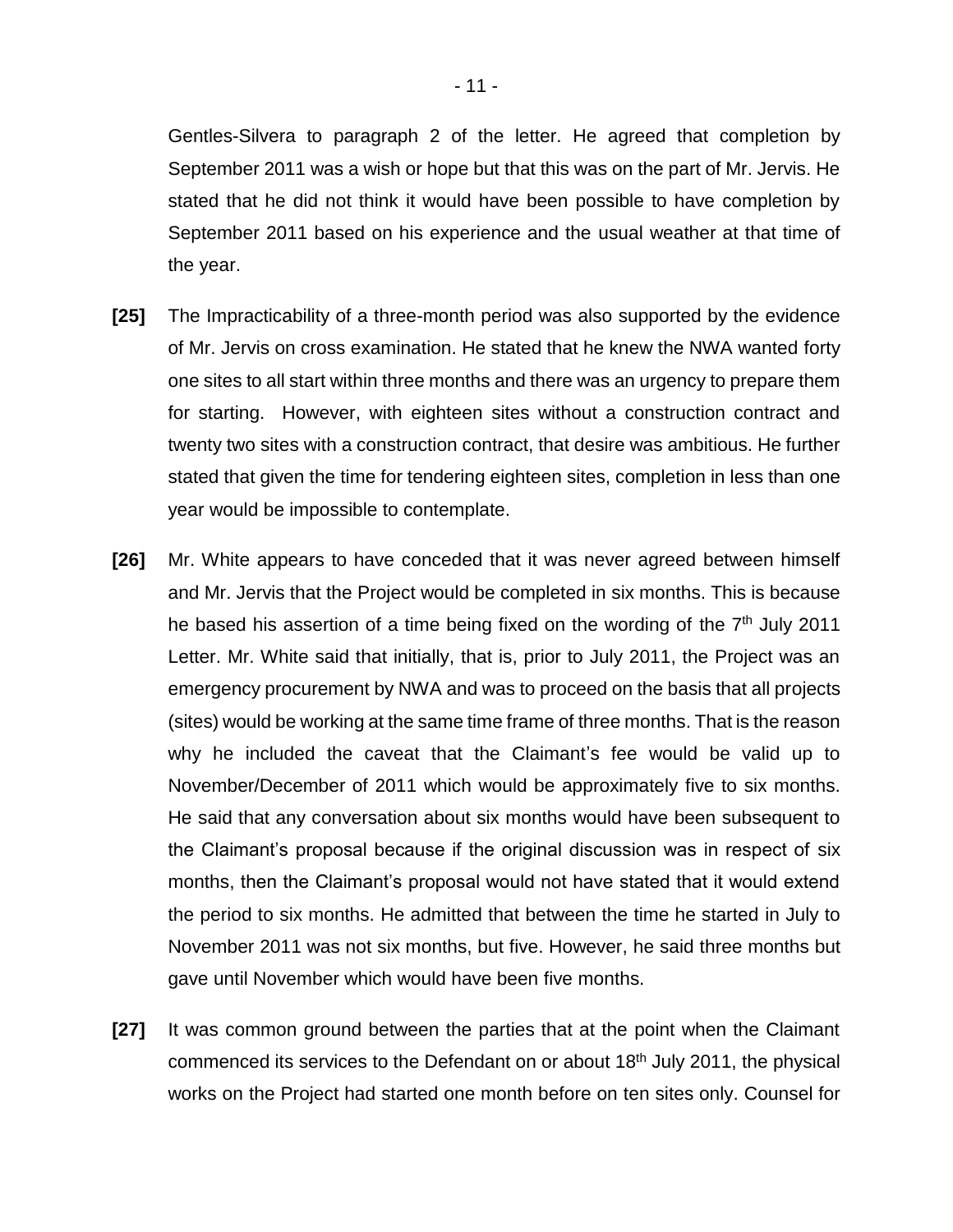the Claimant highlighted a number of the contracts for these physical works and the fact that the time for completion for these contracts was six months. Mr. Jervis asserted that the duration of the construction contracts being for six months was the general starting point for NWA construction contracts and that this was an expectation.

**[28]** It was suggested to Mr Jervis that because when the Claimant started working one month had already elapsed since the start of the physical works this was the fact which informed the discussion between the Claimant and the Defendant. It was this fact which led to the  $7<sup>th</sup>$  July 2011 Letter and the five-month period stated therein, being one month less than the six months provided for in the NWA contracts for physical works. Mr Jervis denied the suggestion.

### **The importance of the term requiring payments according to a schedule**

**[29]** Mr. White admitted that the issue of reservations about payment from the NWA came up with Mr. Jervis and also the issue of the NWA only paying on certain deliverables being achieved. He also admitted that during the discussions Mr. Jervis advised him that the NWA would not be paying the deposit/retainer as raised in the  $7<sup>th</sup>$  July 2011 Letter. Mr. White in his response to Counsel continued to assert the Claimant's position that its business was not with the NWA but with the Defendant. Mr. White was directed by Counsel to the Defendant's letter dated 28 September 2011 in response to the  $7<sup>th</sup>$  July 2011 Letter which contains the following:

> *… Further, as you will appreciate, in light of the fact that the main contract has not been finalized, we are not in a position to agree that Scope of Works or your company's remuneration for this project until the final terms of the agreement between our firm and the NWA have been settled.*

*…* 

*In respect of your letter of July 7, 2011, we acknowledge its contents as representing "proposed contract terms" which will be subject to review. Please be very clear that the final terms of any sub- contract between your company and this Firm will be subject to the terms of the final Agreement reached between our Firm and the NWA.*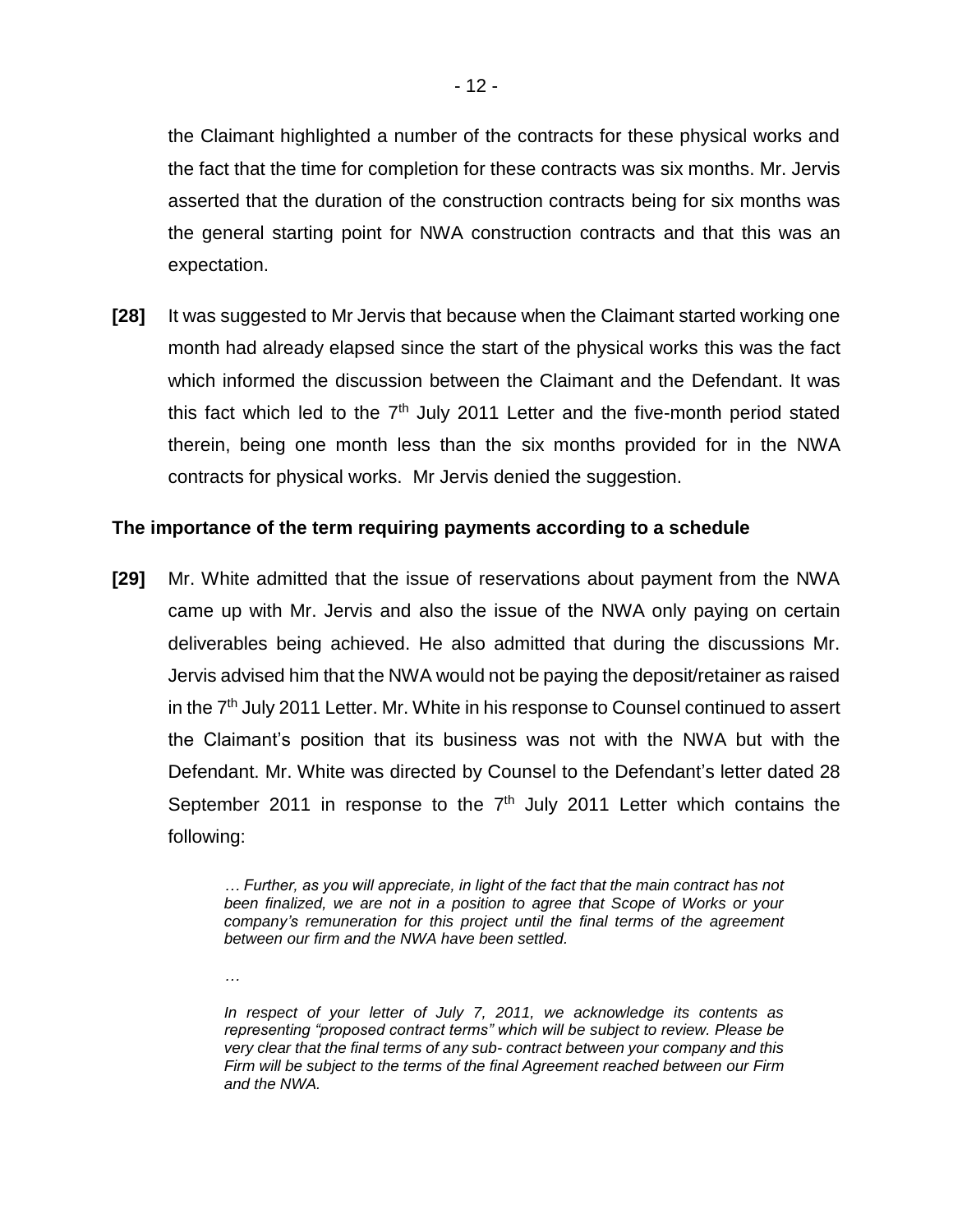*Please be advised that no further work is to be done on this project until further notified by our Firm in writing.*

*Kindly sign the enclosed copy of this letter in acknowledgment of the safe receipt of payments in the amount of Five million, one hundred (\$5,100,000.00).*

Mr. White stated that this was two months after the fact that is, two months after the Claimant started provision of services.

- **[30]** Mr. White was directed to the Claimant's letter dated 5<sup>th</sup> October 2011 in response to the Defendant's letter of  $8<sup>th</sup>$  September 2011. He admitted that there was no insistence by the Claimant on the payment of \$9,700,000.004 Deposit/Retainer upon commencement which was required in the  $7<sup>th</sup>$  July 2011 Letter. He also admitted that nowhere in that letter of  $5<sup>th</sup>$  October 2011 was it stated by the Claimant that the contract should be finished by September or November 2011 the latest. He stated that the  $7<sup>th</sup>$  July 2011 Letter was the Claimant's proposed terms of financial reimbursement and that the Claimant's formal conditions of contract for services followed after. He was asked by Mrs. Gentles-Silvera if he agreed that the 7<sup>th</sup> July 2011 was not a firm proposal and his response was that it was an offer.
- **[31]** Mr. White asserted that he signed a contract in relation to the Project and sent it to Mr. Jervis after the fact, maybe in August. It was sent after the proposal in July 2011. He conceded that that draft contract was not signed by the Defendant.
- **[32]** It should be noted that there was no evidence that the draft had been signed by Mr. White either and the terms of that document is of no importance for the purposes of this judgment.

#### **Was the Claimant's contract with the Defendant subject to the NWA Contract?**

**[33]** Mr. Jervis confirmed during cross examination the Defendant's position that for the approximately two and a half months from  $18<sup>th</sup>$  July 2011 to 28<sup>th</sup> September 2011, there was no contract in existence between the Claimant and the Defendant because there were no finalized terms between the Defendant and the NWA. He asserted that there were items which remained to be agreed between the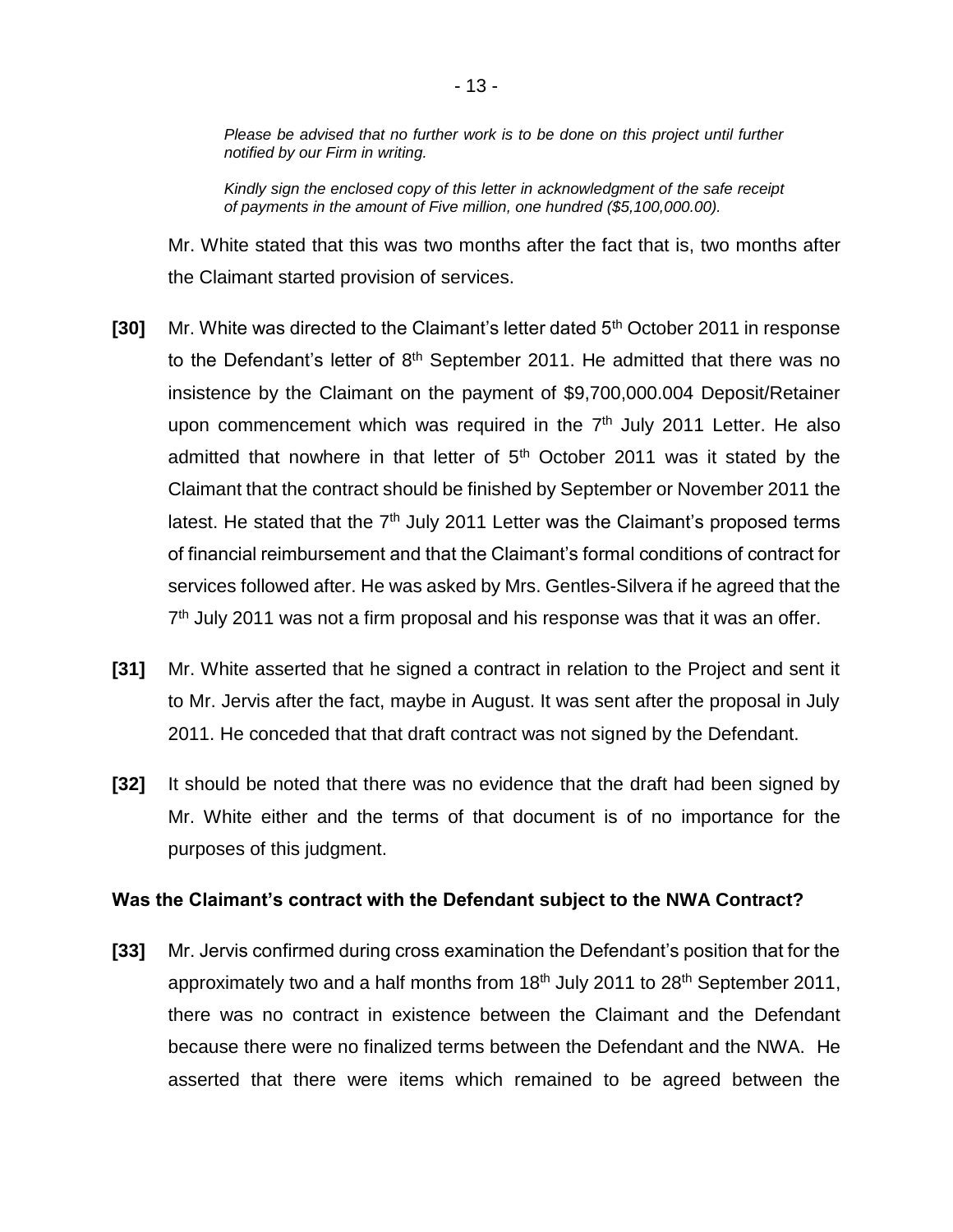Defendant and the NWA caused by the absence of a schedule which would address issues such as whether NWA would pay the GCT associated with the Project.

**[34]** I find that this position of the Defendant on this point is without any merit. The issues which were alleged to be outstanding, including the issue of the payment of GCT were not issues which went to the heart of the NWA Contract and without which a valid contract between the Claimant and the Defendant would not be possible. Furthermore, other than this assertion in the Defendant's letter dated 28<sup>th</sup> September 2011 that there was no contract with the Claimant, the conduct of the parties does not support such a finding by the Court. I find that there is insufficient evidence to support a conclusion that there was agreement between the parties that any contract they entered into as between themselves would be subject to the terms of the NWA Contract for all purposes. For example that the payment of the Claimant's fees for services was subject to a corresponding payment of those fees by the NWA. As it relates to the issue of payment of GCT, I will address that subsequently.

# **Is the NWA Contract of any relevance in determining whether there was a contract between the Claimant and the Defendant?**

**[35]** The intention of the parties was for the Claimant to have a sub-contract related to the NWA Contract. I have found that there was no agreement that any contract between the Claimant and Defendant was strictly subject to the NWA Contract. However, that notwithstanding, for reasons of practical necessity, any sub-contract would have had to be dependent on one element of the NWA Contract. This is so particularly in respect of the scope of the works to be performed by the Defendant under the NWA Contract. The NWA contract contemplated the need for subcontractors and defined "Sub-Consultant" to mean:

> *"… Any person or entity to whom/which the Consultants subcontract any part of the Services in accordance with the provisions of Clauses 3.5 and 4;"*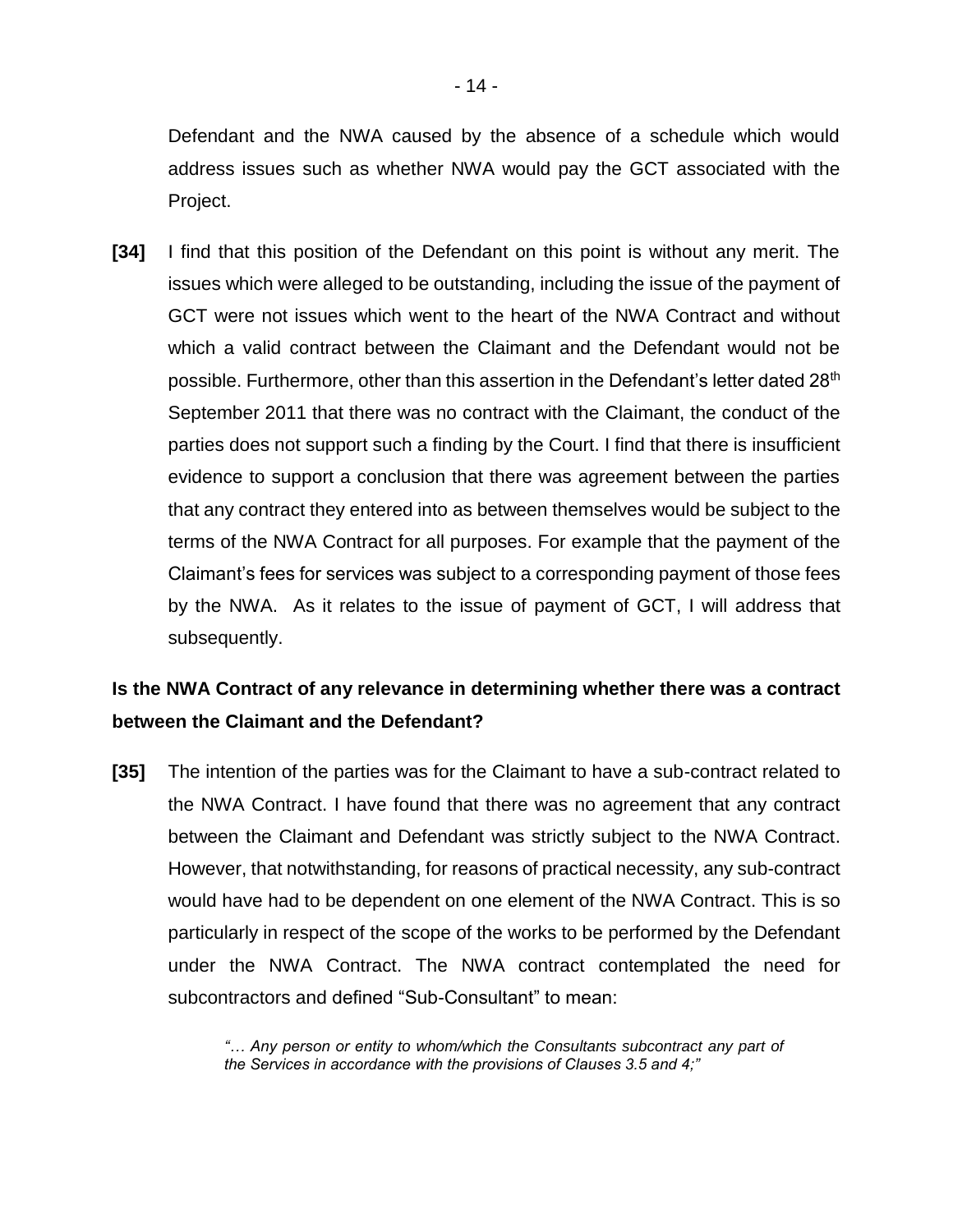There are a number of terms of the NWA contract which clearly demonstrate the influence it was anticipated that it would have had on any subcontract which would have been made by the Defendant. These were highlighted by Mrs. Gentles-Silvera in her cross-examination of Mr. White and included the following:

#### *3.6 Consultants Actions Requiring Client's prior Approval*

*The Consultants shall obtain the Client's prior approval in writing before taking any of the following actions:*

- *(a) appointing such members of the Personnel not listed by name in Appendix;*
- *(b) entering into a subcontract for the performance of any part of the Services, it being understood (i) that the selection of the Sub- consultant and the terms and conditions of the subcontract shall have been approved in writing by the Client prior to the execution of the subcontract, and (ii) that the Consultants shall remain fully liable for the performance of the Services by the Subconsultant and its Personnel pursuant to this Contract.*

*…*

Mr. White was also directed to clause 4.3 of the NWA Contract which requires that key personnel and Sub-consultants be approved by the NWA.

- **[36]** The terms of the NWA contract are therefore of relevance to the extent that they may have had and in all likelihood, did influence the needs of the Defendant and by extension, the terms which it may have agreed with the Claimant.
- **[37]** It is in this context that one has to analyse the reason given by Mr. Jervis for not having agreed to the time specified in the 7<sup>th</sup> July 2011 Letter. He explained that the issue of duration was not agreed because he had no power over the duration since this was within the exclusive control of the NWA. If the Defendant did not accept this term of the 7<sup>th</sup> July 2011 Letter as to duration, one must identify whether there were any agreed terms which constituted a legally valid contract, pursuant to which the Claimant commenced working on Monday 18<sup>th</sup> July 2011.
- **[38]** I have noted the point on which Mr. Jervis was cross-examined extensively that prior to the 28<sup>th</sup> September 2011 the Defendant had not in writing asserted that there was no contract in existence between the parties. In particular Mr. Jervis'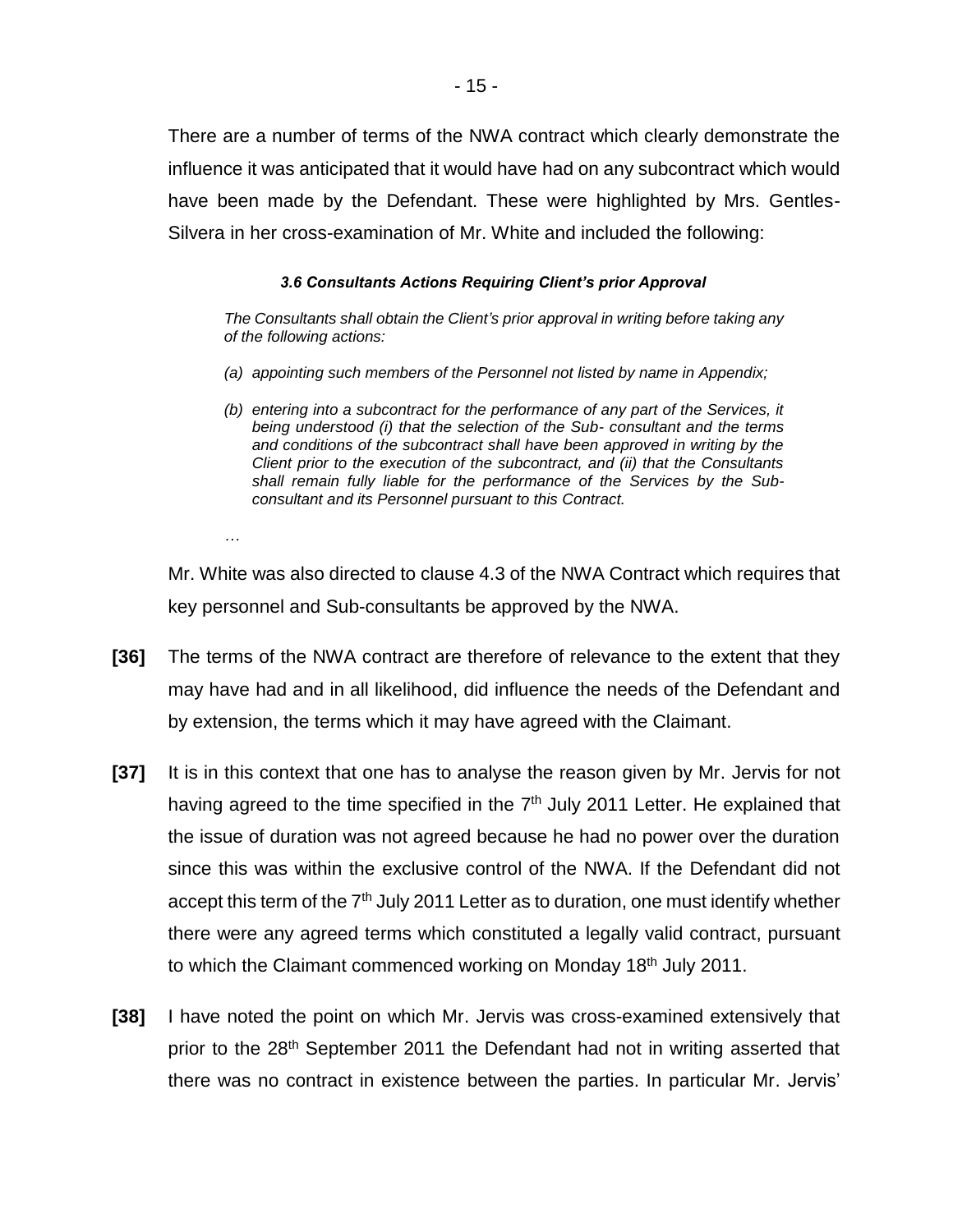admission that after the 7<sup>th</sup> July 2011 Letter he did not send a written response to the Claimant asking how it could have commenced providing services when there was no contract with the Defendant. This is a potentially important point, because it identifies conduct on the part of the Defendant which is capable of supporting a finding by the Court that the Defendant accepted all the terms of the  $7<sup>th</sup>$  July 2011 Letter. However, notwithstanding the delay in advising the Claimant of that position, I do accept Mr. Jervis' evidence that he, on behalf of the Defendant, did not agree to the duration stated in the 7<sup>th</sup> July 2011 Letter for the reasons he gave. On that basis I have concluded that there was no agreement between the Claimant and the Defendant on a critical component being that of duration of the contract.

- **[39]** There were also other assertions made in the 28<sup>th</sup> September 2011 letter which were challenged in the Claimant's letter of 5<sup>th</sup> October 2011. However, those challenges have not caused me to reject Mr. Jervis' evidence about the absence of a clear duration under the NWA Contract and as a consequence the impact of that on the Defendant's non-agreement to the duration initially proposed by the Claimant.
- **[40]** The contract as asserted by the Claimant to be contained in the 7<sup>th</sup> July 2011 Letter, viewed objectively, would not make commercial sense from the standpoint of the Defendant. This is because, it purported to fix a time for completion which was wholly independent of the time which may have been contemplated by the NWA which is the ultimate client. I have noted the evidence of Mr. White, in which he stated repeatedly, that because of the urgency of the situation it was stated that the Project would have been completed in three months. However, his own evidence is that such an expectation would have been unreasonable having regard to, among other things, the hurricane season. Notwithstanding the views that might have been expressed by the NWA initially, the evidence, to which I have already referred, is that the NWA Contract did not state a definite period for completion.
- **[41]** Therefore, on the evidence, at the point the Claimant commenced working on or about 18<sup>th</sup> July 2011 there was no contract between the Claimant and the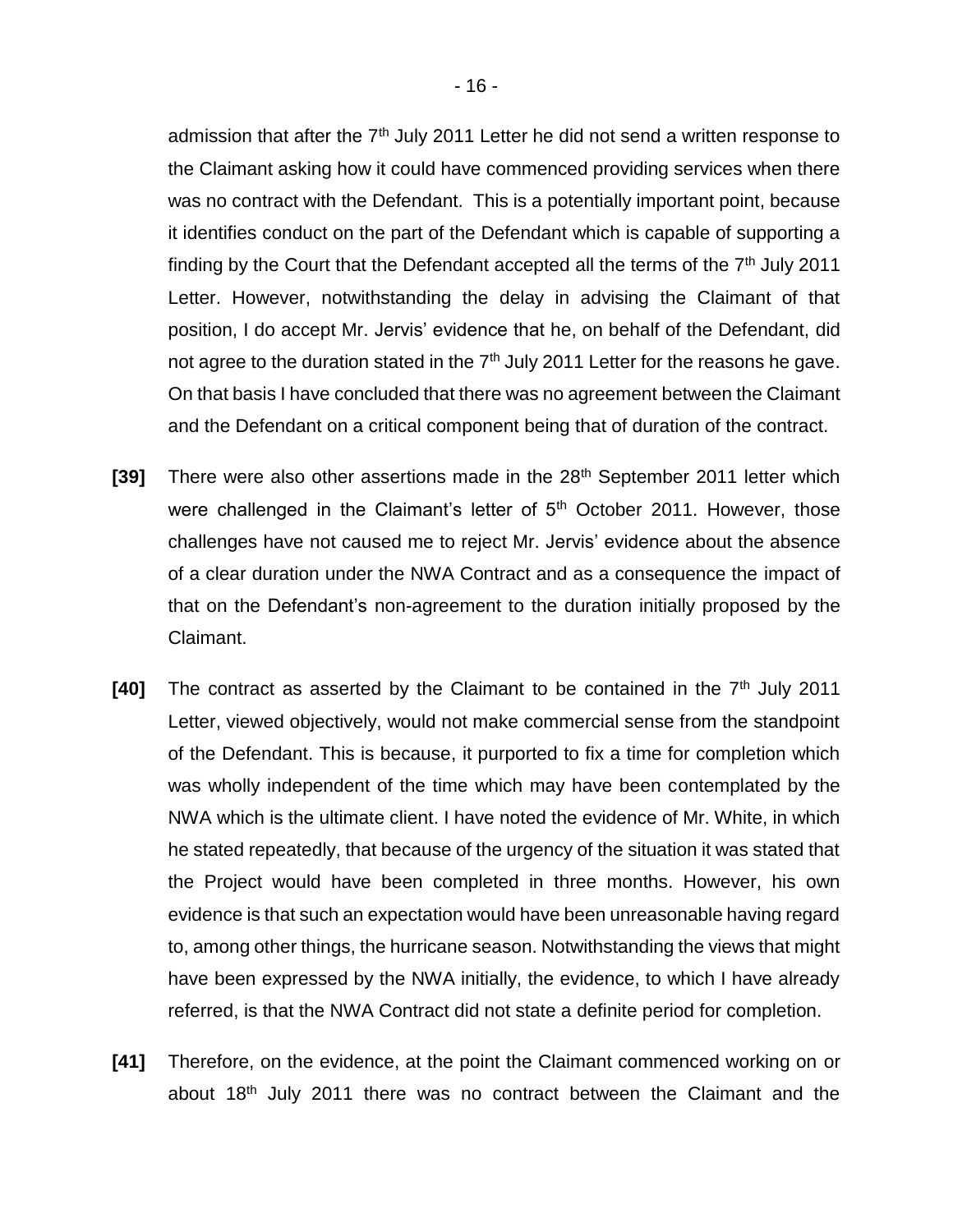Defendant. At that point, there was no agreement between the parties as to a period for the performance of the Claimant's obligations. This was an essential component of any contract by which the Claimant was to provide services to the Defendant because as Mr. White explained, the fees charged by the Claimant would be influenced, in part, by the amount of time spent providing those services. That is one reason he gave as to why in the  $7<sup>th</sup>$  July 2011 Letter, a specific time period was stated. The lump sum fees of \$29,000,000.00 was based on the conclusion of the Claimant's services within the specified timeframe ending 30<sup>th</sup> November 2011. In fact, the essence of the Claimant's Claim herein, is for an additional sum of money based in part on additional services provided, but also based on the additional time which the Claimant asserts that it had to utilize in providing the services.

### **The Court's conclusion that there was no agreed contract at the initial stage**

**[42]** The Claimant's offer of the sum of \$29,000,000.00 was therefore expressly subject to and conditional on a specified time frame. The Defendant did not at the point of the Claimant's commencement of work on 18<sup>th</sup> July 2011 agree with the specified timeframe, (notwithstanding that it found the sum of \$29 million to have been acceptable in principle having regard to the Terms of Reference work related to the forty one sites). Consequently, the acceptance by the Defendant of that sum for the anticipated works without a concomitant agreement on the duration for the works, would not have been sufficient to constitute a valid and enforceable contract between the Defendant and the Claimant.

#### **The effect of there having been no contract at the initial stage**

**[43]** The situation where a professional may commence working without there having been a contract is not that unusual. It is addressed in Wilmot-Smith on Construction Contracts, 3<sup>rd</sup> edition follows: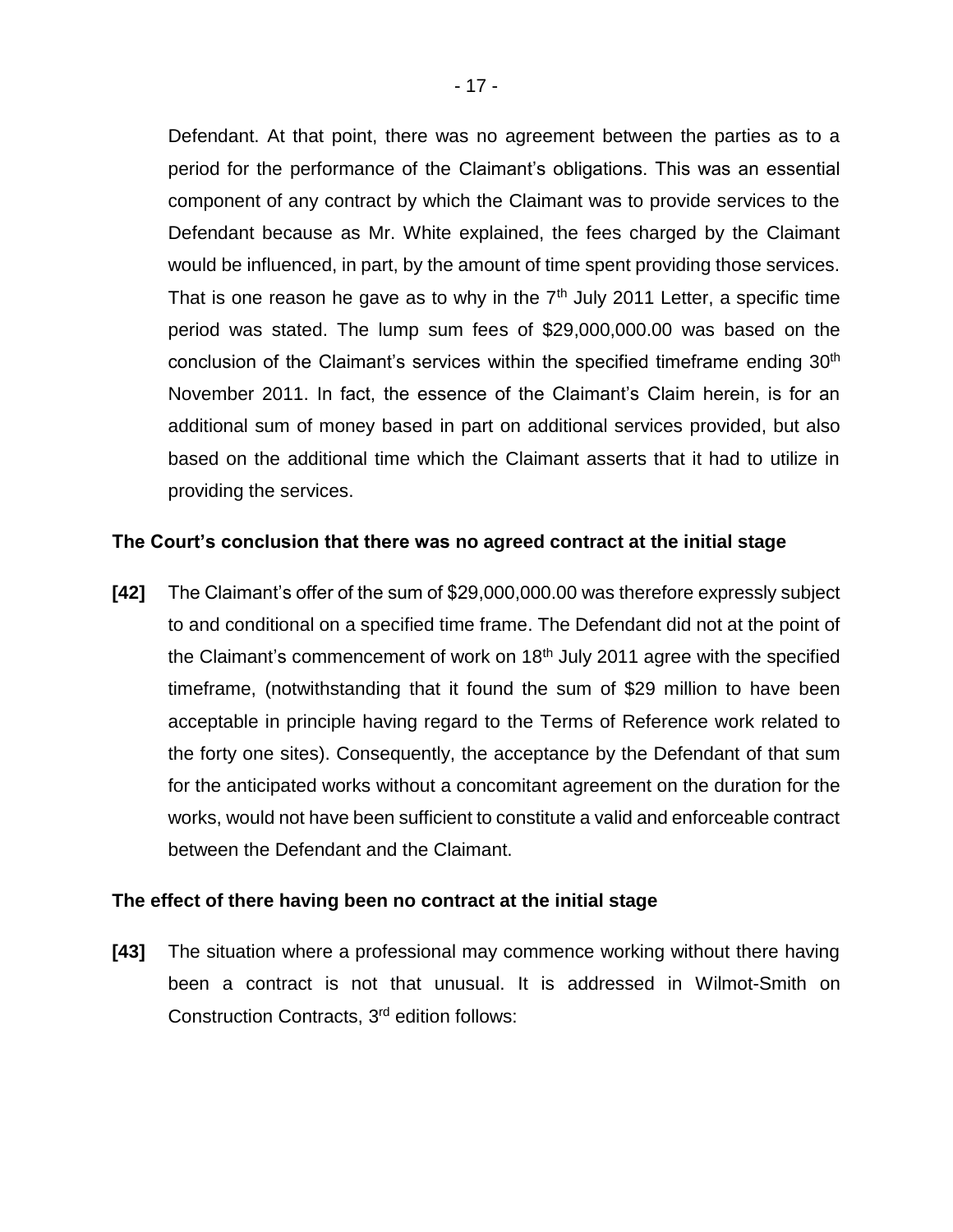#### *What happens when work is done and there is no contract*

*1.64 Every request for work done (be it for work and materials or professional work by an architect or an engineer) will normally have implied within it a promise to pay for the work. So if an architect is asked to draw up plans and no agreement is made but the architect does so, then the request carries within it the implied promise to pay for the work, and the law will therefore require payment to be made if the work is done.*

*1.65 This is a very common situation. If a builder is asked to do work in an emergency and no agreement is made, for example, then the builder will be entitled to payment. With professionals, like architects, engineers, or surveyors, the legal solution is the same. However, the situation is normally less likely to be prompted by an emergency and more likely to be brought about by inattention to the formalities of an agreement or indeed their essentials (particularly price). A surveyor may be asked to carry out work with no price mentioned in situations where the employer is not focused on the essentials of an agreement because the project is still in its infancy. In that situation the professional is entitled to be paid for the work done.* 

*1.66 Given that there is no contract price agreed, the law implies or infers that there is an obligation to pay a reasonable price for the work. This is frequently referred to (even know that Latin is unfashionable) as quantum meruit.*

- **[44]** For the reasons previously stated, I have found that up to the point at which the Claimant started working, no contract was agreed between the parties because of the absence of agreement as to time necessary as an ancillary condition to be attached to the proposed fee. Mr. Jervis stated in the Defendant's 28<sup>th</sup> September 2011 Letter that the Claimant was not authorised to start the Project. I unhesitatingly reject that assertion. I find that based on the preliminary meetings which led up to the 7<sup>th</sup> July 2011 Letter and the conduct of the Defendant up to the 28<sup>th</sup> September 2011 Letter, the Defendant consented to the provision of those services by the Claimant. The Defendant must have reasonably understood that the work would have been started by the Claimant unless it was given clear and express instructions not to proceed. In the absence of any clear instructions not to proceed, the inference is that the Defendant consented and agreed to the provision of those services.
- **[45]** The fact that the Claimant proceeded in those circumstances before the formal written contract was executed in accordance with the parties' common understanding does not, by itself, create an insurmountable difficulty in analysing the Claimant's Claim. This is so because of the manner in which the parties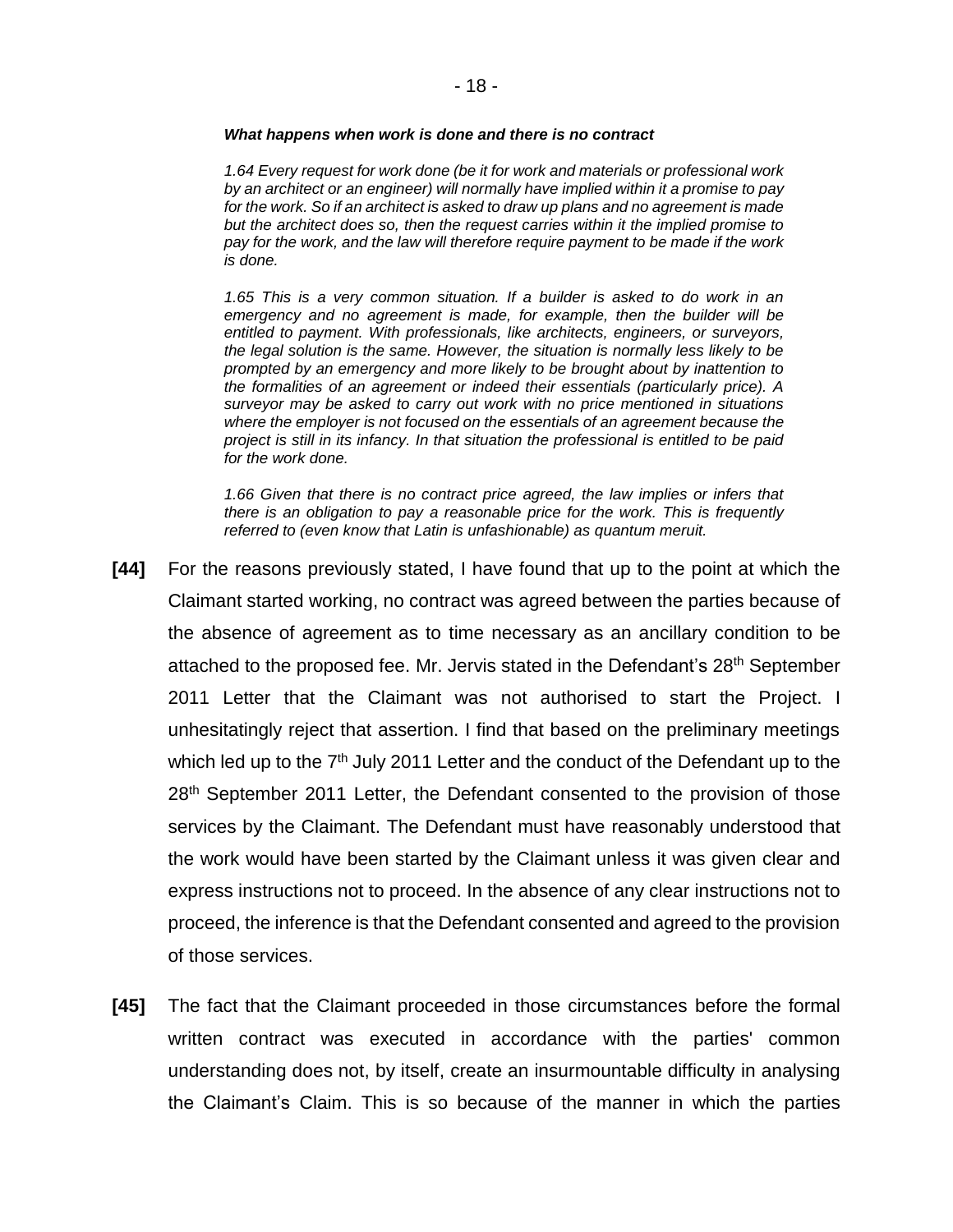addressed this issue of the work already performed and the fact that the parties eventually progressed to the entry into a contract, which would have subsumed the issue of performance of services and the fees earned up to the date of the contract.

#### **What was the effect of the NWA Variation?**

- **[46]** Mr. White agreed that after the Project commenced he was advised in late July 2011 by Mr. Jervis that the NWA was having budgetary constraints due to the International Monetary Fund ("IMF") program. Therefore, they did not have the money to pay for all forty one sites at that time and that they could not complete all the sites for the 2011 to 2012 fiscal year. Mr. White said he considered this a postponement or temporary cancellation of the NWA Contract which could have passed for termination. Mr. White's assessment does at first blush appear to be legally sound. However, the Defendant and the NWA treated the NWA Contract as having been varied in terms of its duration and not terminated. It is noteworthy that no new contract was executed between the NWA and the Defendant.
- **[47]** Mr. White admitted that he was requested to produce a termination cost to date and was directed to that document which is Invoice PJAN 01, dated 12<sup>th</sup> August 2011. The first sentence of that document reads as follows:

*As per the terms of our agreement as outlined in our letter dated July 7th 2011, and your instructions to terminate our services as of August 12th 2011, we hereby bill as follows:*

The document also contains an item labelled "*Termination Costs*" in the amount of JA\$1,550,000.00 and was for a total sum of \$6,653,296.50 including a sum of \$990,916.50 for GCT at 17.5%. This claim was forwarded un-amended to the NWA by the Defendant under cover of a letter dated  $15<sup>th</sup>$  August 2011. Mr. Jervis explained that typically, the invoice submitted by a subcontractor such as the Claimant, the Defendant would prepare a composite bill including the Defendant's fees but this was not done in respect of this first invoice. The issue of the format and content of this first submission and its inclusion of GCT has implications for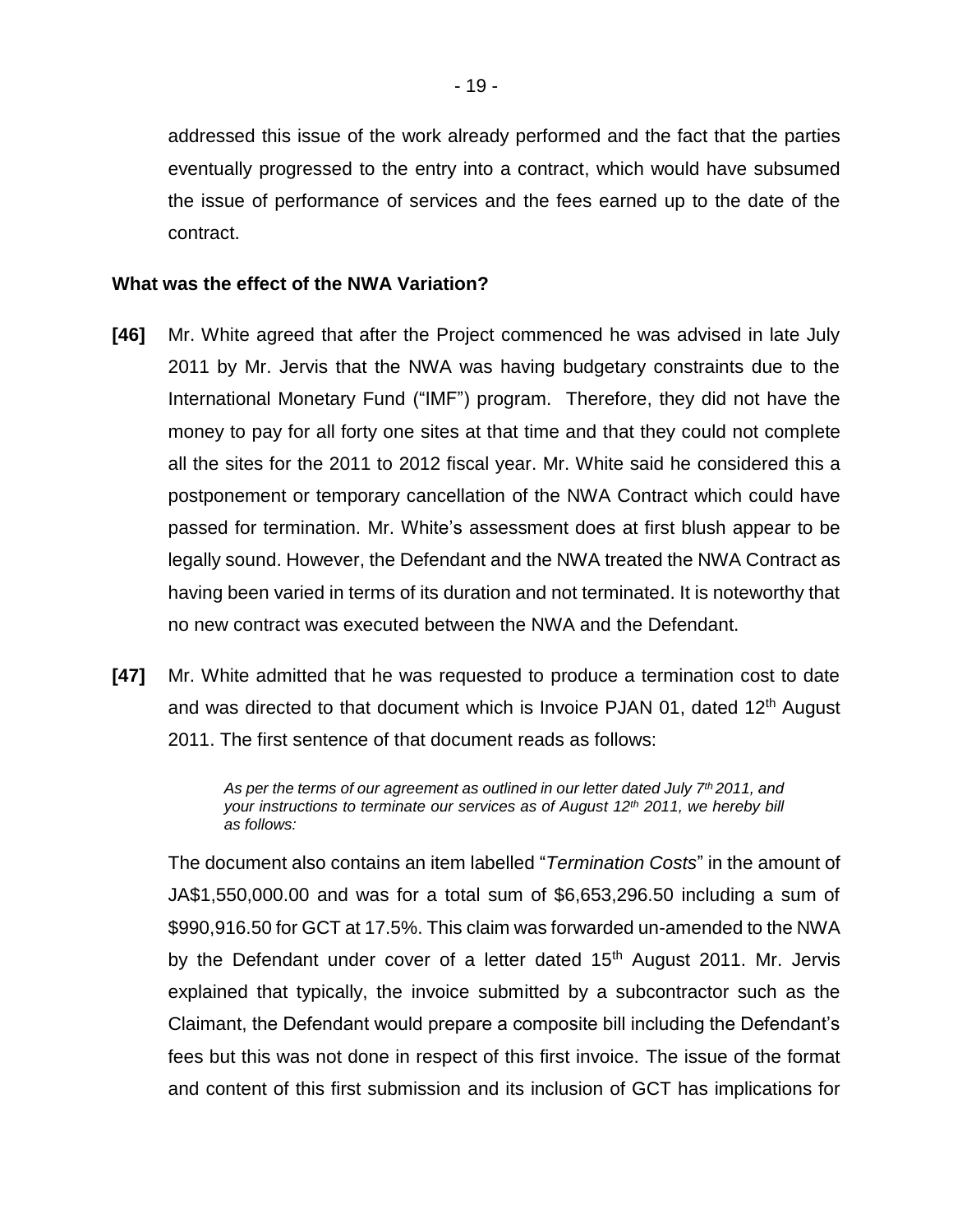the GCT issue based on the Defendant's reaction to it and I will address this in greater detail subsequently.

- **[48]** Based on the Court's earlier finding, that there was no agreed contract between the parties, the issue of quantum meruit (which literally translated means a claim for as much as is deserved) could be raised, at least in the context of strict academic legal analysis. If the issue is purely one of quantum meruit, this would not have posed any difficulty because Invoice PGAN 01 would have served to fix (within limits), the value of the Claimant's services in the absence of a contract. This analysis would have become necessary, if for example, the parties terminated their relationship at that point. As a practical matter, it did not become necessary because from the evidence the services already performed were considered by the parties as a part of the terms of the contract as agreed between the parties going forward.
- **[49]** Mr. White said that not long after the request to submit the termination cost, the Claimant was asked indirectly to continue the work and so that claim *"pretty much became null and void".* Mr. White's characterisation of that claim, may not accurately describe what occurred as a matter of law, because the Court has determined that there was no contract in existence to be terminated when the Claimant was requested to cease work. What is important is that the Court has found that from the point the Claimant was asked to continue work, there is sufficient evidence from which the Court can find new terms which constituted a contract between the Claimant and Defendant. In ascertaining these terms, it is again necessary to further examine the influence and impact of the NWA contract, albeit the parties' contract was not "*subject*" to it.

# **What were the revised terms under which NWA required the Defendant to continue?**

**[50]** Mr. White admitted that he and Mr. Jervis had a discussion about the work continuing in phases but said the discussion was in relation to two phases only at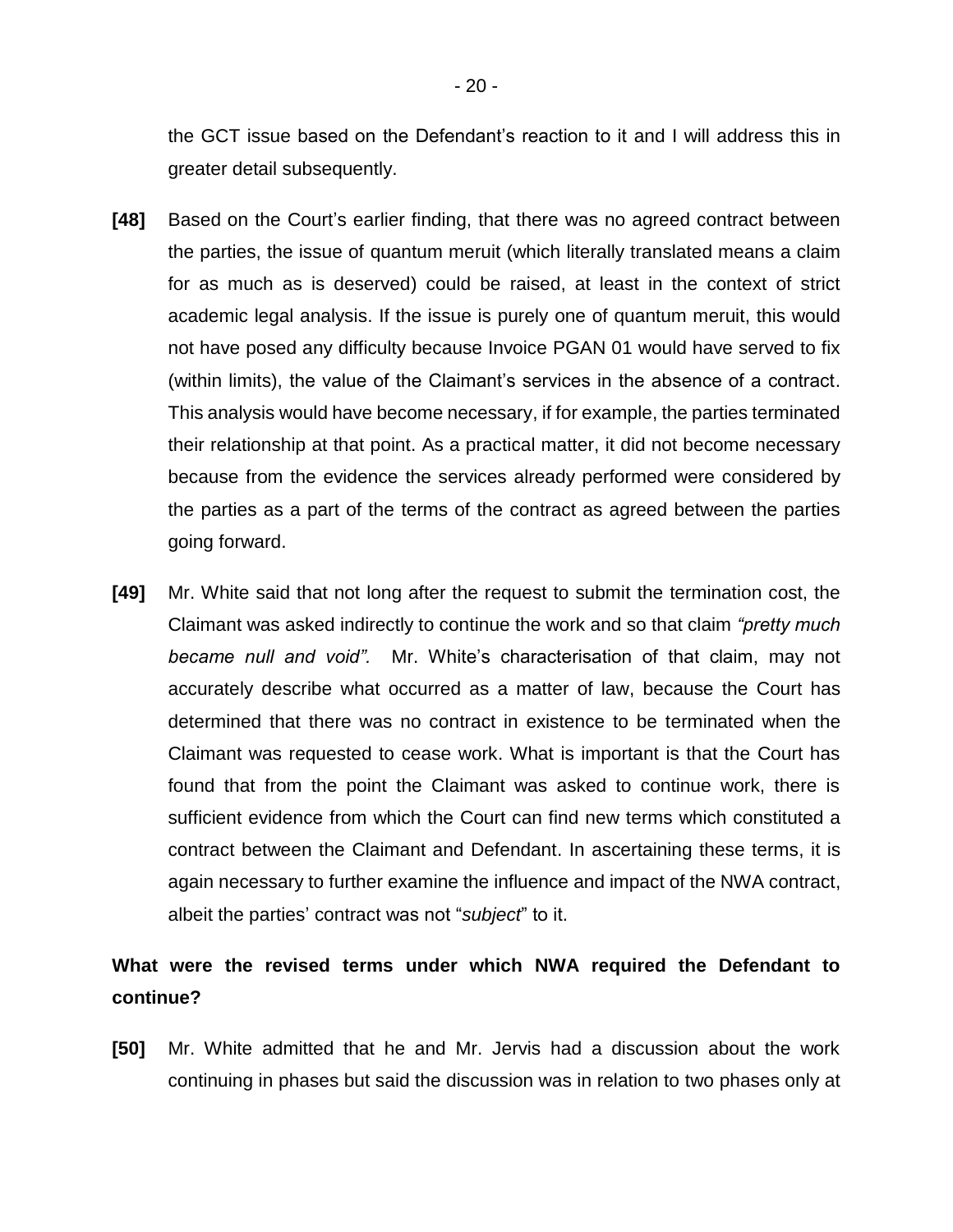that time, but admitted that the third phase came up for discussion eventually. He said what was discussed initially was that nine or ten sites would be done in phase one. He did not agree that it was raised that phases two and three would be started at the end of the 2012 hurricane season. Mr. White stated that the issue of concern was when the government would find the fiscal space to be able to spend as per the IMF agreement. That would be the following year, post April 2012.

- **[51]** He agreed that after the NWA purported to cancel the NWA Contract there were still thirty locations on which work was to be done, and one of the items in the scope of work which remained outstanding was preparing monthly reports for the NWA, which was to be done by the Claimant on behalf of the Defendant.
- **[52]** Mr. White was directed to a Report which he admitted having prepared. He admitted that as of 5<sup>th</sup> August 2011 the NWA had split up the Project in phases and in the first phase ten locations are listed. He conceded that at this stage there was no time limit for the remaining items.

### **What was the effect of the Claimant continuing after 5th August 2011**

- **[53]** The Project being split in phases had the effect of setting broad parameters for the duration of the contract between the Claimant and the Defendant. Having been advised that the Project was now being split into phases, it would have been patently clear to Mr. White that the Project would not be completed by 30<sup>th</sup> November 2011. This was the operative end date which was used by the Claimant to calculate the \$29,000,000.00 which had been proposed as the original contract sum.
- **[54]** At the point when the Claimant and the Defendant became aware that the NWA Contract would be done in phases, the Defendant had the option of not continuing the NWA Contract. The Claimant, did not at that point have a contract with the Defendant. It then had the option of deciding whether to provide services to the Defendant over the new anticipated time period as a result of the phasing of the Project to which the Defendant would have been subject and if so, at what fee.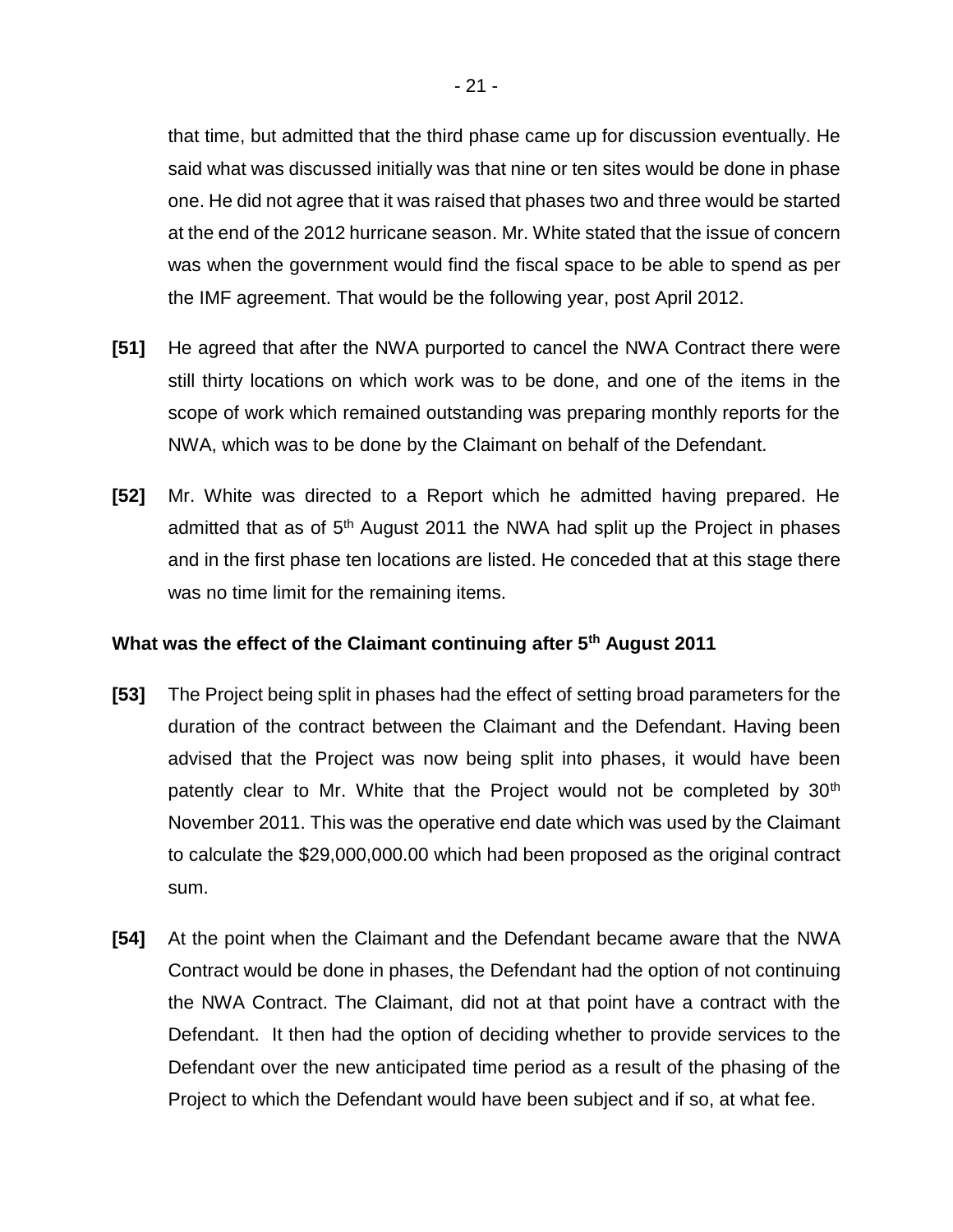#### **What was the new time period for the Contract as at August 2011?**

- [55] It was suggested to Mr. Jervis that the NWA at some point subsequent to the 7<sup>th</sup> July 2011 Letter did agree the duration at eleven to twelve months with the Defendant. He said he could not recall any such agreement between the NWA and the Defendant.
- **[56]** Mr. Jervis was directed to the Interim Payment Certificate of the NWA, Certificate 1 and agreed that the certificate stated a start date of  $27<sup>th</sup>$  May 2011 and a completion date of  $27<sup>th</sup>$  April 2012 which were identical to the dates used in the Extension of Time Claim.
- **[57]** It is noted by the Court that the Certificate 1 states that it is "as at 12<sup>th</sup> August 2011" and two signatures represented thereon have an accompanying date of 22<sup>nd</sup> September 2011 with the third having 23<sup>rd</sup> September 2011. On the face of this document the duly authorised officers appear to have accepted the period stated as the duration of the NWA Contract as revised. I appreciate the observations of Mr. Everton G Hunter, the Chief Executive Officer of the NWA, that this is only a payment certificate and not a contract, but I have nevertheless placed weight on this document. I expect that the NWA officers would be mindful of the period represented as being the duration of the contract, on all relevant documents such as the Certificate. This is because there are obvious implications, including the possibility of disputes arising in respect of claims for services provided outside the contract duration as reflected in the certificate.
- **[58]** In responding to a question posed by the Court, Mr. Jervis stated that the 12 month period was never stated or highlighted to him by the NWA. He said it was only in recent examination of the dates for the contract that the period on the  $1<sup>st</sup>$  payment certificate was brought to his attention. He admitted that he was only just then made aware that the NWA contemplated a 12 month contract. He noted that a subsequent certificate showed a contract from June 2012 to June 2013 which he only personally identified during the trial.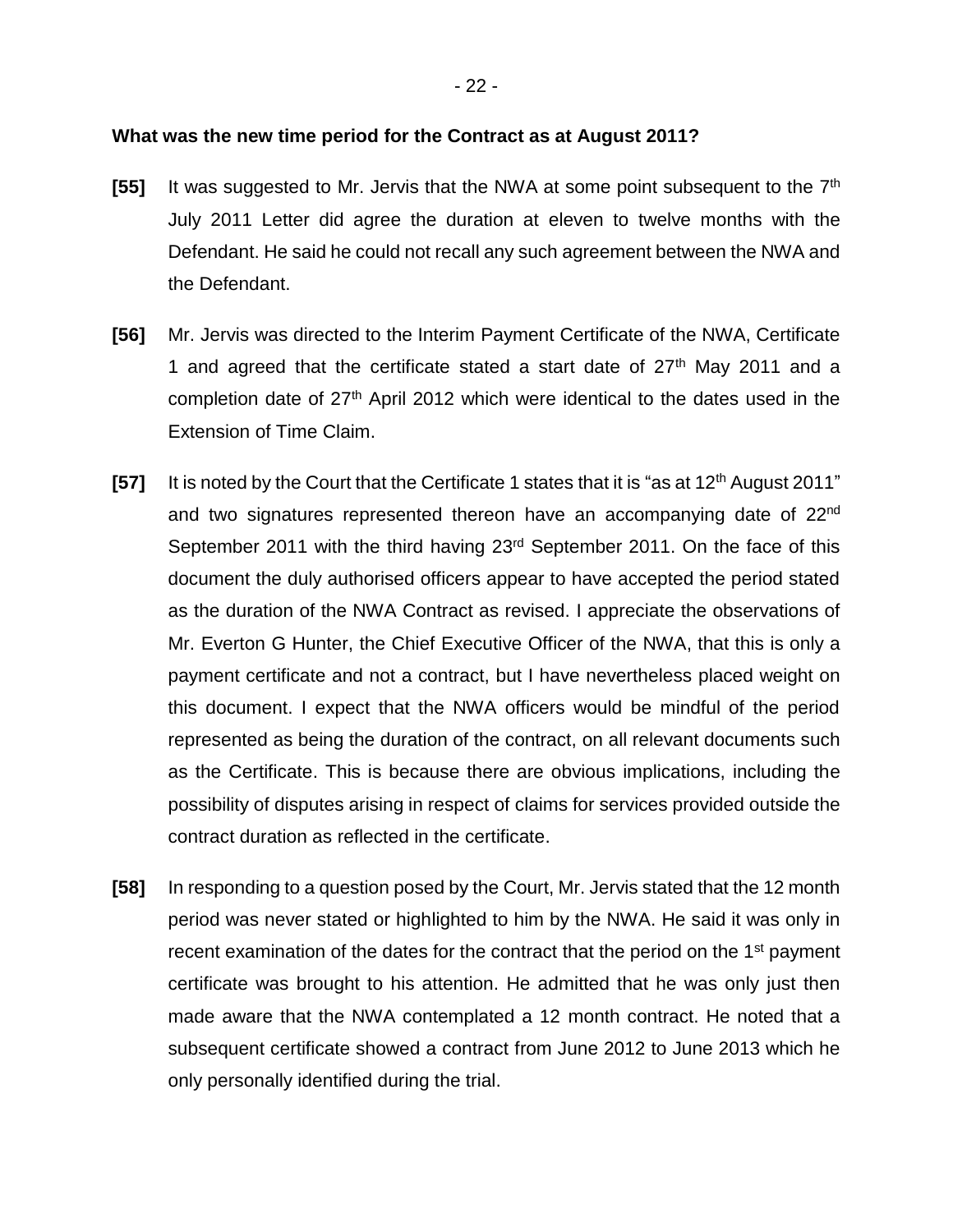- **[59]** It was further suggested to Mr. Jervis that the Defendant's Extension of Time Claim in the amount of \$18,874,810.33, which was submitted by a letter from the Defendant dated 4<sup>th</sup> November 2013 addressed to Mr. Sherwin Dennis, stated a start date of  $27<sup>th</sup>$  May 2011 and a completion date of  $27<sup>th</sup>$  April 2012. He explained that this was a claim made at the behest of the Claimant with the expectation that the NWA would give consideration to it and the structure and time were dictated to him by the Mr White. However, he emphasized that the Defendant's co-operation should not be viewed as agreement. It was suggested to him that this document was his exclusive creation which he denied. It was also suggested to him that Mr. White had not seen this document on until he was shown it while he was in the witness box and his response was that this was unlikely.
- **[60]** Mr. Jervis was cross examined in respect of a letter dated 13<sup>th</sup> December 2013 from the Defendant addressed to Mr. Everton G Hunter of the NWA with the caption "*Re-The Extension of Contract for the Contract Administration Support Services CDB Funded-Tropical Storm Nichole Drainage Network Rehabilitation 2011"* which enclosed a document entitled "*Engineers Fees for Consultant Services*". The enclosure contains the following statement:

#### *Extension to Contract*

*Original Contract.-12 Months to complete 41 sites. Actual Period of Engagement July 2011 to December 2013 Period of Inactivity August 2012 to December 2012. Active additional time 12 months.*

Mr. Jervis explained that in his view based on this letter and the document attached thereto, there was an extension of the NWA contract of twelve months and that it was that same twelve months extension for which the Claimant provided services to the Defendant. Mr. Jervis accepted the suggestion that on the basis of this letter and the mathematical calculations, the Claimant is similarly placed to make a claim for extended services but said that this would only be to the extent that the NWA accepted this proposal. He explained that it was the Claimant that had requested the Defendant to submit this claim and admitted that it had no supporting documents. It was suggested to Mr. Jervis that this claim was also his exclusive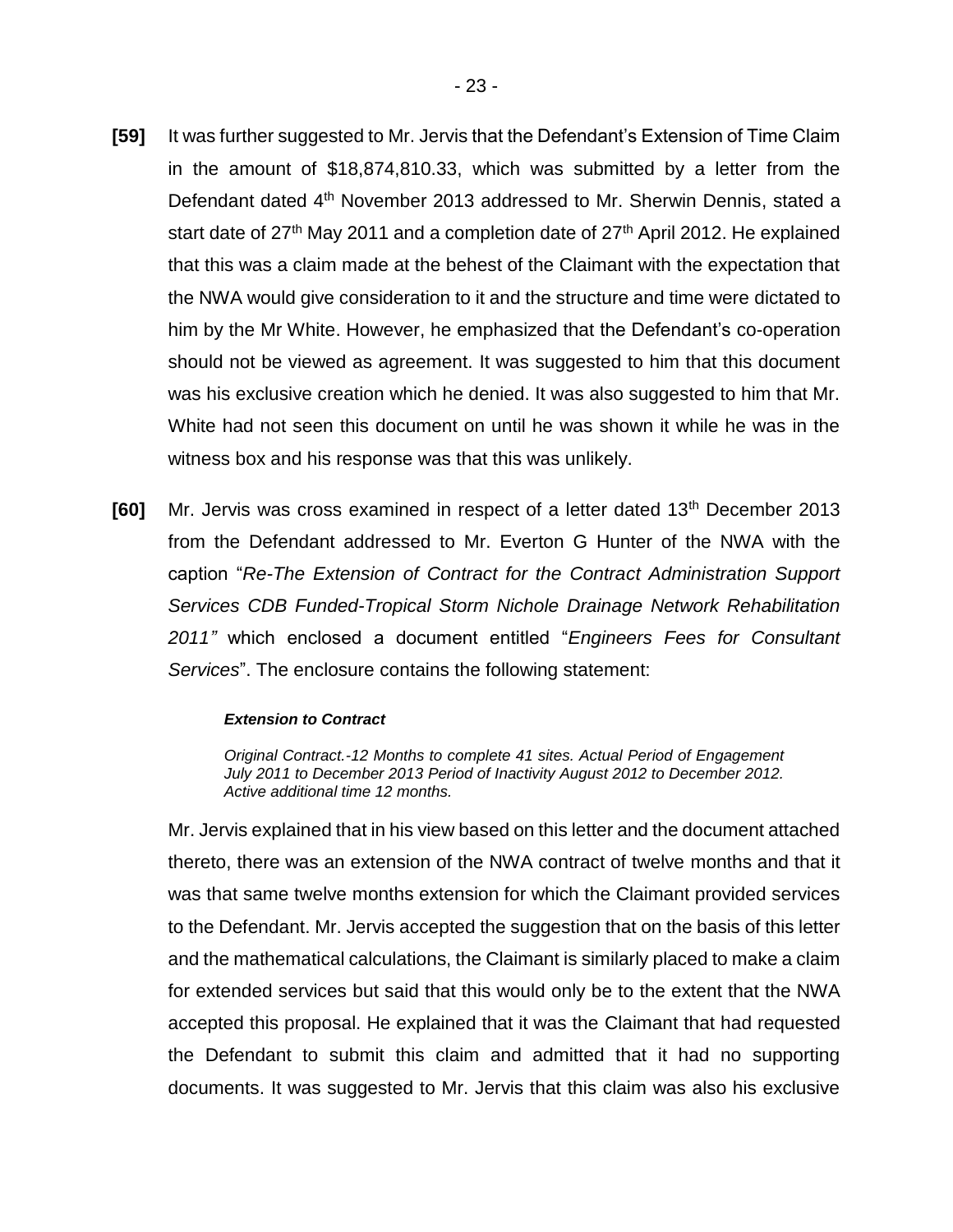creation to which he denied. It was also suggested to him that Mr. White only saw this claim after it had been submitted to the NWA and they had rejected it, but Mr. Jervis's response was that Mr. White would have seen it before it was submitted.

- **[61]** It was further suggested to Mr. Jervis that implicit in the claim for \$17,087,500.00 (that he exclusively created and forwarded to the NWA), was an admission by the Defendant that there is a proper basis for a claim by the Claimant for added and extended services. Mr. Jervis reiterated that he did not exclusively create the claim and that it was exploratory in its first submission since he was relying on an accommodation from NWA and not an entitlement. He explained that by the terms of the NWA Contract he was unaware of a proper basis for a claim and this was exploratory to ascertain what the NWA would agree to and what the Defendant would be eligible for on a formal claim. In response to the Court's question as to whether this was a mere experiment Mr. Jervis said that was a simplified explanation.
- **[62]** Mr. Williams submitted that the absence of a GCT component on the two claims that were submitted to the NWA is evidence from which the Court can conclude that Mr. White had no input in their production. This is because, as was admitted by Mr. Jervis, Mr. White's position had consistently been that GCT was payable on the Defendant's invoices. Counsel submitted that it was unlikely that the Claimant would have resiled from that position in the final claims to the NWA.
- [63] Even if Mr. Jervis was not the exclusive author of the 4<sup>th</sup> November 2013 claim for  $$18,874,810.33$  or the 13<sup>th</sup> of December 2013 claim for  $$17,087,500.00$ , I do not accept that he would have been complicit in the use of a contractual period which had no basis in fact.
- **[64]** Accordingly, I find that Mr. Jervis' use of (or at the very least acquiescence in the use of) the period of eleven months as representing the duration of the contract in the  $4<sup>th</sup>$  November 2013 claim, and twelve months in the 13<sup>th</sup> December 2013 claim,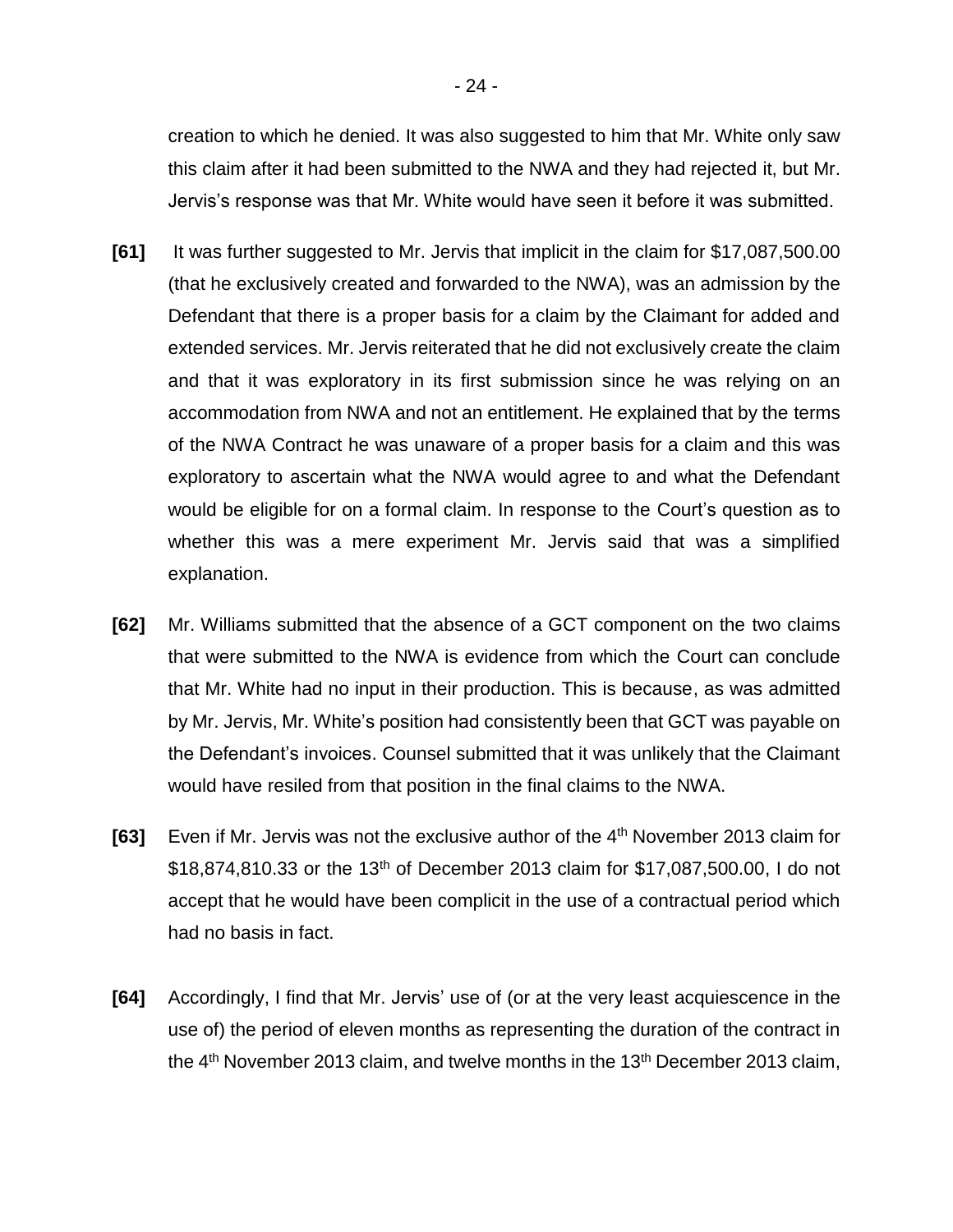is further evidence supportive of a finding by this Court, that the parties were of the view that duration of the NWA contract was eleven to twelve months.

### **Conclusion on the issue of the parties' view of the duration of the NWA Contract**

**[65]** On the totality of the evidence examined before, including the Certificate 1, I find that at some point prior to  $12<sup>th</sup>$  August 2011 both the Claimant and the Defendant would have been of the view that the duration of the NWA contract had been fixed at eleven to twelve months. I have arrived at this conclusion even if, (and I make no such finding on this point), this was not so as a matter of law, since such a duration was absent from the NWA contract. A definitive finding could be made by a Court or other tribunal in other proceedings if called upon to do so.

# **Was there an agreed contract for the Claimant to provide services for twelve months?**

- **[66]** The implication of the Claimant continuing to work after it was disclosed that the duration of the NWA contract was going to be eleven to twelve months is that it expressly or tacitly accepted this as the duration of the contract between the Claimant and the Defendant. There is no evidence that at this point the Claimant indicated to the Defendant that his initially proposed fees of \$29,000,000.00 would have to be increased if the Defendant was to provide services over this extended contract period. The scope of works over the period was already indicated by the NWA Contract and known to the parties. The Claimant and the Defendant having continued their relationship after these new parameters were fixed, leads to the reasonable inference that they were proceeding on the basis that these terms had been agreed. At this point a valid contract would have been concluded. This will hereafter be referred to as "the Sub-Contract", a term which will also encompass the subsequent variations.
- **[67]** The fact that the Claimant had already provided some services would not be deemed to be past consideration and accordingly would not be a barrier to a contract being formed which would take account of those services. This has long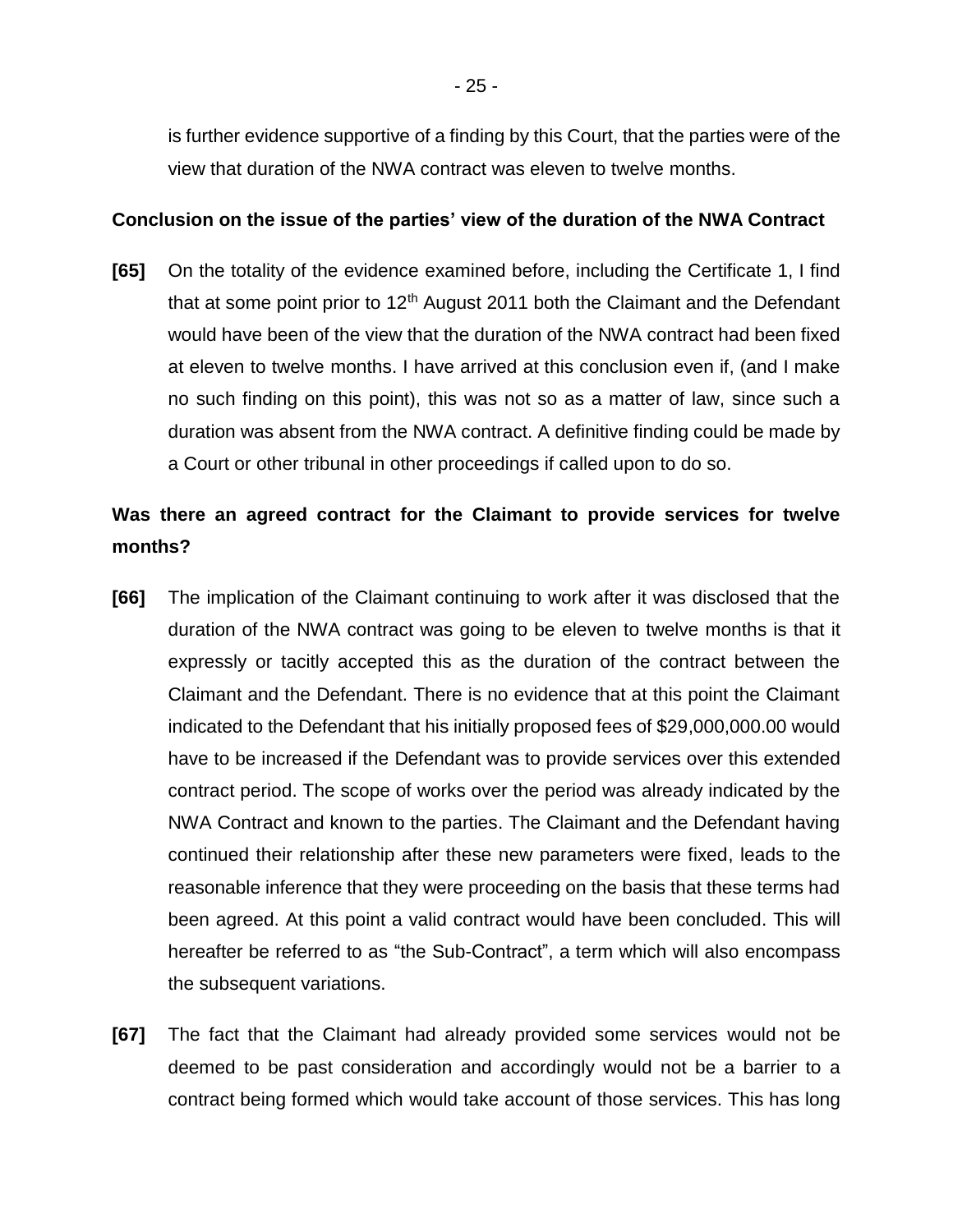been settled as a matter of contract law by cases such as **Re Casey's Patents** [1982] 1 Ch. 104

**[68]** The fact that those services were already billed would have also reduced the room for dispute for the reason that if the parties could not agree on the terms, and especially fees, considering this increased duration, they could reassess their willingness to proceed with the contract to the new anticipated date of completion.

#### **The September 28th 2011 Letter**

- **[69]** To the extent that the Defendant's September 28th 2011 letter stated that at the time the  $7<sup>th</sup>$  July 2011 Letter represented "proposed contract terms" it was accurate. I have previously found that it did not constitute the terms of an agreed contract. However, I have also found that as at the latest date of 28<sup>th</sup> September 2011, there would have been the Sub-Contract on the terms as I have indicated.
- **[70]** To the extent that the 28<sup>th</sup> September 2011 Letter issued instructions to the Claimant that no further work was to be done on the Project until further notified by the Defendant in writing, it did not constitute a termination of the Sub-Contract. Mr. Jervis admitted that his intention in issuing the 28<sup>th</sup> September 2011 Letter was to halt the work being done by the Claimant. Mr. Jervis agreed to the suggestion that despite the 28<sup>th</sup> September 2011 Letter to terminate services, the services of the Claimant were never terminated and continued down to the end of the Sub-Contract. As it turned out, those instructions were short-lived because as the letter from the Claimant to the Defendant dated 20<sup>th</sup> October 2011 demonstrates, twentytwo days later, the Claimant had done work in reviewing three payment applications and had recommended that these requests be accepted and processed as payments "on account". Mr. Jervis stated that this work was done on the strength of a new fee arrangement but there was no document evidencing this new fee structure.
- **[71]** Mr. Jervis was questioned as to why the Defendant did not respond to the 20<sup>th</sup> October 2011 letter of the Claimant to remind it that its contract is terminated, by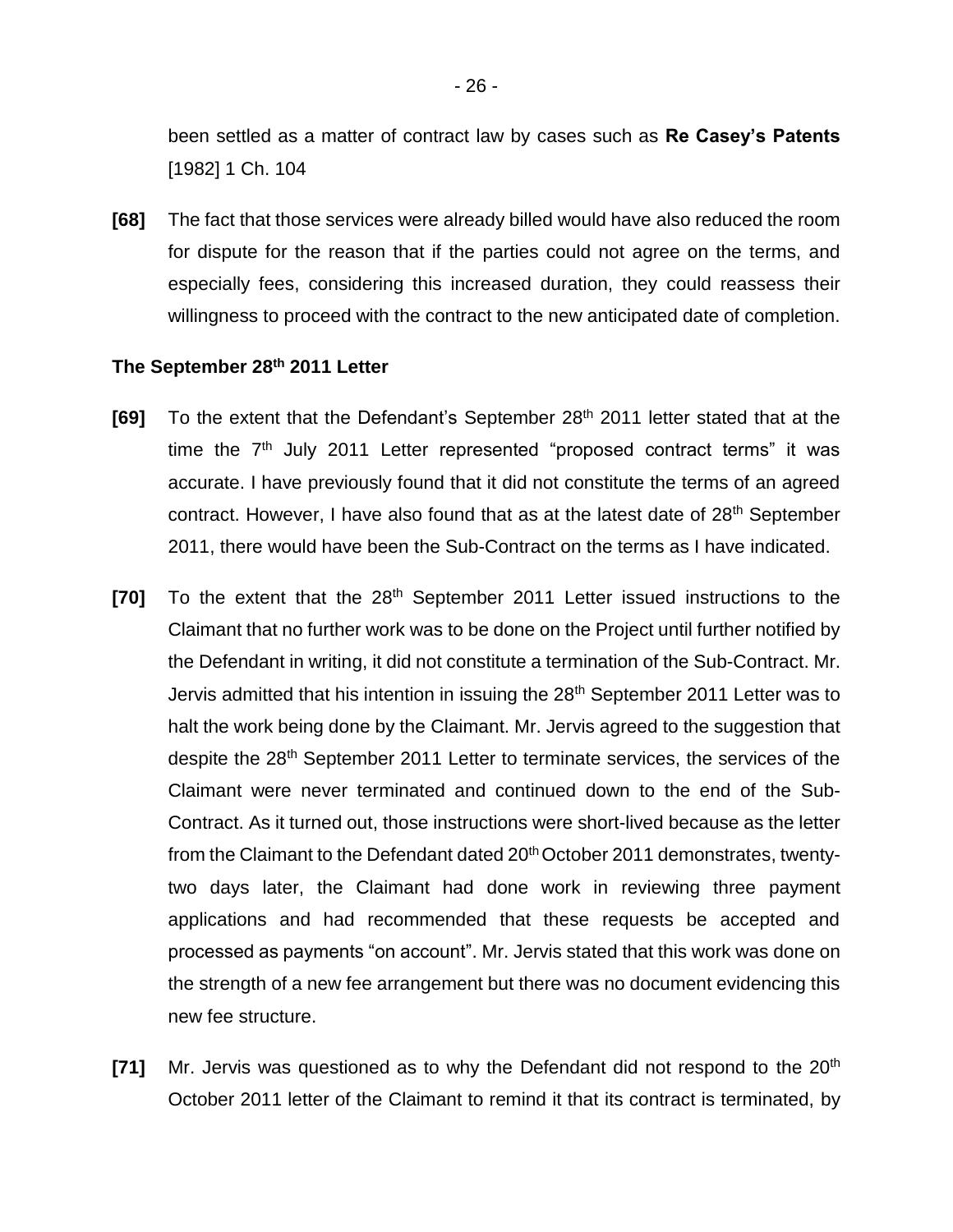asking why the Claimant was still doing work and indicating that the Defendant would not be paying. His response was that there was no need for that type of communication since the parties were operating on a new basis and were doing eleven sites and not forty-one. This is evidence which supports the Court's finding that there was the Sub-Contract which was in existence on the 28<sup>th</sup> September 2011 and which was not terminated by the Defendant's letter of that date.

# **Was there an agreement initially for a 50:50 split and was there a new arrangement agreed for the proportion of the phased works to be done by the Claimant and the Defendant?**

- **[72]** The point at which the NWA determined that the Project was going to be done in phases is a material juncture for purposes of the Court's analysis. Counsel on both sides spent a considerable amount of time in cross examination exploring the methodology employed in arriving at the Claimant's fees. Counsel also explored whether this was influenced at the outset by the proportion of work to be done by the Claimant and whether the fee was increased because of a corresponding increase in the proportion of work to be done following the decision by the NWA to complete the project on a phased basis. I have reviewed that evidence but I do not find it necessary to reproduce it in detail.
- **[73]** By way of summary, Mr. White did not accept the suggestion made to him that because the work was going to be divided into three phases, he and Mr. Jervis agreed that rather than a 50:50 split of the work between the Claimant and the Defendant, the Claimant would be doing sixty five percent of the scope of work in phase one. His response was that there was never a 50:50 split to begin with. He agreed that there were nineteen Terms of Reference items and it was agreed between himself and Mr. Jervis which ones the Claimant would handle and which ones would be handled by the Defendant. Of the nineteen, he said that the Claimant had the majority.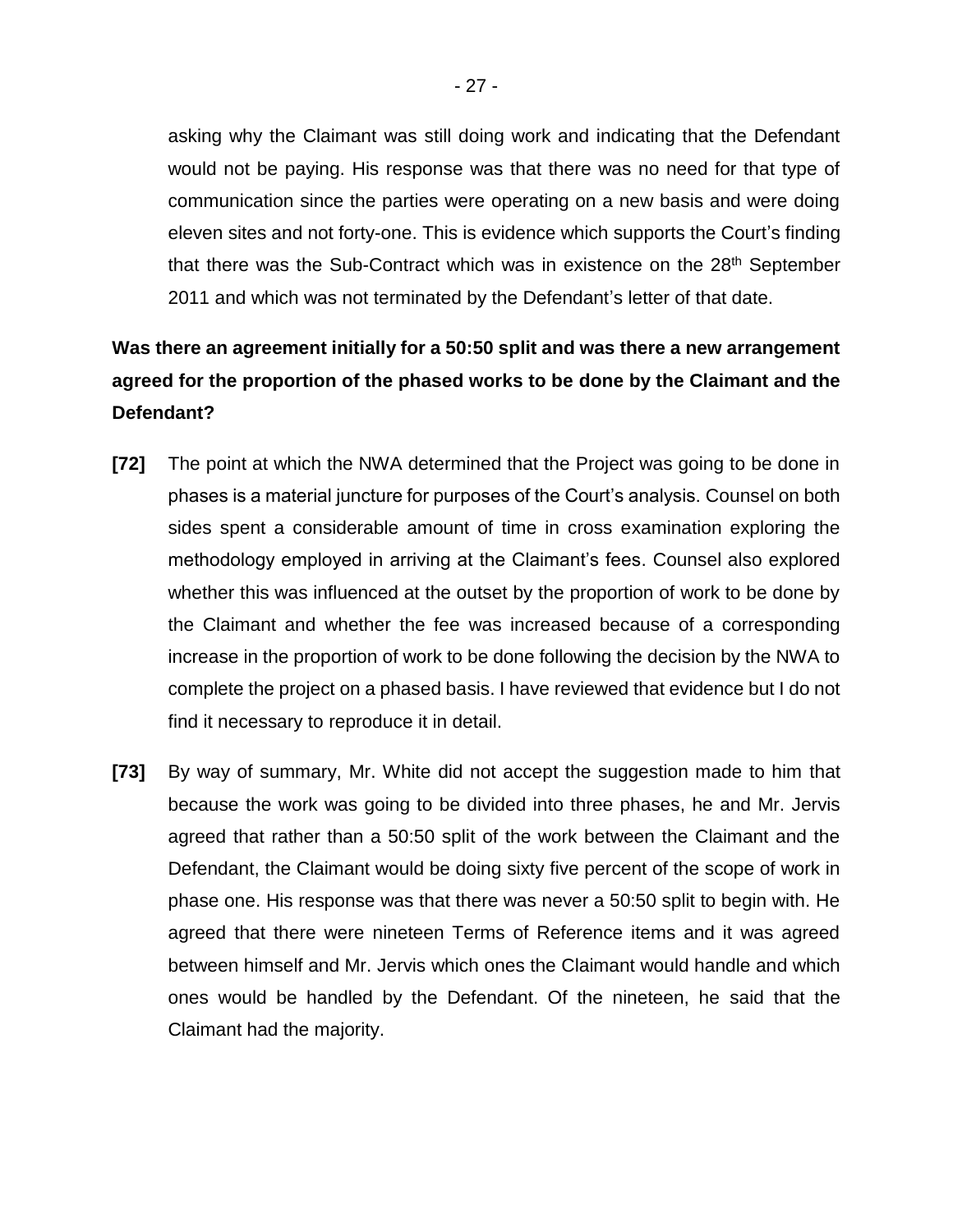- **[74]** Mr. White stated that the reason for the fees being increased as time went by was not because the Claimant was given or took on more responsibilities but it was adjusted so that more funds could be made available to pay the Claimant on the Project. He admitted that the fee structure was increased from \$29,000,000.00 to \$38,000,000.00 but did not admit that this was because the Claimant was now going to be doing sixty-five percent of the scope of works.
- [75] Mr. Jervis accepted that since the Claimant's offer contained in the 7<sup>th</sup> July 2011 Letter of \$29,000,000.00 was based on: (1) the nineteen items in the Terms of Reference, (2) forty one the sites, and (3) a duration of five months, a positive change in any of these three variables would, as a matter of mathematics, result in an increase in that sum.
- **[76]** The key fact as far as this Court is concerned, which is not in dispute is that the Claimant's initially proposed fee of \$29,000,000.00 was increased to \$38,168,680.00, then \$38,863,540.00 (inclusive of items for \$1,363,900.00), then to \$42,833,540.00 (inclusive of items for \$1,363,900.00). The total payments to the Claimant consisted of twenty eight payments totalling \$40,475,198.55 which was \$11,475,198.55 above the sum of \$29,000,000.00 that was proposed originally.

#### **The Increases**

**[77]** It is noteworthy that the Claimant's 2nd invoice dated 12 October 2011 PJAN 02 repeats the following words as contained in invoice PGAN 1:

> *As per the terms of our agreement as outlined in our letter dated July 7th 2011, and your instructions to terminate our services as of August 12th 2011, we hereby bill as follows:*

However, the Total Fees and Equipment Costs is stated to be \$38,168,680.00 which demonstrates that at this date the contract sum had been increased from the initially proposed sum of \$29,000,000.00.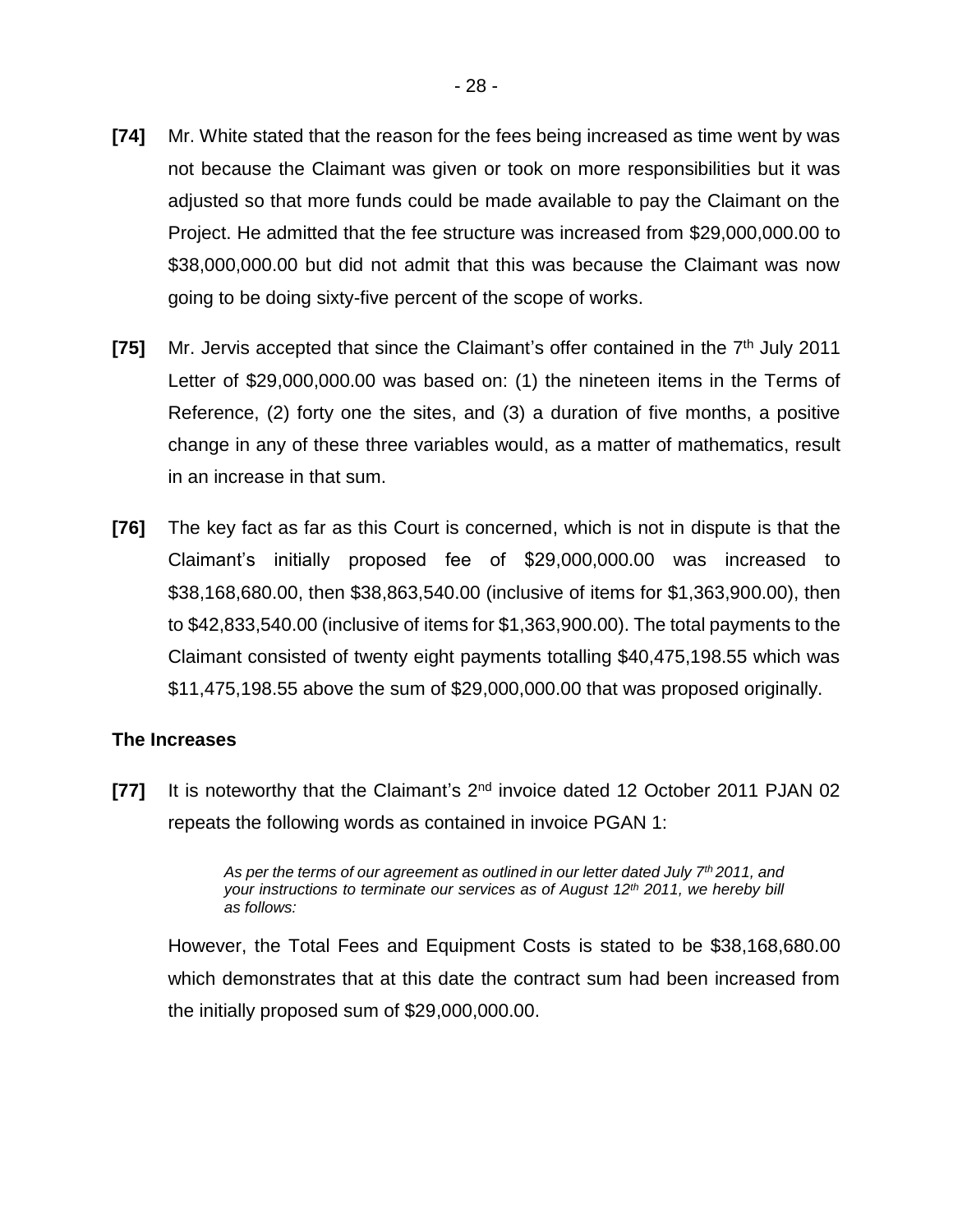- **[78]** By invoice PGAN 03 dated January 12, 2012 this figure had increased to \$38,863,540.00 which was the same figure quoted in PJAN 06 dated 15<sup>th</sup> April 2012.
- **[79]** Mr. Williams highlighted the letter from the NWA to Mr. Jervis dated the 11<sup>th</sup> July 2012 giving instructions to have all tender documents finalized and available for prospective tenderers within one week of the date of this letter. This letter was forwarded to Mr. White by e-mail on  $12<sup>th</sup>$  July 2012 to which Mr. White responded by letter of the same date indicating that the process of procurement as a "selective tender" proposed by the NWA was not prudent and that the use of a "limited tender" procurement method should be adopted. Mr. Jervis agreed that these instructions were from the NWA revenue and were complied with. Mr. Jervis conceded that this additional work would involve changes to the bill of quantities which had already been prepared and also changes to the engineer's estimates. Mr. Jervis accepted the suggestion that up to  $12<sup>th</sup>$  October 2012 the Claimant was still requesting documents from the Defendant by e-mail which demonstrated that the Claimant was still working up to that time.
- **[80]** Mr. Jervis asserted that at this point the parties were still operating on a revised fee structure arrived at on  $9<sup>th</sup>$  July 2012 which he took as having been agreed and therefore was of the view that the parties had reached a finalized position.

#### **The crux of the Claim - Were the agreed terms of 9 th July 2012 final?**

- **[81]** The Claimant's document entitled "*Billing as of November 27th 2012*" (Pg 202 bundle 2), There is a heading "*Proposed Value of Fees for Services for Completion (as of July 9th 2012)*". (This document will be referred to hereafter as "the 9th July 2012 Completion Budget") The total fees and equipment costs is stated therein to be \$42,833,540.00 with fees being \$41,469,640.00.
- **[82]** Mr. White did not accept the suggestion that the increase in the Claimant's fees to \$41,469,640.00 was the fee agreed with the Defendant to the end of the Project. He stated that the \$41,469,640.00 was on paper but there was always a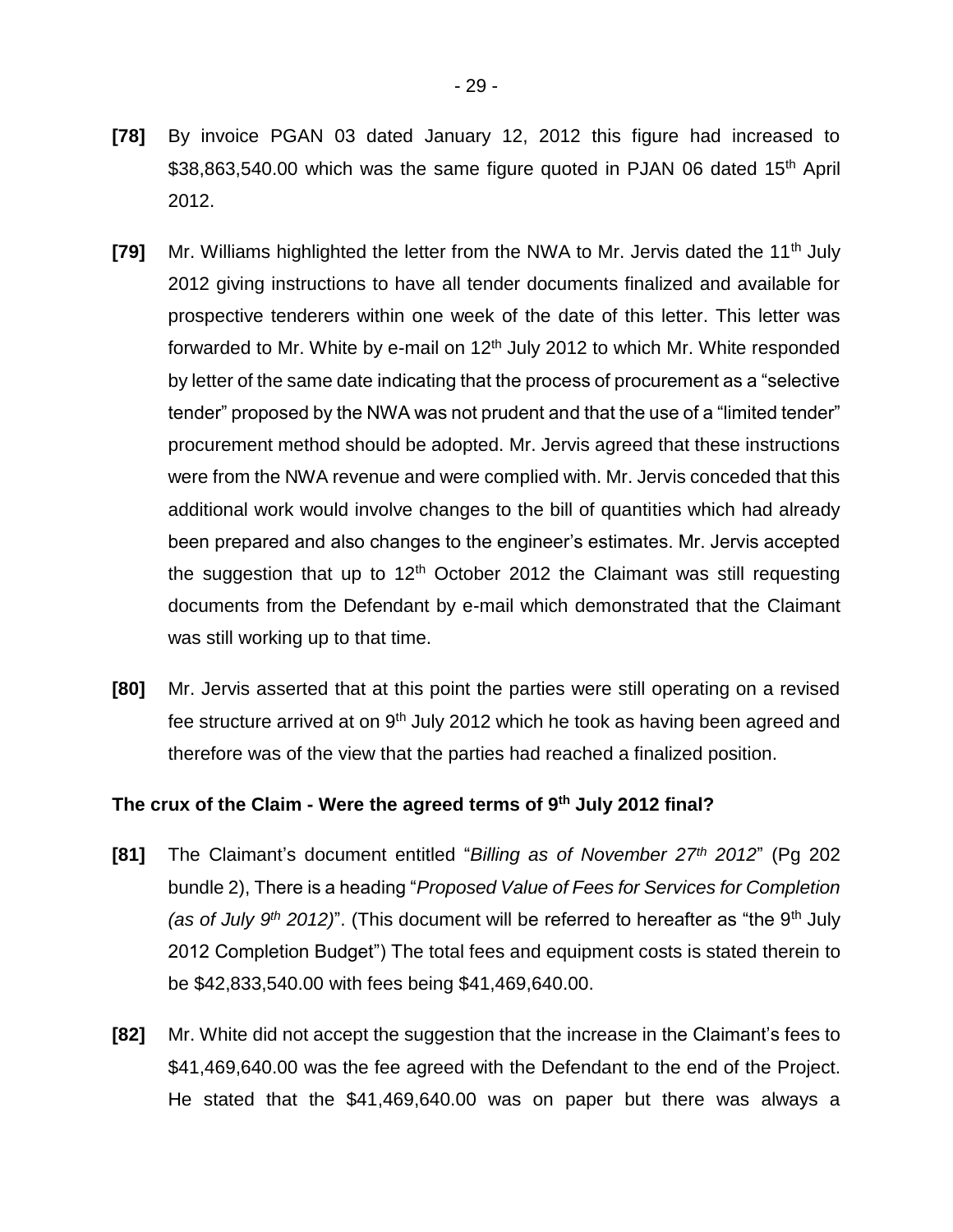conversation that there would have to be additional payment for "*extended and additional services*". The question then is this, was this sum of \$42,833,540.00, being comprised of fees of \$41,469,640.00, agreed to be the total amount payable for completion of the Project? Alternatively, was it contemplated that the Claimant would nevertheless have been entitled to bill for additional services? This is at the heart of the Claim.

**[83]** It is noteworthy that the Claimant's Invoice PJAN14 dated 19<sup>th</sup> November 2013, after the caption, commences with the words:

> *As per the terms of our agreement as outlined in our letter dated July 7th 2011 along with our revised completion budget of July 9th 2012, we hereby bill as follows:*

This acknowledges that the  $9<sup>th</sup>$  July 2012 Completion Budget document did on its face purport to be a revised completion budget. It is noteworthy that this invoice shows that as at 29<sup>th</sup> March 2013 the Claimant's billable fees (excluding GCT) was already \$40,375,408.55, just short of the projected total to completion.

#### **The Claim for extras**

- **[84]** Mr. White's position was that the Project lasted for thirty months ending in December 2013 and the scope of works initially agreed by the NWA and the Defendant was extended and increased since the contract was first executed. Mr. White explained that by virtue of the extensions and increase in the scope of works, the contract period and scope of works initially agreed between the Claimant and the Defendant in the Sub-Contract also had to be increased and extended.
- **[85]** Mr. White was asked:

*Q: Do you want us to believe that throughout this period Mr. Jervis and yourself agreed for the contract sum with Equilibrium to be varied as time went on and notwithstanding all those variations the agreement was you would be entitled to 2 more fees?*

Mr. White's response was:

*A: It wasn't put in that manner.*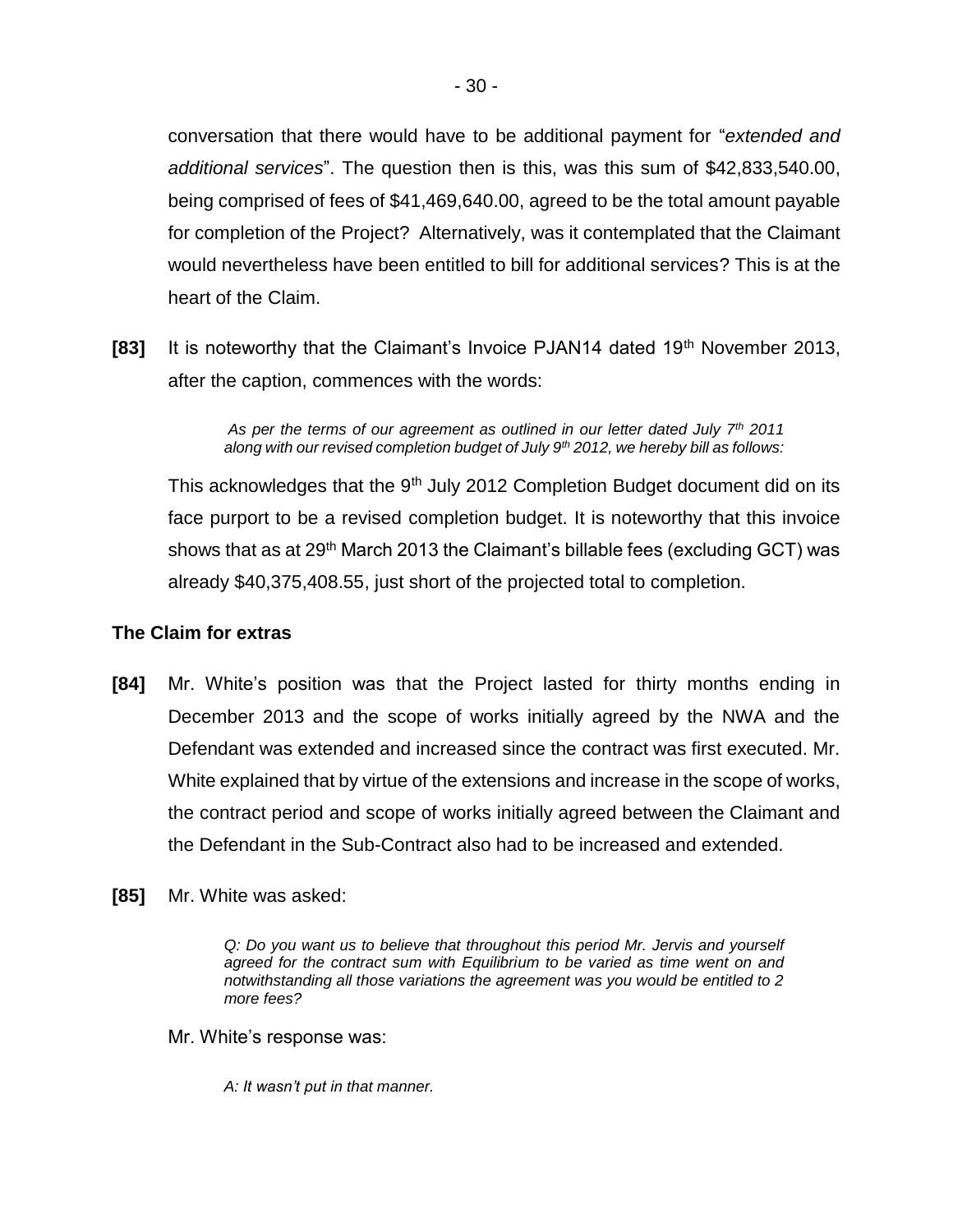It was suggested to him that the understanding was that the \$41,469,640.00 was to carry the Claimant to the end of the Project and his response was that this was within the context that there was always going to be an additional claim for extended and additional services. He rejected the suggestion that he and Mr. Jervis had no conversation that sums were to be paid outside of the \$41,469,640.00 which had been agreed.

- **[86]** Mr. White accepted that during the relevant period, he was not writing to Mr. Jervis telling him that notwithstanding the increases the Claimant would be expecting more. He said he was not writing him during this period, but they had conversation hence the resulting claim at the end of the Project or at the end of their association. He was asked by Mrs. Gentles-Silvera whether that was normal and whether this was not something that should have been put in writing. His response to Counsel was that based on the relationship between himself and Mr. Jervis, there were many things that they did not put in writing but which were agreed based on their relationship.
- **[87]** Mr. White rejected the suggestion that all of the work which was done by the Claimant was contained in the Terms of Reference for which the Claimant was compensated. He asserted that this was incorrect in light of the cardinal changes with the manner in which the Project was eventually executed.
- **[88]** Mr. White denied that it was at the end of the Project that he discussed with Mr. Jervis that they should both try to get more money from NWA for the Project. He asserted that discussions had been going on between the Claimant and the Defendant for the better part of the year: that they were entitled to compensation for extended and additional services based on the manner in which the Project was executed. This he said was not a new conversation that started in 2013 between himself and Mr. Jervis.
- **[89]** Mr. White asserted that it was subsequent to Mr. Jervis' submission of a claim that he prepared a wholesome claim with Mr. Jervis' knowledge and understanding. He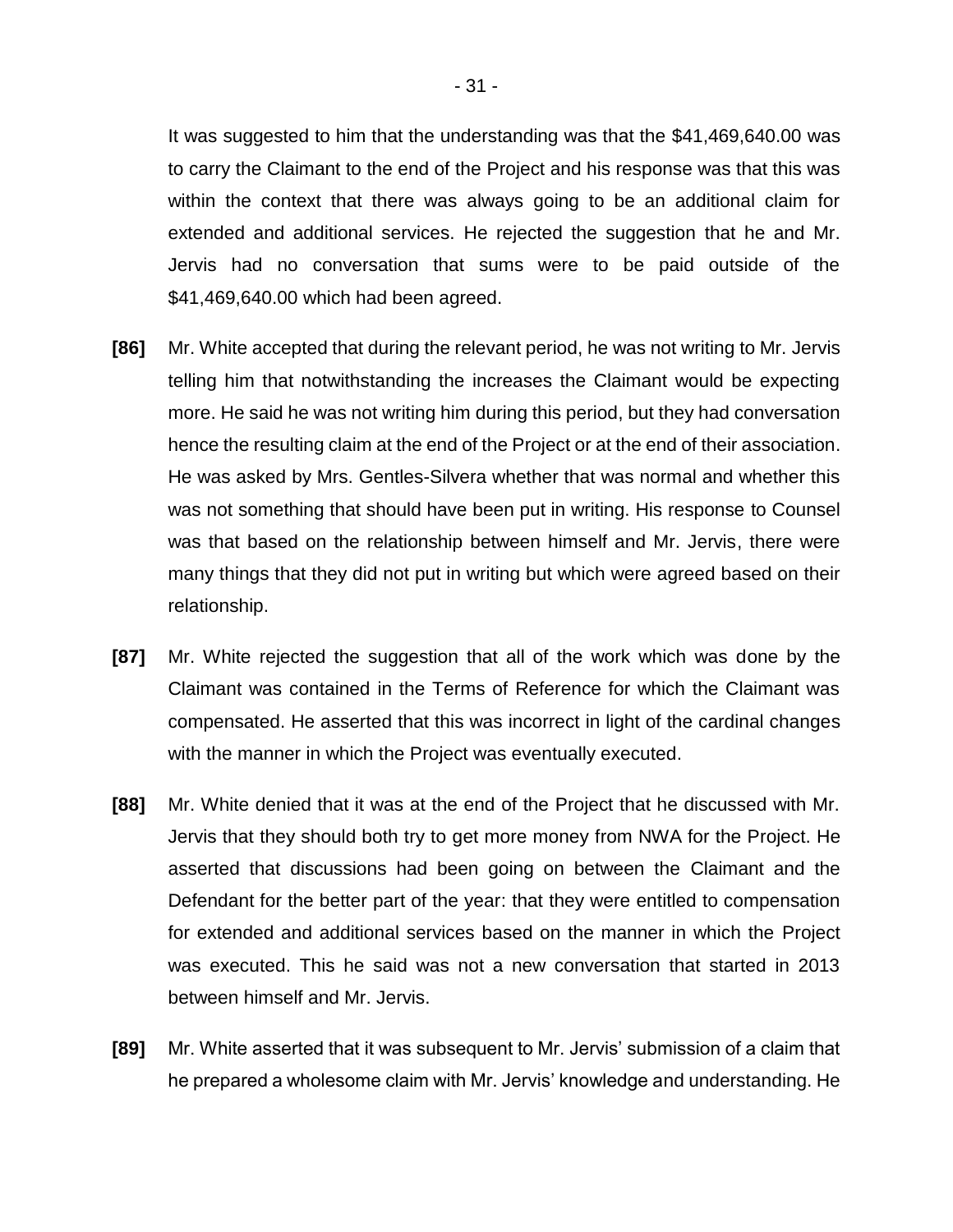denied having prepared a claim in the amount of \$18,874,810.33 entitled "*Extension of Time Claim Peter Jervis and Associates*" for submission by the Defendant.

- **[90]** Although there was a disagreement as to whether both the Claimant and the Defendant collaborated in the preparation of the two claims which were submitted to the NWA, it was agreed that the claims consist of two parts. The first is for remeasurement of eighteen sites which was not a time-based activity, and the other part relates to supervision, that is to say the extension of the time to supervise which covers six items, namely items 6, 7, 8, 9, 10 and 11 of the Terms of Reference. Mr. Jervis explained that it was based on the Claimant's desire to be so compensated based on the view that the Claimant held. However, he was secure in the Defendant having paid the Claimant all that had been agreed between them.
- **[91]** The Defendant's claims which were submitted to the NWA were rejected. Evidence of this is contained in a letter dated 21<sup>st</sup> October 2020 signed by E G Hunter, Chief Executive Officer of the NWA addressed to Peter Jervis and Associates Consulting Engineers. The letter provides as follows:

#### *Re: Tropical Storm Nicole Drainage Network Rehabilitation-Extension of Contract and Associated Fee Claim*

*The National Works Agency (NWA) has completed its review of your claim for additional and extended services and no respond accordingly.*

*The Government of Jamaica through the NWA entered into a fixed price contract with Peter Jervis and Associates (the Consultant) for Consultancy Services for Tropical Storm Nicole Drainage Network Rehabilitation Project dated May 27, 2011 and executed on June 10, 2011 (the Consultancy Contract). Sub- clause 2.3 of the Consultancy Contract provides that unless terminated earlier the contract shall terminate at the end of such period as the parties may agree in writing. There is no evidence, written or otherwise to substantiate your claim that the contract was for a duration of six months. Consequently, all claims predicated on this timeline are unsubstantiated.*

*Further, a claim for extension of time can only be brought on the basis of a parties (sic) inability to perform its obligation due to an event of force majeure, pursuant to Sub-clause 2.6.4 of the Consultancy Contract. Therefore, a claim for extension of time and associated costs cannot be supported where no evidence is presented of instances of force Majeure during the execution of the contract.*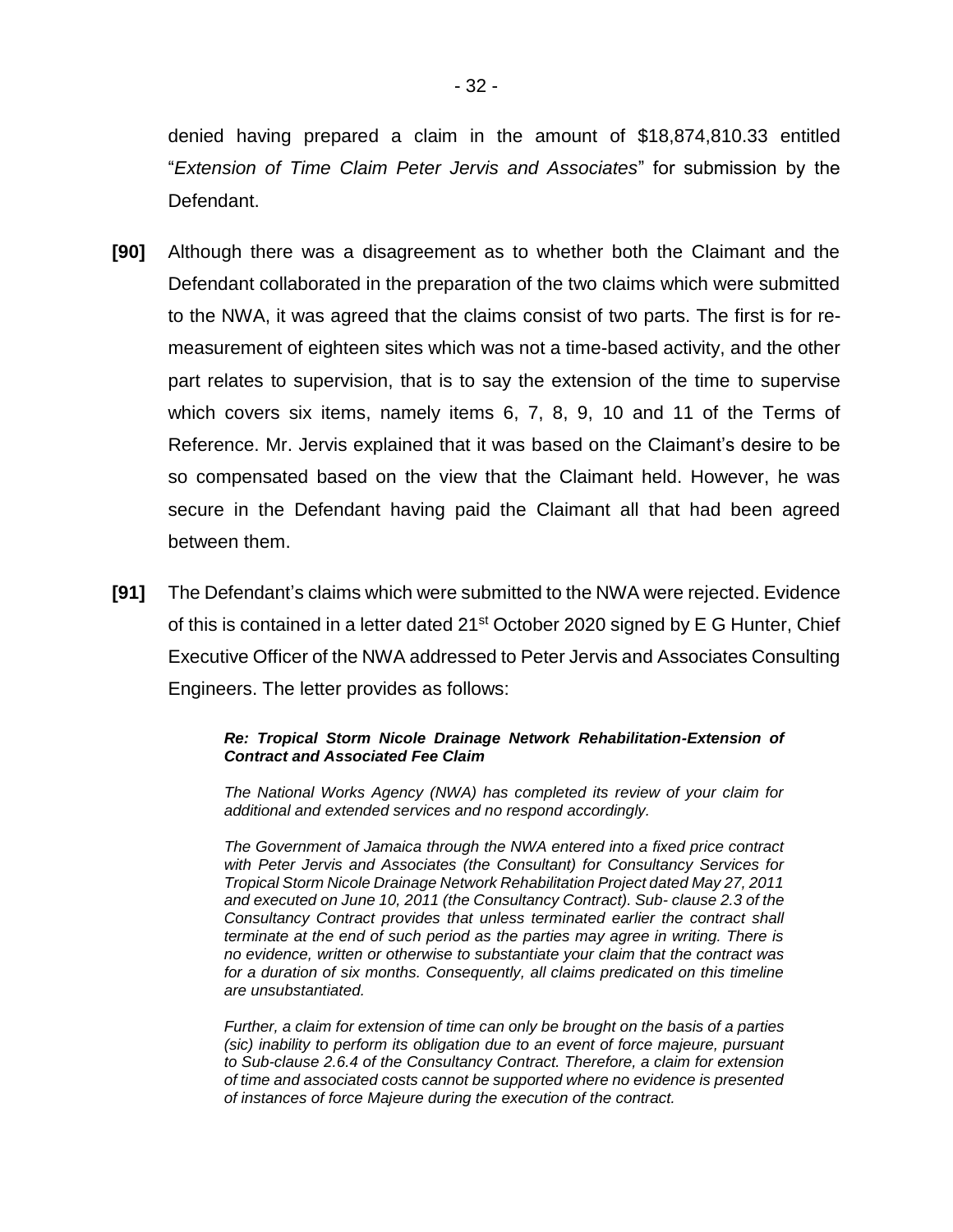*The NWA has also examined the Consultant's claim for increase in the scope of services. However, upon perusal of the Terms of Reference of the Consultancy Contract we see no evidence of addition or increase to the obligations of the consultant as outlined therein.*

*We must also highlight that by our records the contract determined in December 2013 and therefore all claims made thereunder are now statute barred in accordance with the Limitation of Actions Act*

*…*

#### **Is it important to determine whether it was a cost-plus contract?**

- **[92]** Mr. White said he cannot recall a conversation in which Mr. Jervis told him that if he needed to make any additional claim on the NWA he needed documentary proof to support. What Mr White said he remembers, is saying to Mr Jervis that firstly, the Defendant never had a cost-plus contract arrangement with the NWA and neither did the Claimant have a cost plus contract in the Sub-Contract. Mr White's evidence was that it was a lump sum agreement based on the scope of works and the time duration. Secondly, this claim being proposed could not be contained on two pages, that is, a cover sheet and a spreadsheet. It would need to be properly expressed and ventilated over a number of pages and this was represented by the document which he subsequently produced albeit two years later but still within the statutory period.
- **[93]** Mr. White maintained that whereas the first claim for \$18,874,810.33 was sent out at his request it was not prepared by him. In fact, he said he could not recall seeing that document until a short while before and speaking from memory it looked familiar but he could not say with certainty. He admitted that he recognized the claim entitled Engineers Fees for Consultant Services in the sum of \$17,087,500.00 and that this is the claim he was speaking of when he said he knew it was rejected. When asked if he knew why it was rejected he explained that one of the reasons (if his memory served him correctly) was that the NWA's response was that the work was not changed so they saw no reason for the claim to have merit because no additional conditions were added or physical work done, but that is not how claims work. He said he was sure that the conversation took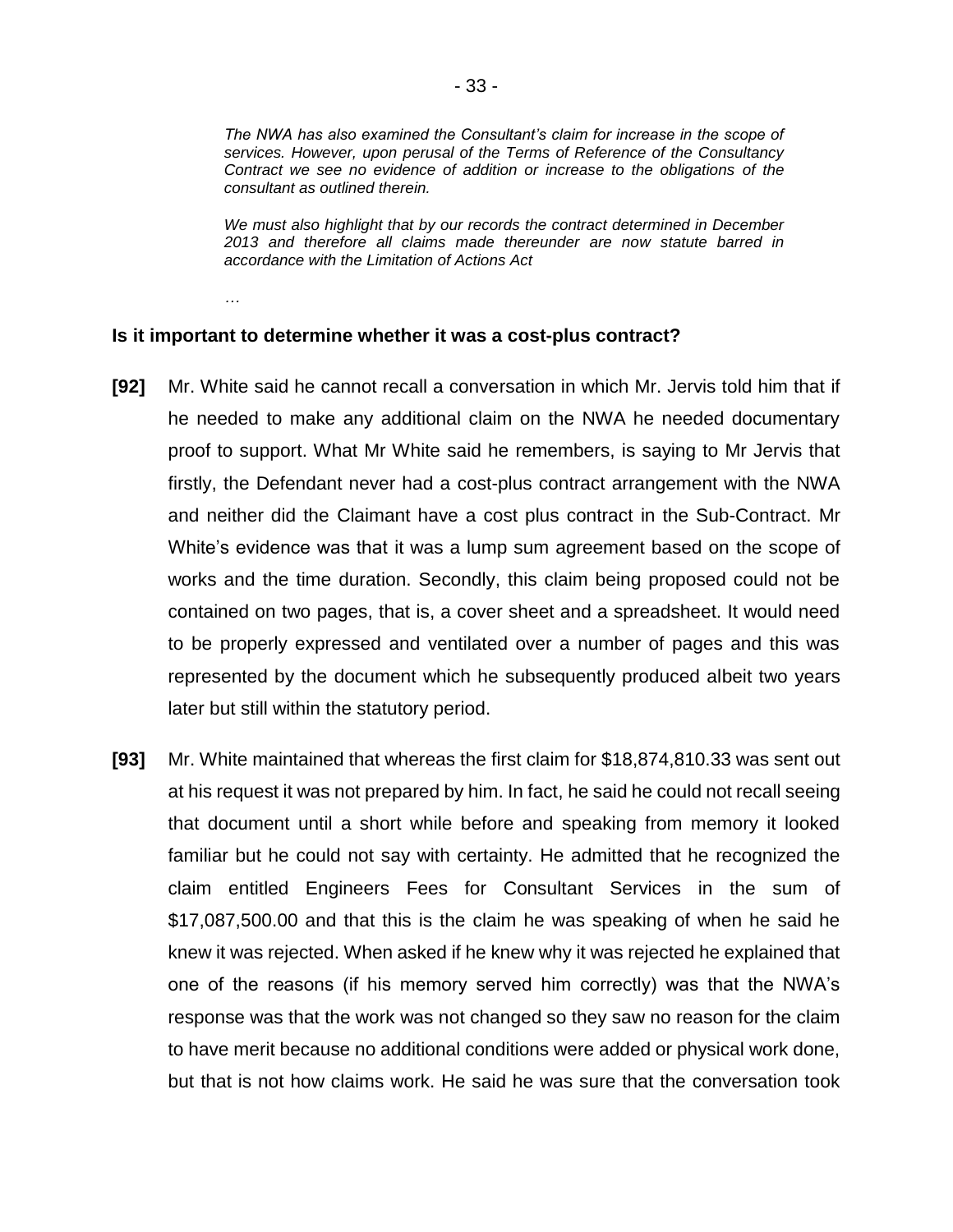place between himself and Mr. Jervis in which Mr. Jervis told him that the NWA wanted documents to substantiate the claim. However, he did not provide these documents and was not prepared to do so, notwithstanding the request by the NWA, because they would only be applicable in the first instance if the Defendant had a cost-plus contract agreement.

- **[94]** Mr White explained to the Court that a cost-plus contract is an agreement in which the Contractor is paid a percentage over and above what his costs are. So that percentage is agreed beforehand and at the end of the contract the total fee would be the total costs incurred plus the agreed percentage. However, he was adamant that he gave no input in the preparation of this claim. He found out about it after the fact and to that extent he said to Mr. Jervis "*how could you prepare a claim like this when I was the one facing the financial liability and the stress*". Mr. White said this was what gave birth to the Claimant obtaining permission from the Defendant to meet with the appropriate Government Minister and to develop proper claim.
- **[95]** Mr. Jervis agreed that in a cost-plus contract there is a pre-determined and agreed profit margin which constitutes the "plus" component. The cost comprises all the inputs that the contractor utilizes to do the services and he is reimbursed his cost and consequently needs to demonstrate his full costs.
- **[96]** I do not find it necessary to determine whether the NWA Contract or the Sub-Contract was a cost-plus contract. The important fact is that the NWA rejected the claim for extras. Whether the Claimant contributed to that by not providing the additional information as requested is not critical because based on the letter from Mr. EG Hunter that was not the overriding consideration. As far as the Defendant's position is concerned, its defence to the claim for extras is not based primarily on the absence of supporting documentation. I appreciate that during cross examination the credibility of Mr. White was tested in relation to some of these items comprising the claim for extra services. However, the foundation of the Defendant's defence was based on its position that there was no agreement for extra payment for these services as a matter of contract law.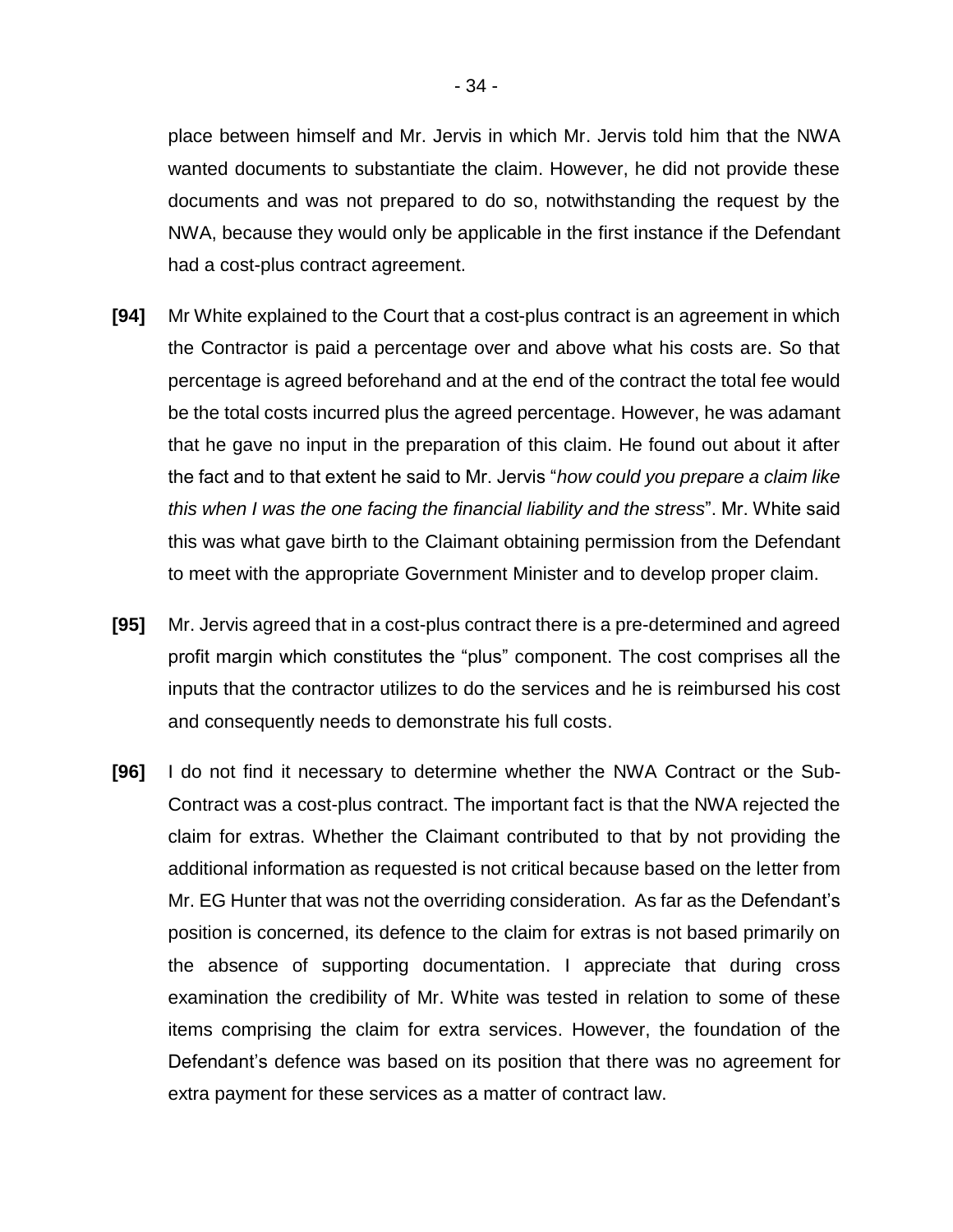#### **What comprises the Claimant's claim above \$42,833,440.00?**

- **[97]** Mr. White explained that the Claimant was claiming additional funds on the bases outlined in the document which he subsequently prepared. There are seven areas including head office overheads, inflation, and retaining a staff. He admitted that the Claimant's claim did not have any substantiating documents such as the documents requested by the NWA such as timesheets or payroll documents since in his original fee of \$29,000,000.00 he did not provide any substantiating documents because it is not a cost-plus contract.
- **[98]** As it relates to the claim for head office overheads, Mr. White stated that he calculated this not based on any substantiating documents but on a formula he used to arrive at a figure of \$3.8 million.
- **[99]** Mr. White explained that he had to retain staff during the downtime in 2012 which was the period leading up to when phase two officially commenced: that is April 2012 to October 2012 a period of seven months. He agreed that during this period no fieldwork was required because much of the work of re-measurement had been completed by March 2012. He did not agree that no one was really working on the Project during this period. He said quantity surveying was in full flow and effect, in order to finalize the quantities based on re-measurement work and he put the packages in place for the next phase. Consequently, he retained the three engineers. Had he not done so they would not have been available when the Project restarted. They were not active but to ensure that they would be around later in the year he had to retain them. They were later re-engaged in terms of being taken off retainer and given full-time compensation. He also had other staff in the office during the downtime to finalize documents and other tasks. Mr. Jervis agreed that he was told that the retainer of staff was a burden to the Claimant when they renegotiated their fees in July 2012.
- **[100]** Mr. White admitted that he did not know if the Defendant had forwarded his formal 2016 claim to the NWA. Mr. White admitted that the first time he indicated to the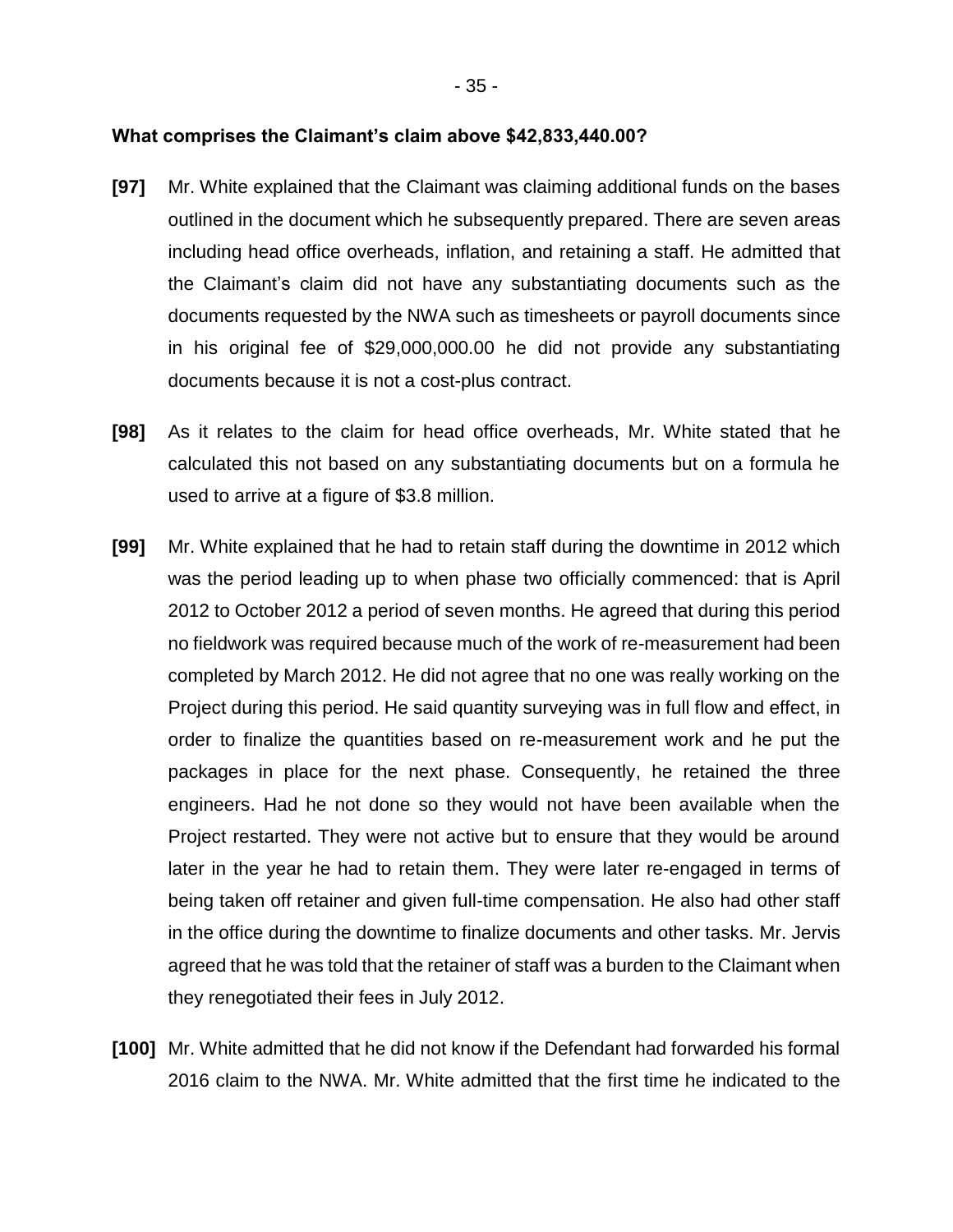Defendant that the Claimant would be making a claim was by a letter dated the 15<sup>th</sup> September 2016 (which he said was also sent by email) which purported to enclose six copies of a finalized claim for the Defendant's use and which provided as follows:

*Please be aware that we will be submitting our claim to you in due order for the recovery of our costs of services, and the basis of our claim will be in accordance*  with the principles and narrative of the claim documents which we are delivering *to you.*

*Please note that our claim to you for payment of our services is independent and exclusive of your arrangements with your Client, the NWA. PJA is the sole Client of ESJL in this matter.*

**[101]** In paragraph 14 of the Amended Defence, the Defendant stated that it will contend that no requests or demands were received by them until the letter of demand from the Claimant's Attorneys-at-Law to the Defendant on or about 19<sup>th</sup> December 2018. It was suggested to Mr. Jervis that the Claimant's letter dated the 17<sup>th</sup> August 2012 constituted such a demand for outstanding fees of \$3,136,216.15 plus a claim for total outstanding GCT in the sum of \$3,892,199.25. Mr. Jervis' response was that he did not recognize that this document was anything more than a cover letter from a bill with demands placed in the letter covering the invoice and did not see anything more than what had been told to him orally. Save and except for the deadline, he stated that the Defendant paid \$200,000.00 but the funds were some time in coming from the NWA.

# **The Court's finding on the issue of whether there was an agreement for the payment of a sum above \$42 million**

**[102]** Mrs. Gentles-Silvera in her written submissions and in her oral presentation traced the increases in the Claimant's fees from the original proposed sum of \$39,000,000.00. Counsel highlighted the fact that the increases were in respect of certain items which are contained in the Terms of Reference. She submitted that the Claimant was given opportunities to increase its fees and it took those opportunities to do so.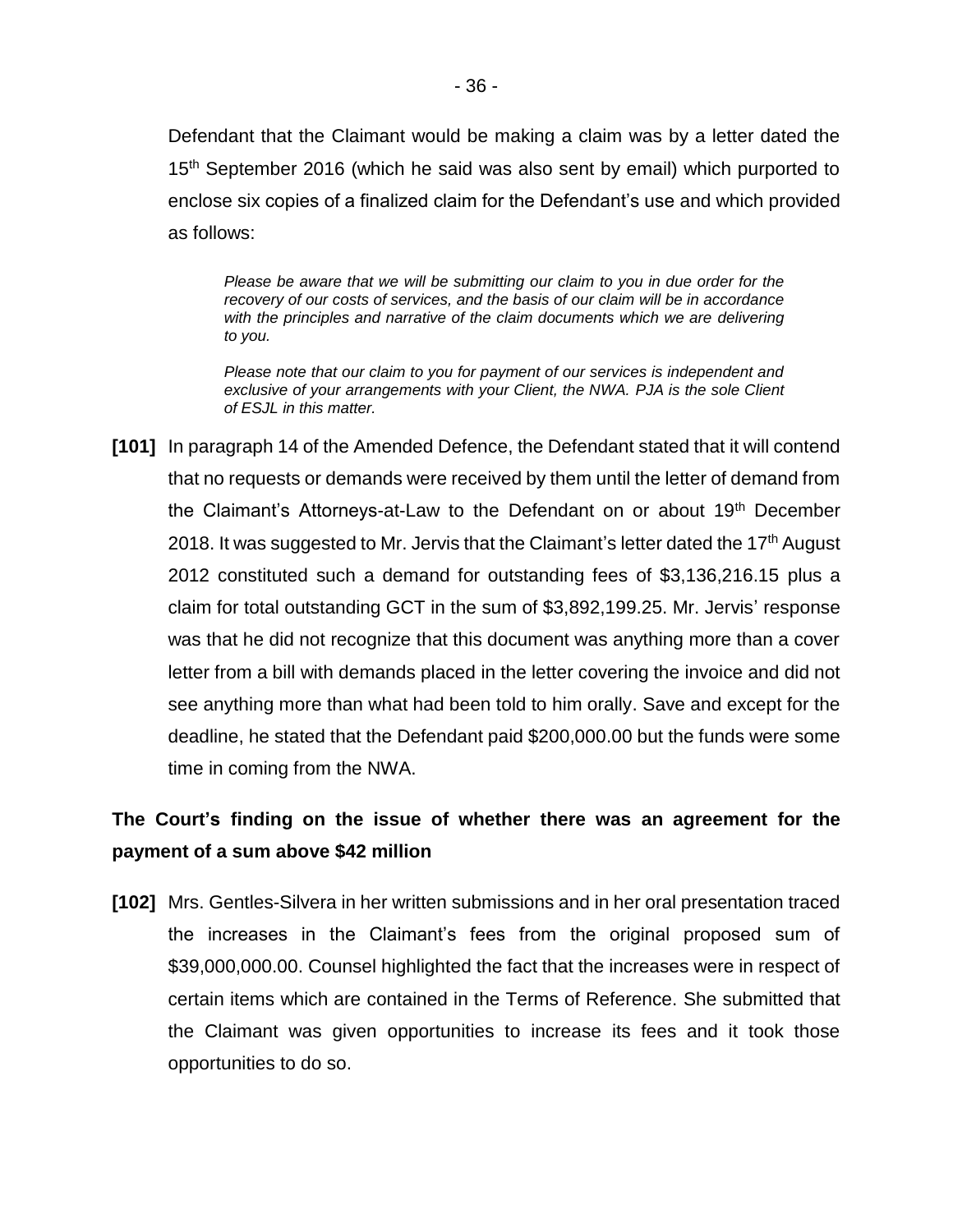- **[103]** I have noted a letter dated the 3rd December 2012 from the NWA to the Defendant notifying it that six construction contracts representing phase three of the Project had been awarded with the scheduled commencement date recorded as 13<sup>th</sup> October 2012. It is not entirely clear to me whether the Claimant knew of this letter and if so when.
- **[104]** However, I have considered the Claimant's letter to the Defendant dated the 28<sup>th</sup> September 2012 and I have noted in particular the following paragraphs:

*The phasing of the program that was instituted by the NWA in September 2011 (after commencement of our services), has essentially caused us to retain overhead charges for a much longer period than was envisioned. To date we have been working on this project and expending resources for a 10 month period (July 2011 to April 2012 and August to early September 2012), and the majority of the program is yet to commence.*

*In good faith we have endured, with the assurance that the remainder of the program would be implemented during the last and first quarters of 2012 and 2013 respectively. This was the basis upon which we submitted our most recent revised fee proposal (prepared on July 9th, 2012), to which we have not received any objection from you.*

- **[105]** Having regard to these assertions by the Claimant as to the assumptions on which the 9<sup>th</sup> July 2012 Completion Budget was based, I would have expected Mr White to have made a further revision of the  $9<sup>th</sup>$  July 2012 Completion Budget by increasing it if he had formed the view, after 29<sup>th</sup> March 2013, that the amount of \$42,833,540.00 contained therein would have been exceeded as a result of an extension of the duration of the contract and the additional time-cost to the Claimant. I have used the  $29<sup>th</sup>$  March 2013, as a reference point because this is the date to which fees were billed on invoice PJAN 14 when the Claimant's billable fees (excluding GCT) was already \$40,375,408.55.
- **[106]** I find that if Mr. Jervis had agreed that the Claimant's fees would have been increased as a result of an extension of time and or scope of works there would be some documentation evidencing this. There would have been an amended Completion Budget. I find the absence of any supporting document to be quite odd in such circumstances, especially having regard to the course adopted by the parties in documenting previous increases. I do not accept the explanation by Mr.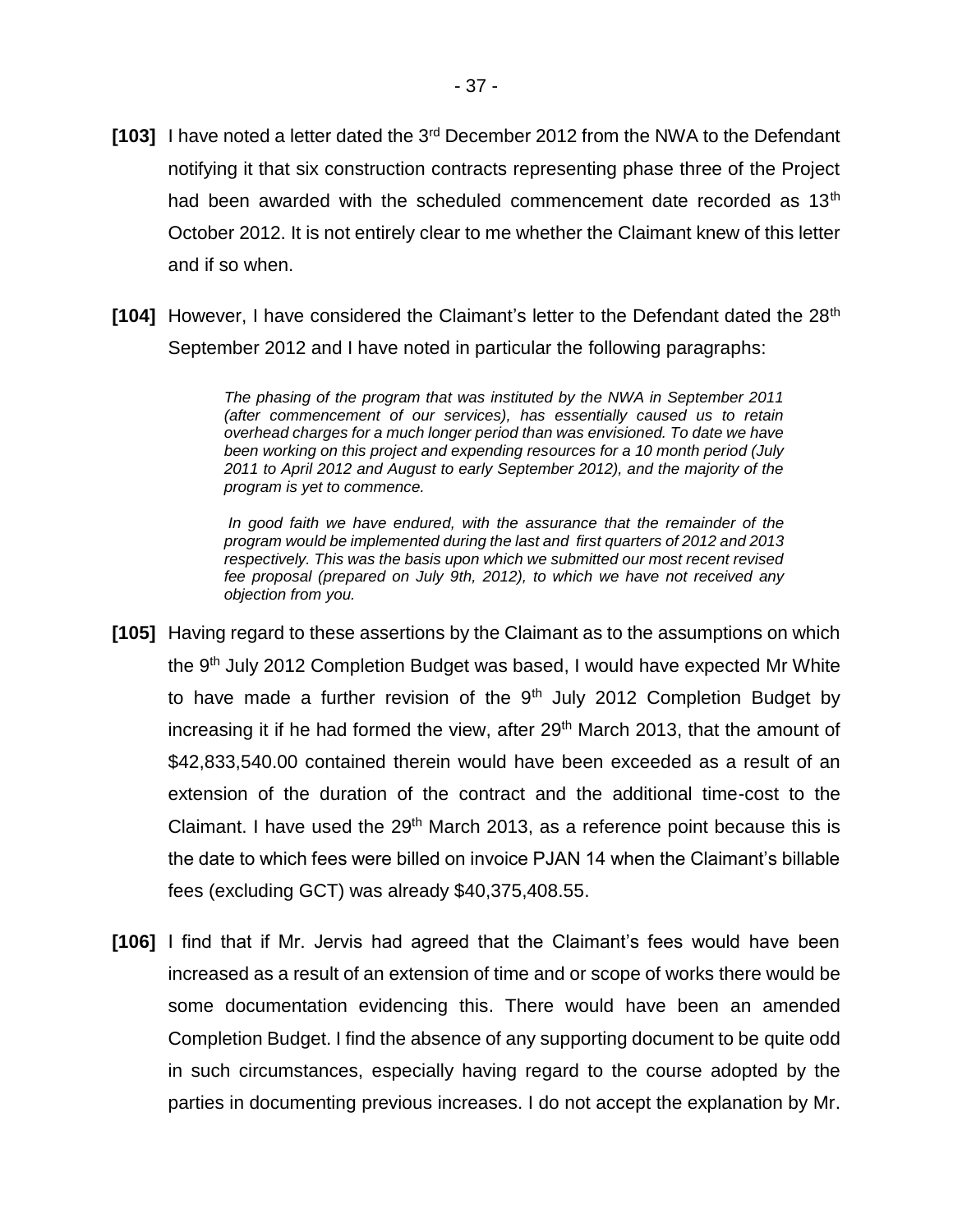White that documents were absent because of the relationship between the parties. I do not agree that the parties in the critical final stages would simply have left such an important issue unresolved and open ended. Accordingly, I find on a balance of probabilities that there was no agreement between the parties for an increased sum to be paid over and above the amount of \$42,833,540.00 contained in the 9<sup>th</sup> July 2012 Completion Budget.

- **[107]** This is not to say I do not accept Mr. White's evidence to the extent that he said himself and Mr. Jervis had a discussion about additional fees. However, I accept Mr. Jervis' evidence that whereas there was such a discussion and an agreement to pursue NWA for additional fees, there was no agreement on the part of the Defendant that it would be paying the Claimant such additional fees in any event irrespective of the NWA's position. I accept the evidence of Mr Jervis that the submission to the NWA was born out of hope rather than a realistic expectation of success even though there was the possibility of the Claimant also benefitting if there was a positive result.
- **[108]** The Court's view is that by agreeing to the terms of the 9<sup>th</sup> July 2012 Completion Budget, the parties agreed that the Claimant would complete the items contained in the Terms of Reference for the amount of \$42,833,540.00 (including \$1,363,900.00 for the supply of computers etc.) stated in the  $9<sup>th</sup>$  July 2012 Completion Budget. However, implicit in this finding is the recognition that if there were items which were totally outside the scope of the Terms of Reference, these would not be captured by such an agreement.
- **[109]** Based on my finding on this issue, component number 5 of 7 of the Claimant's claim in the sum of \$27,833,575.00 which is based primarily on the cost related to an extended period of supervision services over and above the Claimant's contractual tenure fails.
- **[110]** I also find that component 3 of 7 in the sum of \$3,220,000.00 must also fail. This was the cost to retain in-house technical staff during the period of construction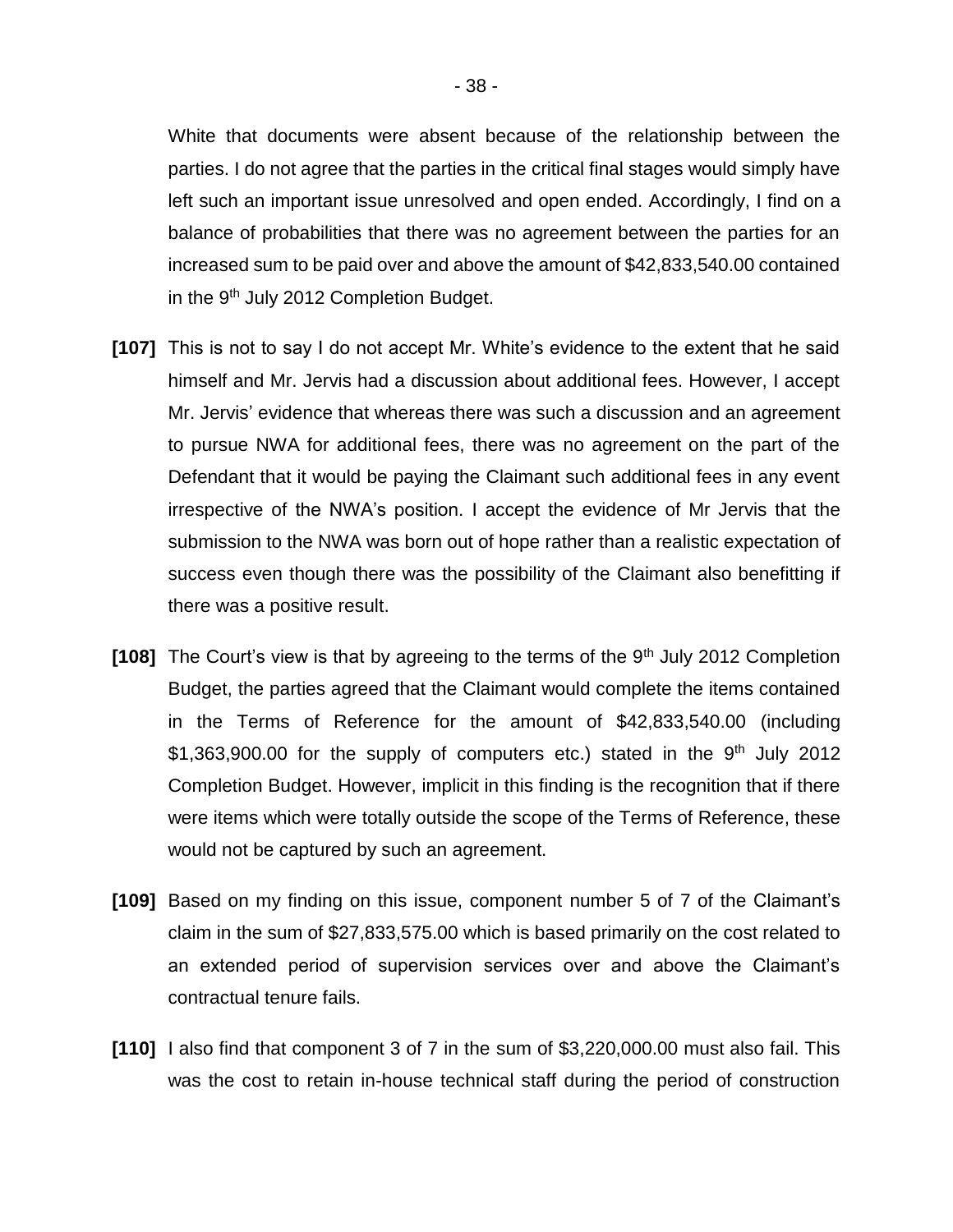down-time due to uncertainty of the restart date of construction activities. Accordingly, this was a cost risk which the Claimant undertook based on my finding of the effect of the 9<sup>th</sup> July 2012 Completion Budget as representing the agreement between the parties.

**[111]** Counsel for the Claimant also conceded that component 6 of 7 for inflationary costs related to outstanding payments as of December 2013 would also amount to a duplication of the claim for interest and could not be maintained.

### **Were there items outside the scope of the Terms of Reference?**

- **[112]** Component 2 of 7 of the Claimant's claim in the amount of \$6,526,800.00 provides the following details, Increase in scope: Re-measurement of works, definition of construction scope, Preparation of Bills of Quantities & Tender packages & Engineers Estimate for contracts totalling \$1.4 Billion JAD.
- **[113]** I have earlier referred to the letter by Mr. E G Hunter indicating that the NWA had examined the Consultant's claim for increase in the scope of services but that upon perusal of the Terms of Reference of the Consultancy Contract they did not see any evidence of addition or increase to the obligations of the consultant as outlined therein.
- **[114]** The evidence of Mr. Hunter is not determinative of this issue, but is evidence on which I have placed reliance. Having regard to the evidence of Mr. EG Hunter and more importantly, the evidence of Mr. Jervis, I find that there were no works performed by the Claimant which were outside the scope of services contained in the Terms of Reference of the NWA Contract and which the Claimant was expected to undertake. As a consequence, I do not find that the Claimant performed any services for which it would be entitled to compensation by virtue of an application of the principle of quantum meruit.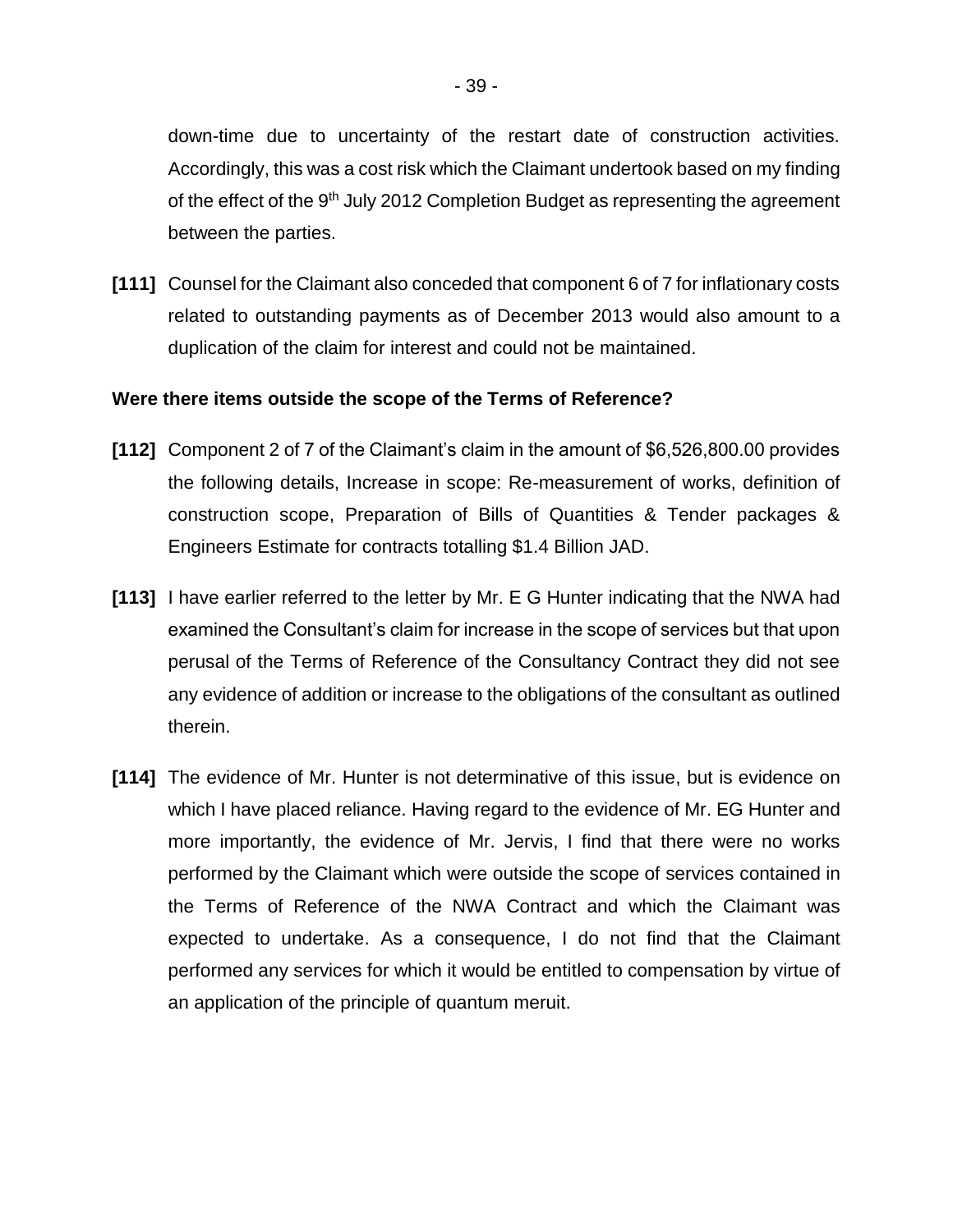#### **Quantum Meruit - the pleading point**

**[115]** It was submitted by Mrs. Gentles-Silvera that the quantum meruit claim has not been properly established by the Claimant because it has failed to correctly plead and prove all the elements of the claim for unjust enrichment. In particular, Counsel has submitted that the Defendant has received no enrichment from the Claimant nor anything that can be described as unjust and there is no such pleading. Counsel has relied on the case of *Samsoondar v Capital Insurance Co Ltd [2020] UKPC 33* which provides as follows:

> *18. It has now become conventional to recognise (see, eg, Benedetti v Sawiris [2013] UKSC 50; [2014] AC 938, para 10 and Investment Trust Companies v Revenue and Customs Comrs [2017] UKSC 29; [2018] AC 275, paras 24, 39- 42) that a claim in the law of unjust enrichment has three central elements which the claimant must prove: that the defendant has been enriched, that the enrichment was at the claimant's expense, and that the enrichment at the claimant's expense was unjust. If those three elements are established by the claimant, it is then for the defendant to prove that there is a defence. The ideal pleading of a statement of case by the claimant should indicate that the claim is for restitution of unjust enrichment and should identify facts that satisfy each of those three elements. While it may be desirable, it is not essential, that the words "unjust enrichment" are used but the claimant must identify sufficient facts to show how those three elements are satisfied: see Goff and Jones, The Law of Unjust Enrichment (eds Mitchell, Mitchell and Watterson, 9th ed (2016), para 1-38). The important purpose of a statement of case is to ensure, as a matter of fairness, that the defendant knows the case it has to meet.*

**[116]** The interplay between the law of unjust enrichment and the quantum meruit principle and the evolution of the law in this area is the subject of much academic discussion which is beyond the scope of this judgment. Nevertheless, it is useful to note the United Kingdom Supreme Court case of *Benedetti and another v Sawiris and others [2014] AC 938* where Lord Clarke in his judgment at page 954 expressed the following opinion:

> *9. It is common ground that the correct approach to the amount to be paid by way of a quantum meruit where there is no valid and subsisting contract between the parties is to ask whether the defendant has been unjustly enriched and, if so, to what extent. The position is different if there is a contract between the parties. Thus, if A consults, say, a private doctor or a lawyer for advice there will ordinarily be a contract between them. Often the amount of his or her remuneration is not spelled out. In those circumstances, assuming there is a contract at all, the law will normally imply a term into the agreement that the remuneration will be reasonable in all the circumstances. A claim for such remuneration has sometimes been referred to as a claim for a quantum meruit. In such a case, while it is no doubt*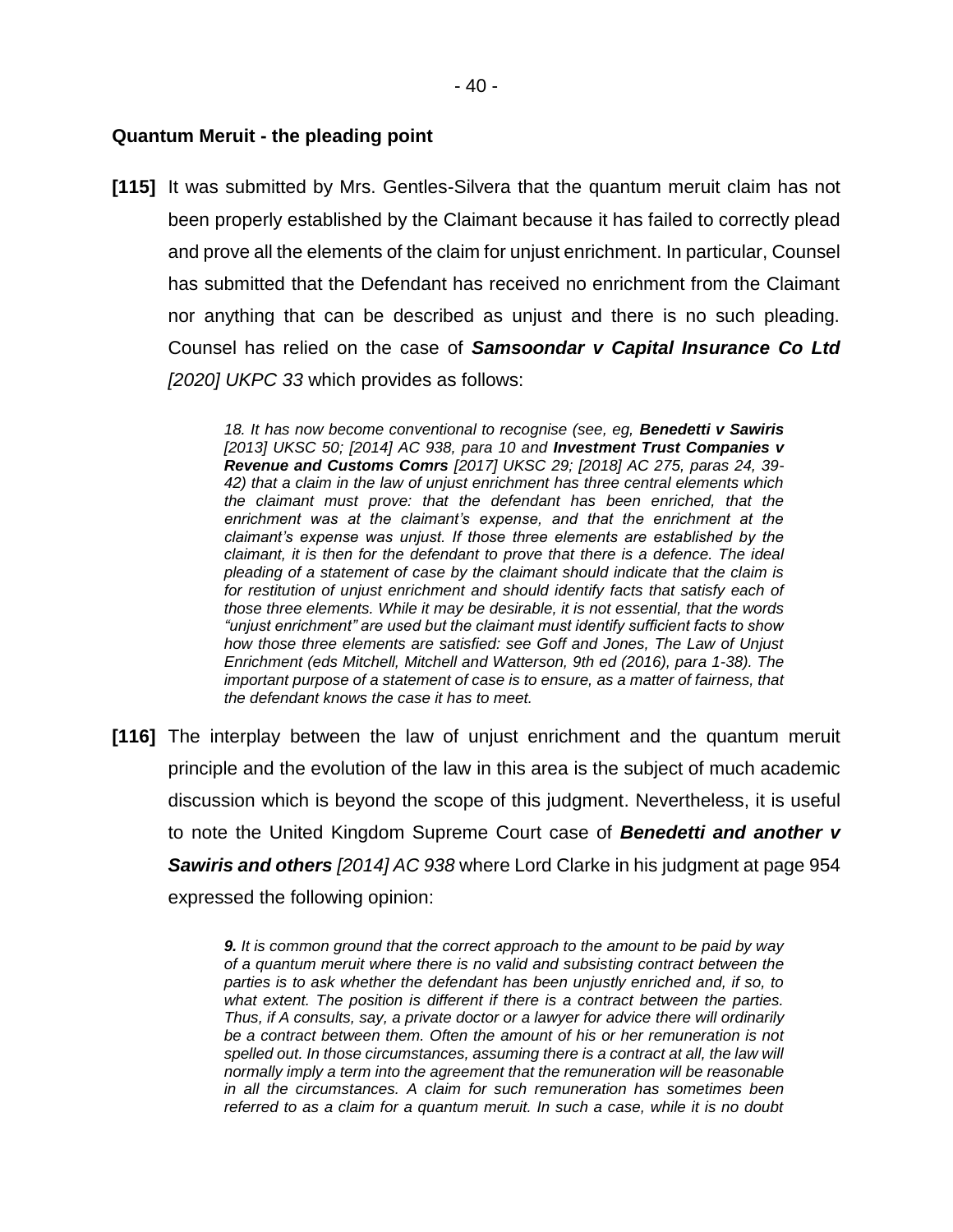*relevant to have regard to the benefit to the defendant, the focus is not on the benefit to the defendant in the way in which it is where there is no such contract.*

- **[117]** In the case before me, there is the Sub-Contract and the Claimant is asserting (in the alternative) that the remuneration of the Claimant for the extra services was not adequately spelled out thereunder. The Claimant did not in its pleadings address the enrichment element of its claim nor was this explored in any great detail during the trial. As a consequence, questions as to whether the Defendant was enriched by the receipt of the services, at the expense of the Claimant, and whether that was unjust were not fully ventilated. It is arguable that the Defendant was enriched by the benefit it received by way of the Claimant's services which enabled it to fulfil the NWA Contract even beyond what was originally envisaged. However, on the other hand it is undisputed that the Defendant did not receive any additional funds from the NWA for extra work done by the Claimant.
- **[118]** I am not prepared to find against the Claimant on the quantum meruit claim issue solely or primarily on the basis of what might be an inadequacy of the pleading of the related unjust enrichment element of that issue. I will instead analyse that element of the claim for quantum meruit in the context of the other principles which are generally applicable.
- **[119]** It was submitted on behalf of the Defendant that during the course of the contract there was no communication of the claim currently before the Court, to the Defendant or any communication in which it was asserted that the work which was required to be done did not come within the scope of work or the sums agreed. Counsel relied on the House of Lords case of *Davis Contractors Limited v Fareham Urban District Council [1956] 2 All ER 145* to support her submission that in the circumstances of the case before this Court the Defendant is not liable on the claim.
- **[120]** In *Davis Contractors* (supra), the Appellants, a firm of building contractors had entered into a building contract after tender whereby they agreed to build houses for the Respondents within a period of 8 months for the sum of £85, 836.00. For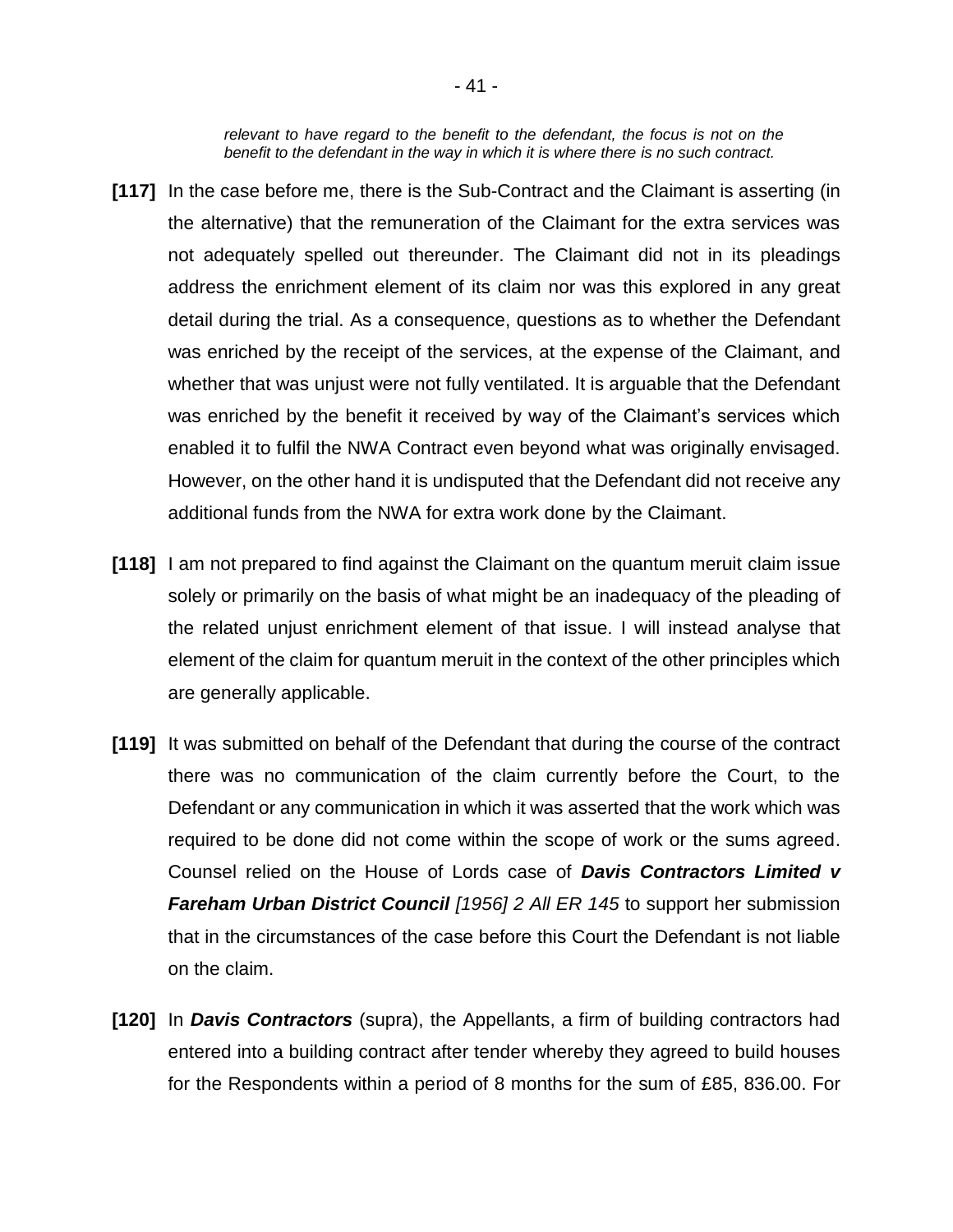various reasons, primarily the lack of skilled labour, the work took 22 months. The appellants were paid the contract price together with stipulated increases and adjustments amounting to £94, 425.00. The Appellants contended that owing to the long delay the contract price had seized to be applicable and they were entitled to an additional sum.

- **[121]** The Appellants tender was accompanied by a letter which stated that the tender was "*as and when required to carry out the work within the time specified*". The Appellants argued that the contract price was not binding because it was subject to the express overriding condition contained in that letter. However, the court found that that condition was not accepted by the Respondent and was not incorporated into the final contract which was the result of negotiations following the tender.
- **[122]** The appellants argued in the alternative, that the contract had been entered into on the basis that adequate supplies of labour and material would have been available to enable them to complete the work within the 8 months. This unavailability amounted to a frustration of the contract. It was not disputed that if the contract was indeed frustrated then the Appellants were entitled to an additional sum on the basis of quantum meruit. The Court reiterated the position that the doctrine of frustration has been, and must be kept within very narrow limits and noted that no case had been cited in which it had been applied to circumstances in any way comparable to those of the case under consideration. Justice Simonds at paragraphs 50-51 concluded that the case of *Bush v Whitehaven Port & Town Trustees [1888], 52JP392:*

*"… cannot, in the light of later authority, be used to support the proposition that*  where without the default of either party, there has been an unexpected turn of *events which renders the contract more onerous than the parties had contemplated that is by itself a ground for relieving a party of the obligation he has undertaken..."*

**[123]** I do not find the **Davis Contractors** case to be of much assistance because of the specific grounds on which the claim was made by the appellant and rejected by the House of Lords. However, there are some interesting observations which were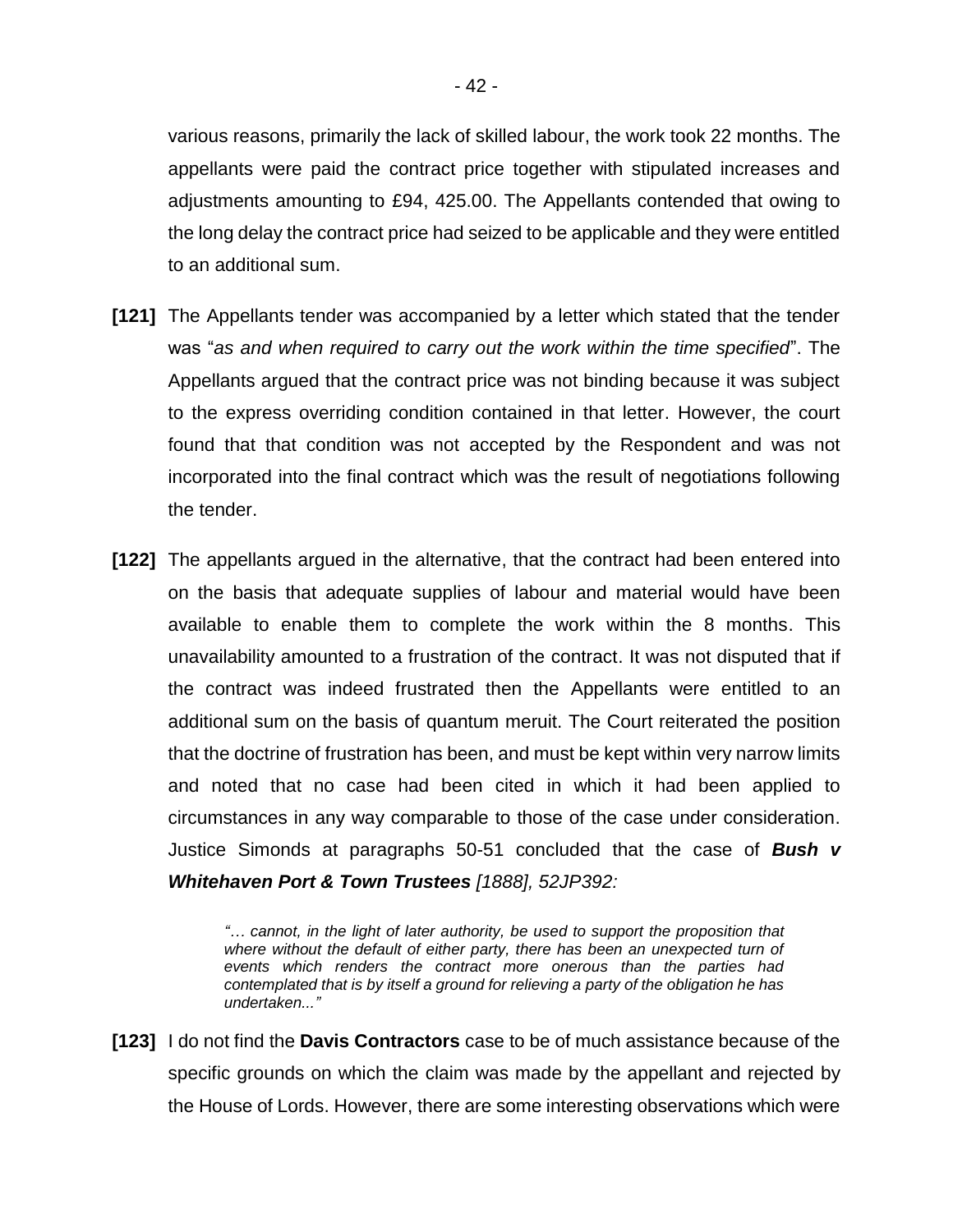made by Viscount Simonds which are applicable to the case before this Court. At page 150 he notes the comments of Lord Sumner in **Bank Line Ltd v A Capel**  [1919] AC 435 at p 454 where he said:

*"Rights… ought not to be left in suspense or to hang on the chances of subsequent events".*

Lord Sumner continued as follows:

*"*

*"It is wholly inconsistent with this, as I think, fundamental condition that a building contractor should without intermission, work on his contract over a period which by much or little exceeds the contract time and at the end of it say, as the Appellants say here, "A twenty-two month project is not an eight month project" or, less formidably, "An expenditure of £111,000 is not an expenditure of £94,000, therefore the original contract must be regarded as frustrated and for all the work that has been done we must be paid not the contract price but upon the basis of a quantum meruit". My Lords, I say it with all respect to the arguments of learned Counsel but it appears to me that that is to make nonsense of a doctrine which, used within its proper limits, serves a valuable purpose."*

I will address these observations and their relevance to the case before me in greater detail below.

- **[124]** As it relates to the claim on the basis of a quantum meruit, Counsel for the Defendant relied on the case of *Gilbert & Partners (a firm) v Knight [1968] 2 All ER 248*. In that case a surveyor agreed with the owner of a house to do certain preparatory works for proposed alterations and to supervise the work for a fee of £30. After the builder started working, the owner ordered additional work to be done by the builder. The surveyor supervised the additional work but did not discuss additional fees for doing so with the owner, nor did the owner raise the issue with him. When the work was finished the surveyor submitted an account for an additional sum of £100 which was a scale fee.
- **[125]** Harman LJ at page 250 H referred to the statement of Lord Dunedin in *The Olanda [1919] 2 KB 728 at 730* where he said:

*"As regards quantum meruit where there are two parties who are under contract quantum meruit must be a new contract, and in order to have a new contract you must get rid of the old contract."*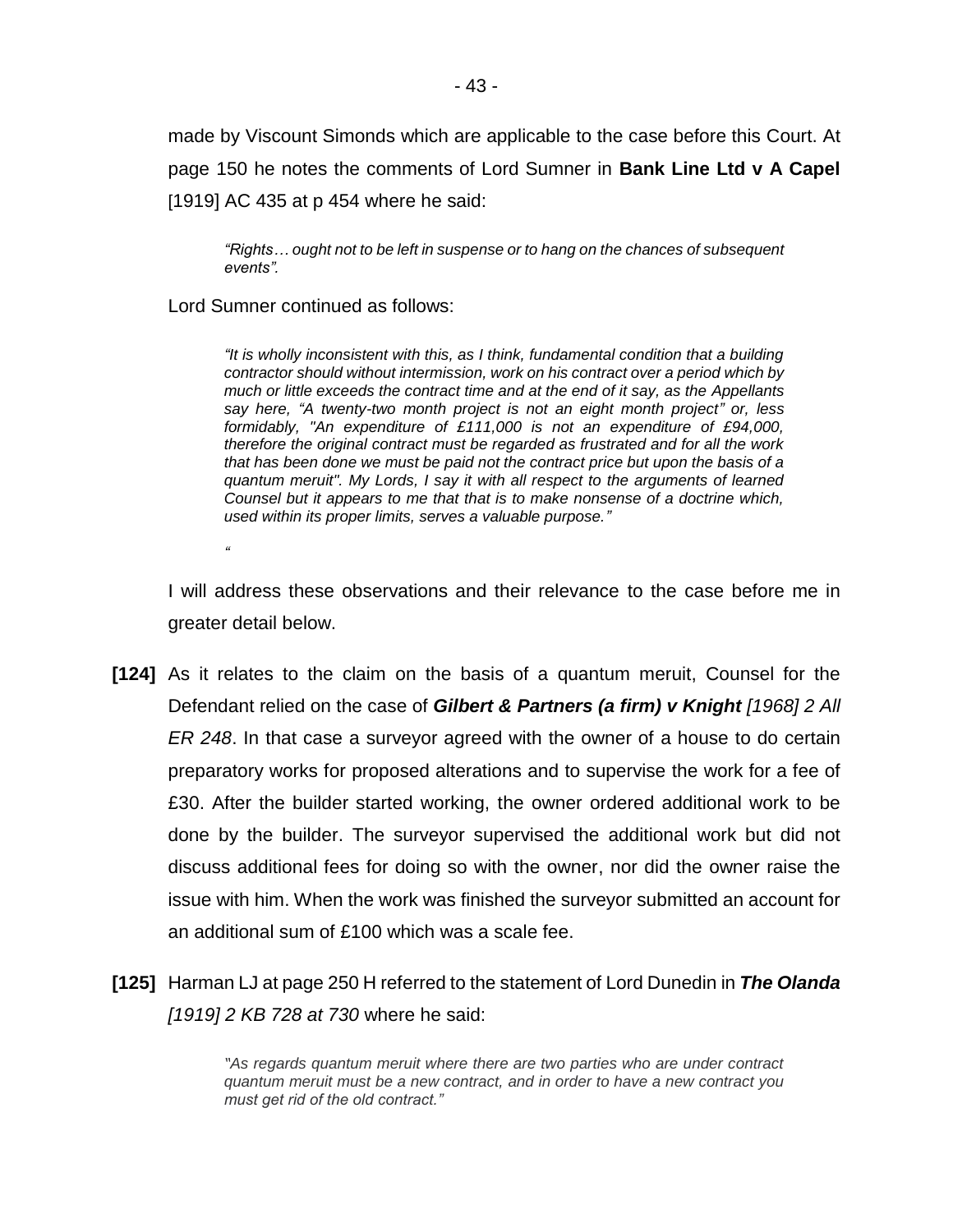Harman LJ held that the old contract was still outstanding not having been discharged and the Defendant was entitled to assume that it was still operating between them and that she would not have been asked for a different sum on a different basis. The fact that the additional sum required was being charged on a scale was mentioned by the learned Judge. However, the essence of the case is that a quantum meruit cannot arise if there is an existing contract between the parties to pay an agreed sum.

**[126]** The analysis by Davies LJ on the facts of that case is of assistance and is worth reproducing as follows:

> *In order to make a person liable on a quantum meruit there has to be a necessary implication that the person liable is agreeing to pay. In the ordinary way if one employs a professional man to give professional services it is a necessary implication, unless anything to the contrary is expressly said, that the employer (to use that word) will pay a reasonable remuneration for those services. But in this case the cardinal point is that there had been this previous agreement to do some work for a lump sum of £30, and I for myself cannot see that there is any necessary implication that, when the work was going to be extended, or increased, in the absence of any express mention of it the defendant should be liable to make any further payment to the plaintiffs. If Mr Tyrrell had said, in 1966, that he had only agreed to do the other work for £30, and that if the defendant wanted him to do the extra work he would have to have a further figure or scale fees, the defendant (this is pure speculation) might have done one of two things. She might have said that if that was going to be added to the cost of it she was not going on. Alternatively, she might have said that there was the builder, who, no doubt would be very pleased to do this extra work, and that she would carry on with the builder without Mr Tyrrell's intervention at all. What she would in fact have said we do not know.*

- **[127]** Whereas, it is important to note that in *Gilbert* (supra), there was no dispute as to whether the parties had discussed pricing for the extra work. In the case before me, there is such a dispute because Mr. White asserted that he had discussed with Mr. Jervis the issue of an extra amount being charged over and above the agreed figure of \$42,833,540.00 reflected on 9<sup>th</sup> July 2012 Completion Budget. In the case before me, what is in need of resolution is the extent of those discussions and whether any agreement flowed therefrom.
- **[128]** I have earlier found that whereas the issue of the possibility of additional fees was raised, there was no definitive statement by Mr. White at any point that once the  $$42,833,540.00$  he had agreed in the 9<sup>th</sup> July 2012 Completion Budget, was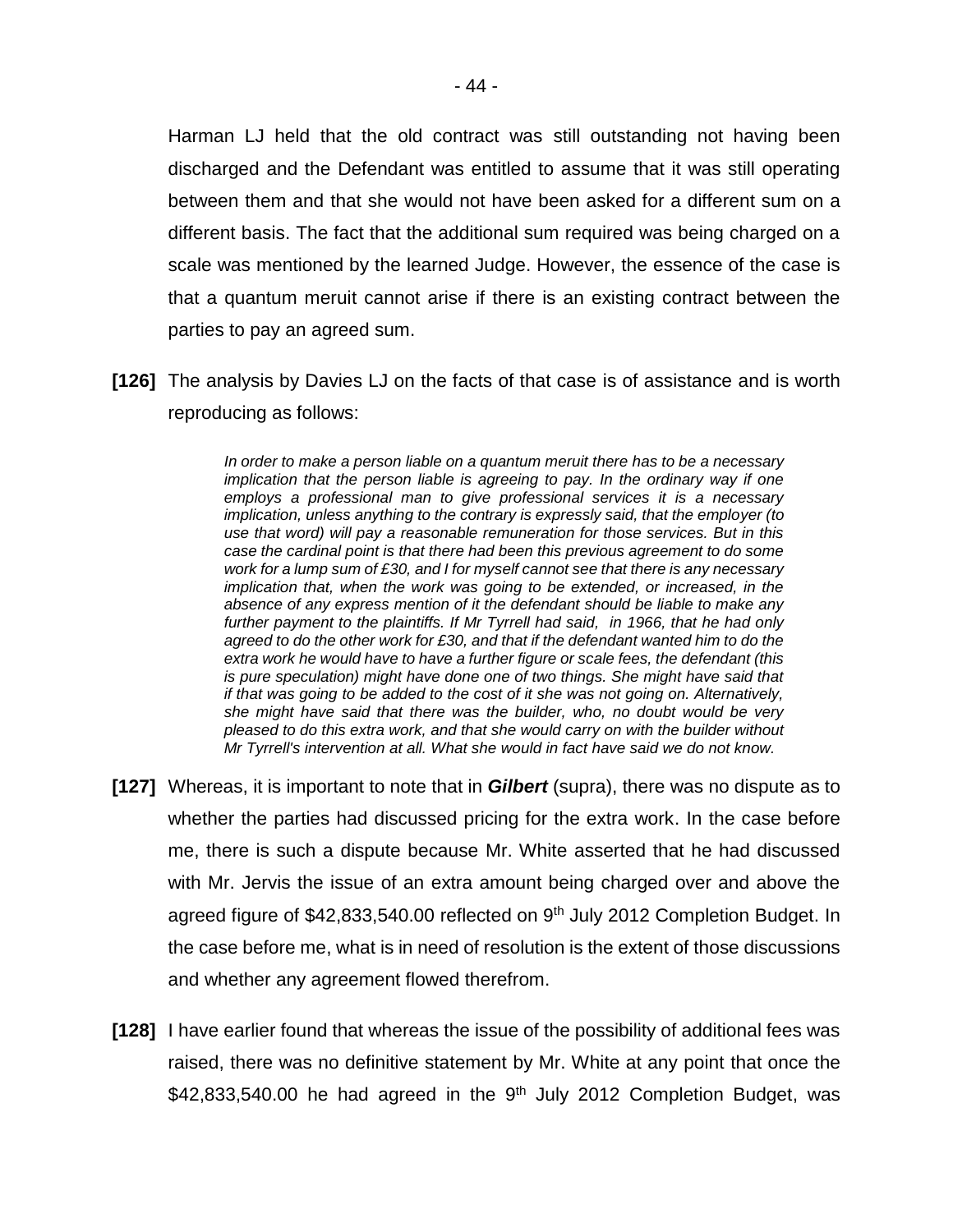exhausted the Claimant would not be not be proceeding any further unless there was agreement for additional compensation from that point going forward. Had this occurred, the Defendant would have had the option of deciding whether it wished to have the Claimant proceed and agree an additional fixed sum for the work to be undertaken or formula for the calculation of such sum in the future. I find that there was no conclusive statement on this position and there was no agreement by the Defendant for additional payments.

- **[129]** I should add that a quantum meruit payment would also be applicable if the Defendant had agreed to make a payment for services after the services had been rendered, even if there was no prior discussion or agreement before the services were rendered. However, I have not found that there was any such agreement.
- [130] I find that the 9<sup>th</sup> July 2012 Completion Budget was still operative and still governed the relationship between the parties. Accordingly, there is no basis in law for the application of the quantum meruit principle in order to provide additional compensation for the Claimant, above the sum fixed in that document.
- **[131]** This case provides a poignant reminder of the danger of parties orally agreeing to vary works or fees under a contract. In *Gilbert* (supra), Davies LJ at page 252 commented that *"Sympathy no doubt one may have for the plaintiffs; but, after all, they have only themselves to blame for undertaking this extra work without specifically mentioning that they proposed to charge, if they wanted to do so".* Similarly, in this case, I find that the Claimant assumed the risk of non-payment above \$42 million.

## **THE GCT ISSUE**

**[132]** Mr. White's evidence is that at no point in July 2011 when the contract was entered into between the Claimant and the Defendant did he or any other representative of the Claimant have any discussion and/or agreement with the Defendant or any of its representatives that the Sub-Contract was to be subject to the main NWA Contract.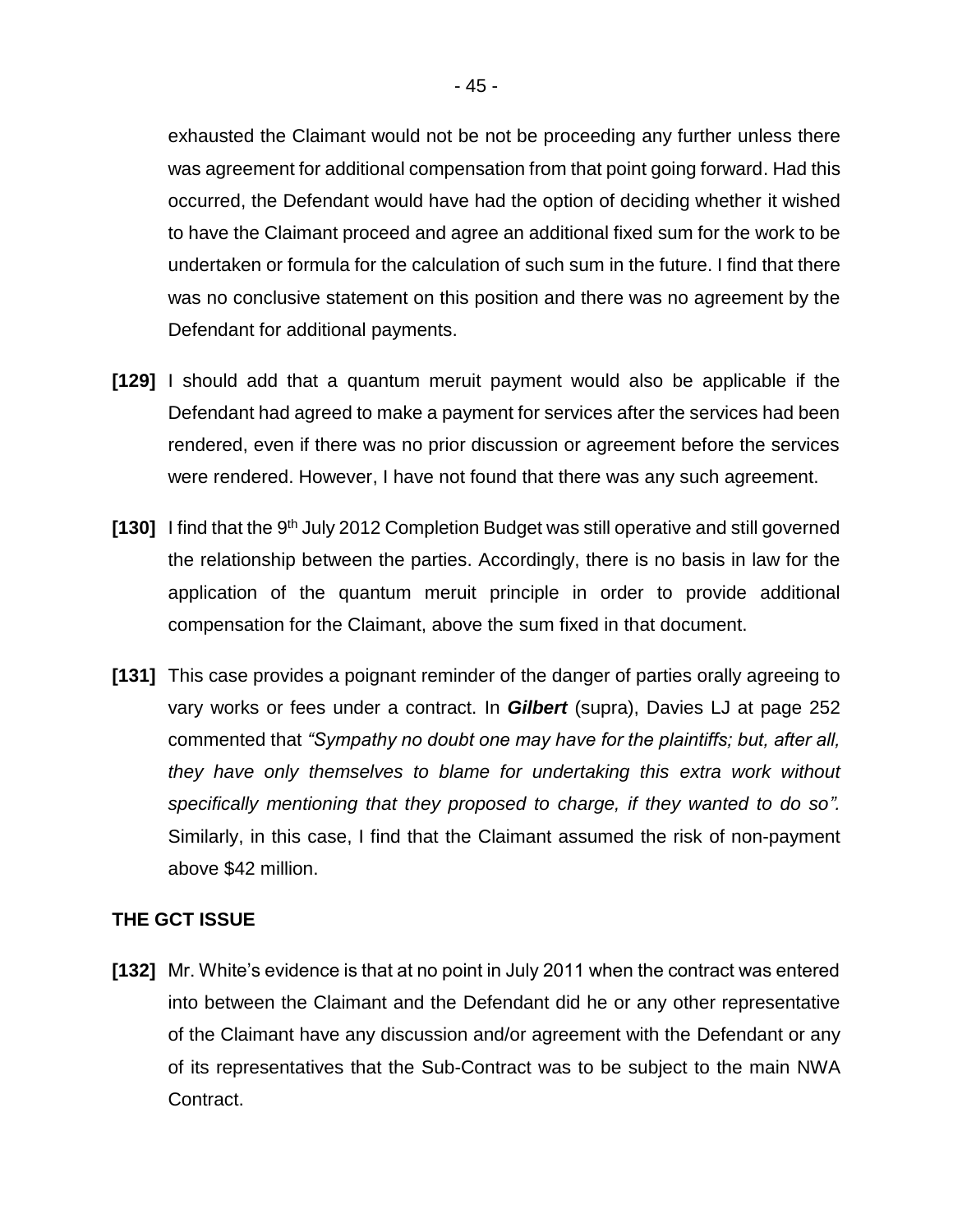- [133] He stated that the Defendant never asserted this until its letter dated the 28<sup>th</sup> September 2011 that the final terms of the sub-contract between the Claimant and the Defendant will be subject to the final Agreement reached between NWA and the Defendant.
- **[134]** Mr. White explained that up to December 2013 there were two substantive aspects of the contract which remained unsettled between NWA and the Defendant. The first was the final adjusted contract sum which was to reflect the adjustments in the scope of works and the contract duration. The second was the question of whether General Consumption Tax (GCT) was in fact payable by the NWA on the invoices submitted by the Defendant. He asserted that he was aware of these matters because the Claimant through him, was in charge of the performance of the NWA Contract. He asserted that none of these issues had anything to do with the Claimant and in fact, whereas the Claimant was aware of these issues the Claimant did not accept and/or agree with the Defendant and/or any other party that those outstanding issues affected its contract with the Defendant. Accordingly, the Claimant included an item GCT on all the invoices tendered to the Defendant. He confirmed that the claimant is a registered entity under the General Consumption Tax Act and is therefore under an obligation to add to its invoices, to file its GCT Returns and to collect and pay the invoiced GCT amounts over to the tax authority. He also confirmed that the services provided to the Defendant by the Claimant were services which attracted GCT.
- **[135]** Mr. White said that in the case of the services provided to the Defendant, the Claimant issued invoices PJAN 01 to PJAN 14 outlining its GCT registration number, the amount of the consideration and the GCT rate and the amount payable. All the invoices were sent prior to June 15<sup>th</sup> 2012. The Claimant is obligated to keep a record of taxable supplies thus while acting in good faith the invoices were issued to the Defendant.
- **[136]** Mr. White stated that the Defendant failed to pay the GCT which accrued on their taxable supply for the period of February to May 2012. The Claimant is entitled to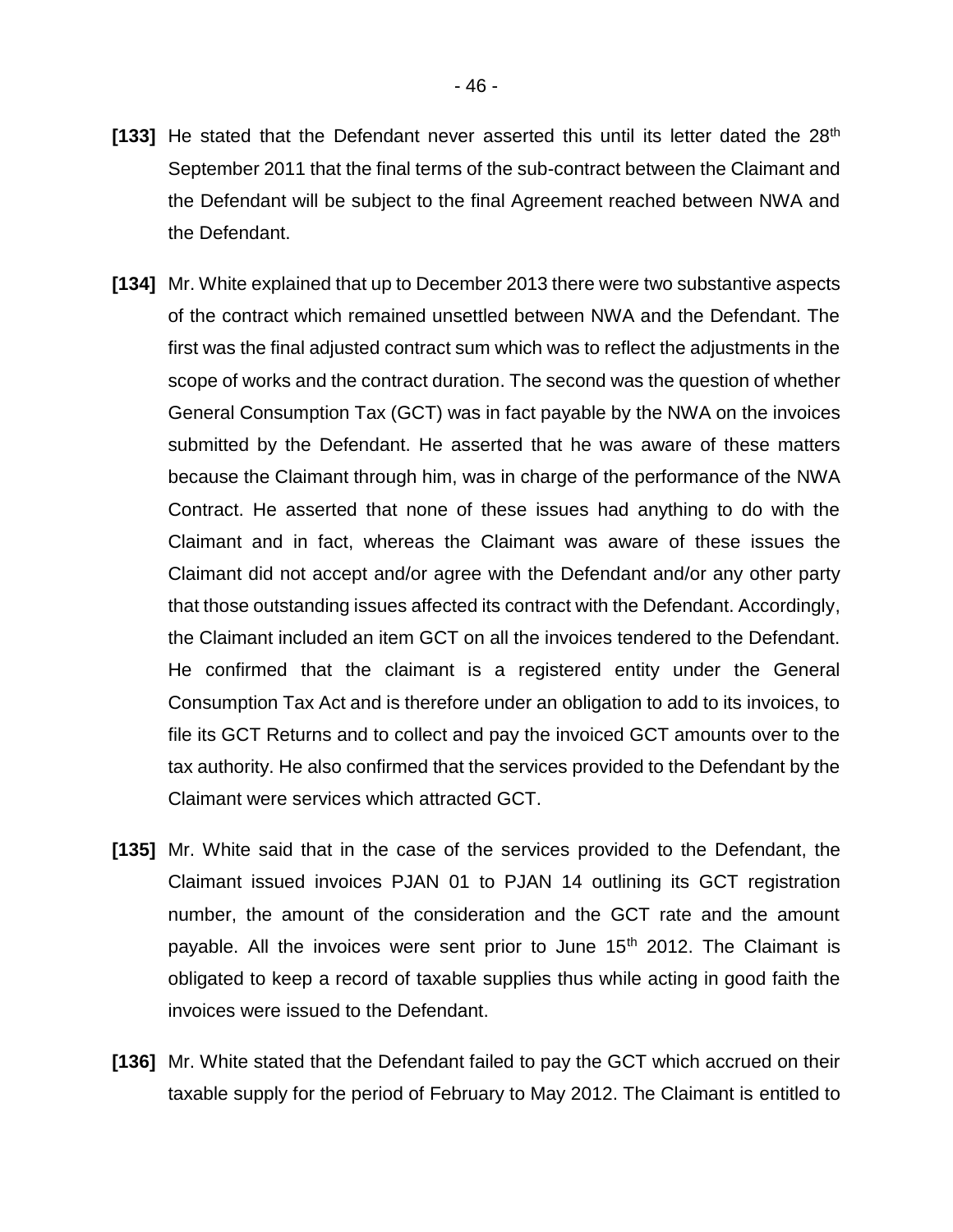pay \$2,324,006.17 to the Commissioner of Inland Revenue for their services to the Defendant. The Defendant's failure to make the GCT payments have put the Claimant in a financially undesirable position. Consequently, the Collector of Taxes commenced Court action against the Claimant to recover the outstanding GCT as well as interest, penalties and charges in the sum \$11,767,882.69).

**[137]** Due to the Defendant's actions, the Claimant is indebted to the Collector of Taxes for the sum of \$14,091,888.86 in addition to the penalties and interest that continue to accrue on a monthly basis.

## *Did the Defendant agree to pay GCT*

- **[138]** It is at this point necessary to revisit the Court's analysis of the formation of the contract between the parties. By way of re-cap, the Court found that from the point the Claimant was asked to continue work after having been asked to cease, the parties embarked on a contract in which the critical components were agreed. It is important to note that when the Claimant produced its termination cost to date as requested by the Defendant as reflected in Invoice PJAN 01 dated 12<sup>th</sup> August 2011, it was for a total sum of \$6,653,296.50 including a sum of \$990,916.50 for GCT at 17.5%. This claim was forwarded un-amended to the NWA by the Defendant under cover of a letter dated 15<sup>th</sup> August 2011. Mr. Jervis explained that typically, where the invoice is submitted by a subcontractor such as the Claimant, the Defendant would prepare a composite bill including the Defendant's fees but this was not done in respect of this first invoice.
- **[139]** What was clear from this first invoice was that the Claimant was indicating that it expected that GCT was to be paid by the Defendant. 17.5 percent of an invoice in the context of the contract between the parties is a significant amount. One would expect that it could heavily influence the viability of the contract for one party or the other. When it became clear to the Defendant that the proposed fees of the Claimant were on condition that the Defendant would be paying GCT on those amounts, the Defendant would have had to decide whether the sub-contract was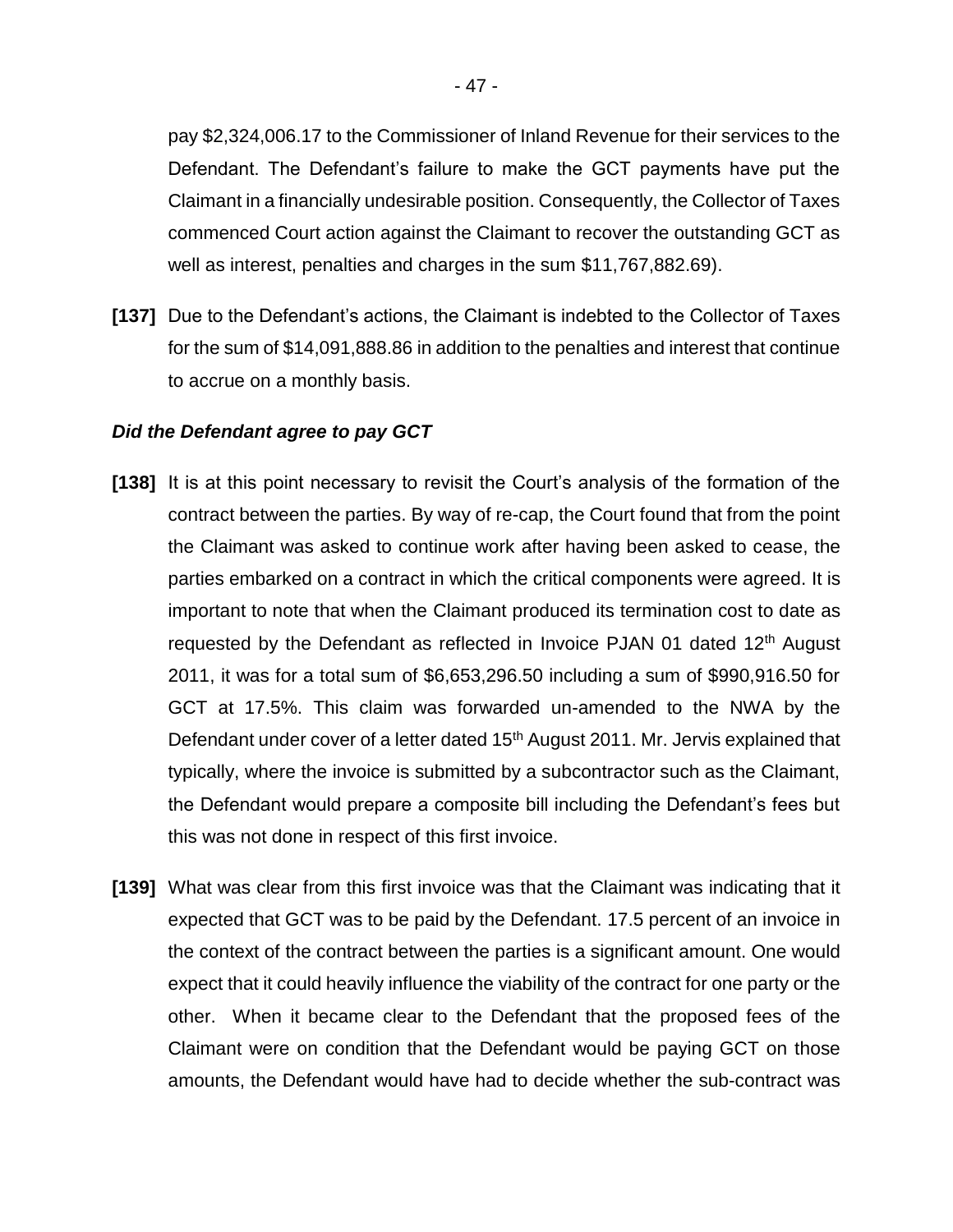commercially feasible. If the Defendant was of the firm view that it would not in any event be paying GCT on top of the Claimant's proposed fees, then I would have expected that such a position would have forcefully been made clear. Mr. Williams in his submissions emphasised the point that whereas the Claimant consistently asserted its claim to GCT, there was no repeated assertion of a position by the Defendant that it was not liable to pay GCT.

- **[140]** In the absence of clearly expressed evidence of the Defendant asserting that it would not be paying GCT for the Claimant's services in the face of its repeated demands for such payments from the first invoice, I find that the Defendant accepted that it would pay GCT on such services if they were in fact due. However, I find that the Defendant obtained comfort in what Mr. Jervis said was indicated to him in terms of the Project not being subject to GCT. This reliance was notwithstanding the fact that up to the conclusion of the trial he was unable to obtain such a confirmation from Tax Administration Jamaica, the NWA or any other appropriate body. I am fortified in my finding in this regard by Mr. Jervis' response to the suggestion put to him in the closing stages of the cross examination. It was suggested that the Defendant is obliged to pay the Claimant the GCT as reflected on the Claimant's invoices and his answer was "*subject to guidance from the Commissioner or directions*". Presumably the Commissioner referenced there is the Commissioner of Taxes.
- **[141]** The Court has been placed by the parties in the less than ideal position of having to decide whether the Project attracts GCT without any input from the tax authorities by way of an expert witness or by submissions on the law. It would have been beneficial if either of the parties had assisted the Court in this manner. Nevertheless, it is an issue which has fallen for determination giving the nature of the Claim. It is worth noting at this juncture that although the Claimant has asserted that the tax authorities have brought proceedings against him in the Parish Court in respect of outstanding GCT, there is an insufficient nexus demonstrated between those proceedings in the Parish Court and any liability which might have arisen as a result of the Claimant's participation in the Project. Accordingly, this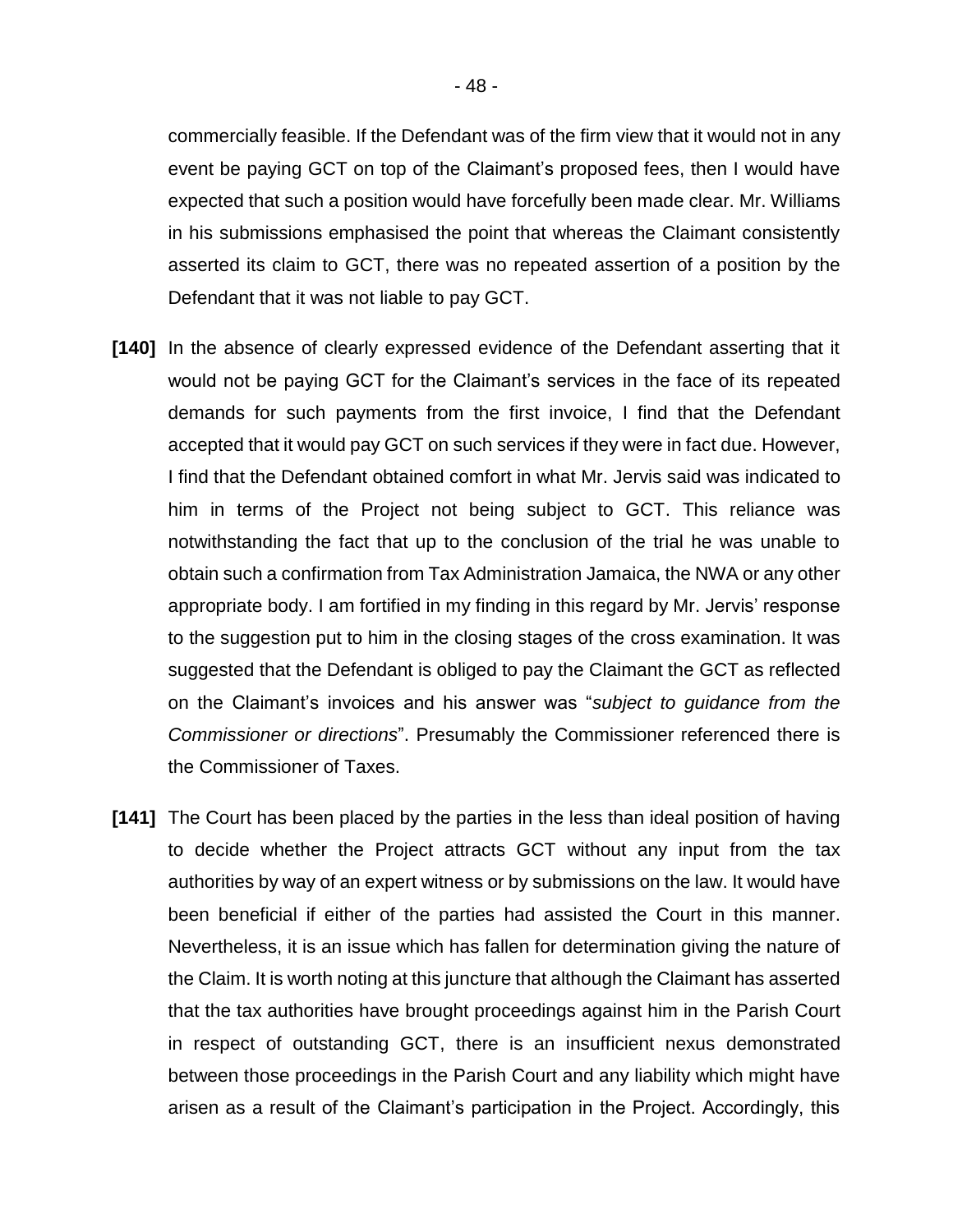evidence is of no assistance to this Court in resolving the GCT element of the Claim. The issue is essentially one of statutory interpretation which the Court is sufficiently equipped to determine.

## *The Claimant's submissions*

- **[142]** Mr. Williams referred to *section 3 (1) (a) of the General Consumption Tax Act* (hereinafter "**the GCT Act**") to state that there is an obligation to pay GCT. He also referred to *section 6(1) of the GCT Act* which states that for the purpose of GCT imposition, a taxable supply occurs when:
	- *(a) "an invoice for the supply is issued by the supplier; or*
	- *(b) payment is made for the supply; or*
	- *(c) …or the services are rendered, as the case may be, to the recipient,*

*whichever first occurs."*

- **[143]** He submitted that the abovementioned sections of the *GCT Act* make it clear that the Defendant is liable to pay GCT to the Claimant for the services rendered to the Defendant pursuant to the contract between them arising from the NWA Contract. Counsel also highlighted the fact that there was no evidence presented to the Court of any acknowledgment by the NWA or anyone from the tax authorities which support an automatic exemption of the type being claimed by the Defendant. Furthermore, there is no evidence that the Caribbean Development Bank is a multilateral lending agency for purposes of item 14 of Part ll of Schedule 3 of the GCT Act.
- **[144]** Counsel further submitted that *Section 20 of the GCT Act* states that the amount of the GCT is to be calculated and the returns are to be filed and the amount is to be paid over pursuant to the GCT Regulations. In addition, *22 of the GCT Act* illustrates that an invoice ought to be issued by a registered tax payer to another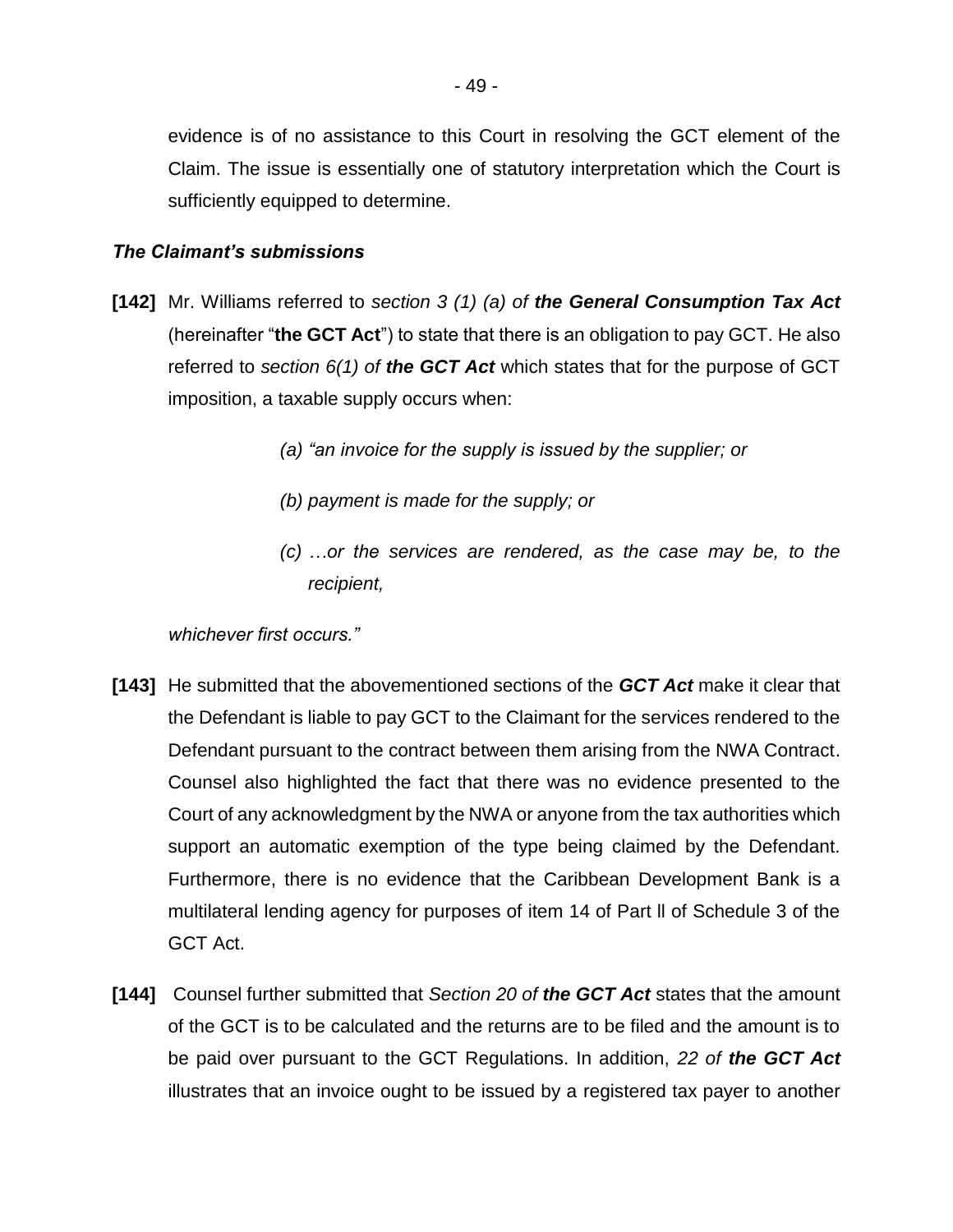registered tax payer for the services provided. He submitted that based on *Section 33 of the GCT Act* the tax payer cannot be permitted to opt out of the tax obligations.

**[145]** On the foundation of these provisions of the *GCT Act*, Counsel submits that the Defendant is under an express statutory duty to pay GCT to the Claimant. In addition, he argued that the Defendant cannot rely on an exemption that NWA may have had to support their non-payment of GCT in relation to the Claimant and the services it performed. This is because the Claimant is under statutory obligation to collect and file returns and pay over the GCT.

#### **The Defendant's submissions**

**[146]** Mrs. Gentles-Silvera submitted that the obligation to pay GCT is imposed on the supplier of goods or services by the provisions of the *GCT Act*. Counsel submitted that this obligation can only be passed to the customer by operation of a contract between the customer and the supplier. In the absence of such a contract the customer has no obligation to pay GCT. In support of this submission counsel relied on a number of cases (decided in the context of the English Value Added Tax (VAT) but which Counsel submitted is analogous to GCT) including *Investment Trust Companies v Revenue and Customs Commissioner [2018] AC 275*. At paragraph 5 Lord Reed made the following statement:

> *It is relevant to note that the obligation to account for tax arises whether or not tax is charged on the supply or paid by the customer: it is the supplier, rather than the customer, who is under a liability to the commissioners, and it is the supply, rather than payment by the customer, which triggers the supplier's liability. The customer's liability to pay an amount in respect of the tax rests upon contract.*

Counsel also cited the cases of **Lancaster v Bird** [1978] EWCA Civ [1973] and **CLP Holdings v Singh** [2014] EWCA Civ 1103 in support of this point.

**[147]** Counsel relied on items *1(b) & 1(e) of Part II of the Third Schedule to the GCT Act* in support of her assertion that the Project was not subject to GCT. Part II of the Third Schedule identifies the services exempted from the payment of GCT. I will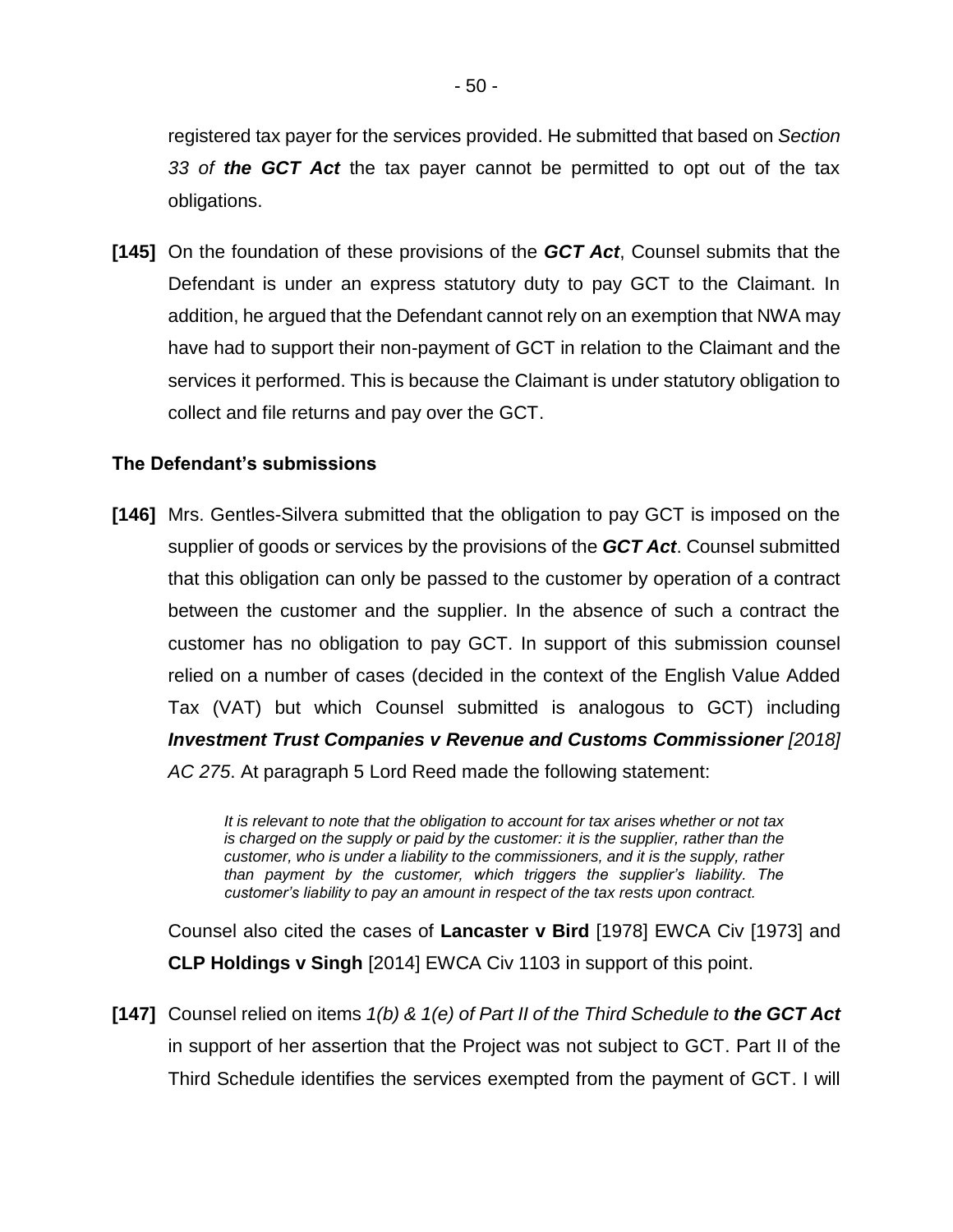reproduce those items and others currently contained in Part ll of the Third Schedule for reasons which will shortly become apparent.

#### *PART ll – Services*

*1. The following operations, that is to say-*

*(a) the construction, alteration, repair, extension, demolition or dismantling of any building or structure, including offshore installation, that is to say, installations which are maintained or are intended to be established for underwater exploitation;*

*(b) the construction, alteration, repair extension, demolition of any works forming or intended to form, part of the land, including (without prejudice to the generality of the foregoing) walls, road works, power lines, telegraphic lines, aircraft run-ways, docs and harbours, railways, inland waterways, pipelines, reservoirs, water mains, wells, irrigation works, sewers, industrial plant and installation for purposes of drainage, coast protection or defence;*

*(c) [Deleted by L.N. 19C/2009]; (d) [Deleted by L.N. 19C/2009]*

*(e) operations which form an integral part of, or are preparatory to, or are for rendering complete, such operations as are described in paragraphs (a) and (b), including site clearance, earth moving excavation, tunnelling or boring, laying of foundations, erections of scaffolding, site restoration, landscaping and the provision of roadways and other access works, so however, that the foregoing operations shall not include-*

*(i) the installation in any building or structure of systems of heating, lighting, ventilation, power supply, drainage, sanitation, water supply, fire protection, air conditioning, elevators or escalators;*

*(ii) the internal cleaning of buildings and structures so far as carried out in the course of their construction, alteration, extension, repair or restoration;*

*(iii) painting the internal or external surface of any building or structure; and*

*(iv) tillage operations.*

*(f) [Deleted by L.N. 19C/2009]*

*(My emphasis)*

**[148]** *The General Consumption Tax (Amendment) Act, 2014*, which was assented to by the Governor General on  $30<sup>th</sup>$  September 2014 with an effective date of 1<sup>st</sup> October 2014 in amending Part ll of the Third Schedule deleted the full stop appearing at the end of item (e) (at the end of the word "works") and substituted therefore the proviso which I have highlighted in bold type.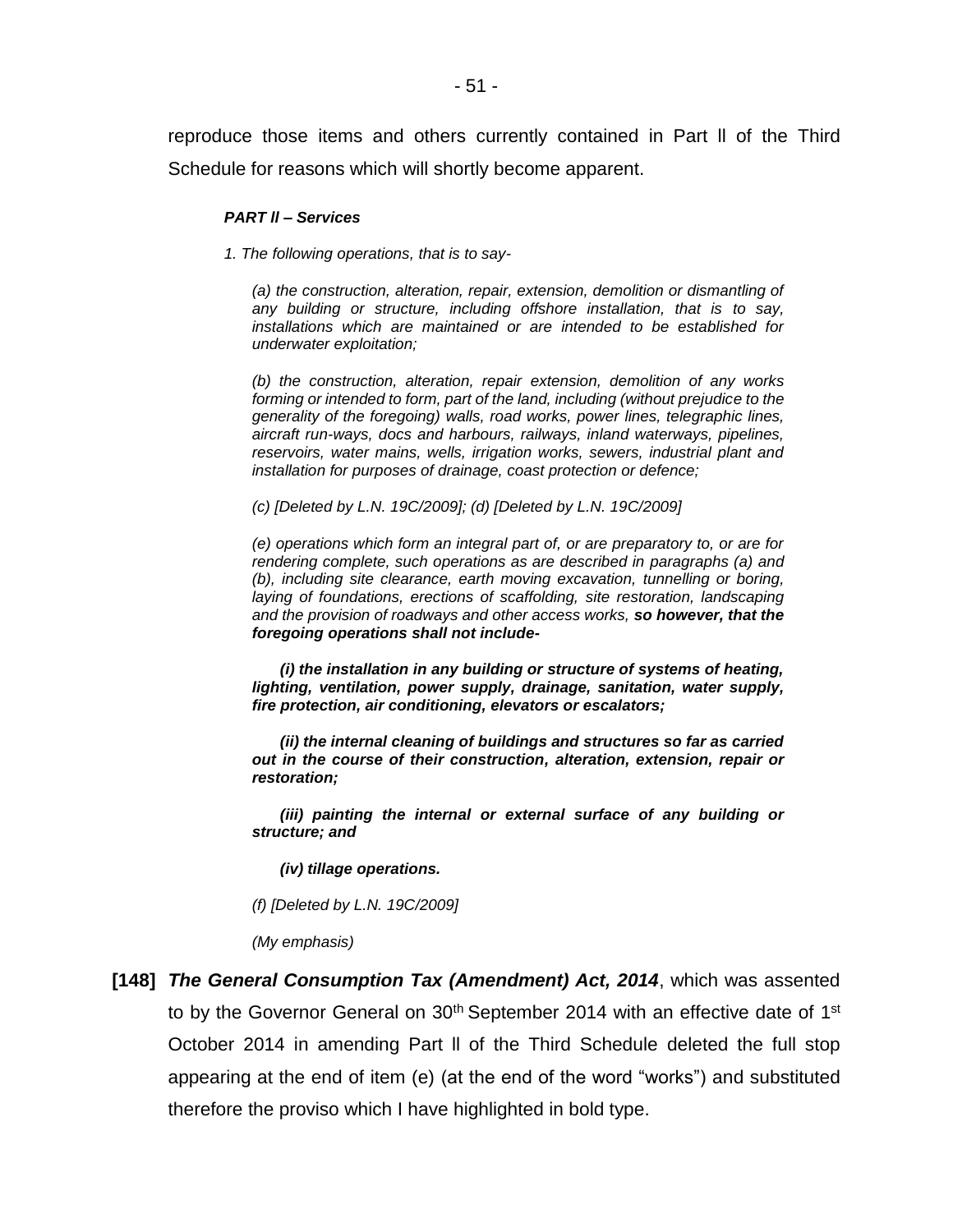**[149]** Mrs. Gentles-Silvera submitted that the Project was exempt from GCT for another reason. That is, the services that were provided to the NWA under the Project was funded by the Caribbean Development Bank and was therefore exempt by virtue of the provisions of item *14 of Part II of the Third Schedule to the GCT Act* which was in force at the material time and which exempted services performed under a contract the payment for which was funded by a foreign government or multilateral lending agency. The paragraph was deleted by the *General Consumption Tax (Amendment) Act, 2014*. The exact wording of that item prior to its deletion was as follows:

> *14. Services performed under a contract the payment of which is by a foreign government or a multilateral lending agency.*

### **The Court's analysis of whether GCT is payable**

**[150]** It was not in dispute that the services which the Claimant and the Defendant provided were not in respect of physical works described in items 1(a) and (b) of Part ll. The Defendant argued that the services were "*operations which form an integral part of, or are preparatory to, or are for rendering complete, such operations as are described in paragraphs (a) and (b)*". Mr. Williams submitted that these words must be interpreted "*ejusdem generis*" with the class or genus of things forming an integral part of or which are preparatory to the physical works. This class he argued, includes "*site clearance, earth moving excavation, tunnelling or boring, laying of foundations, erections of scaffolding, site restoration, landscaping and the provision of roadways and other access works*". Mr. Williams further submitted that having regard to this class or genus, the items falling within the Terms of Reference and the services provided by the Claimant to the Defendant cannot fall within this class or genus of things and accordingly the exemption does not appear to cover the Defendant (and I would add the Claimant as well).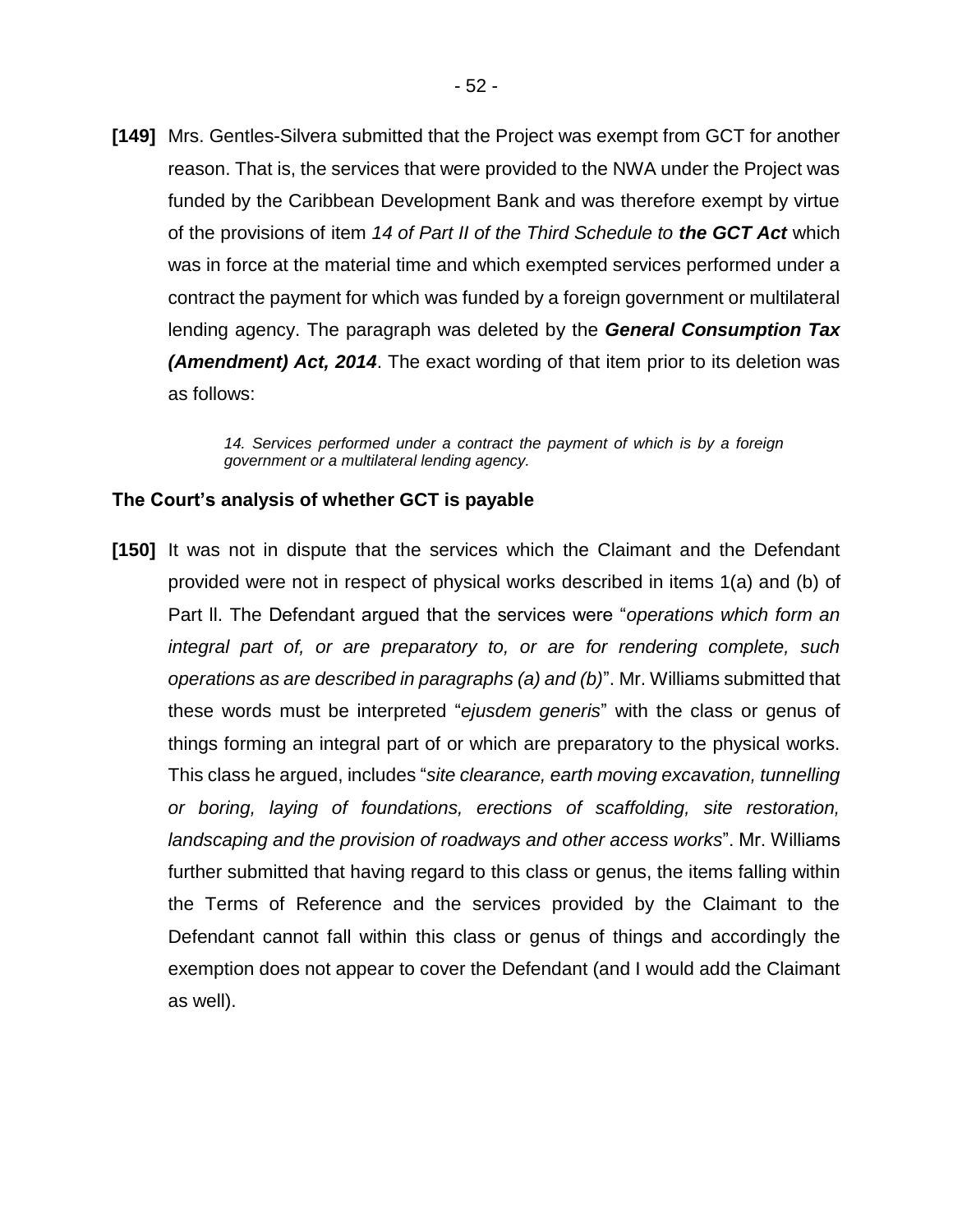*[63] The ejusdem generis principle is well known. This is how Bennion [Bennion Bailey and Norbury Statutory Interpretation] explains it:*

*"The Latin words ejusdem generis (of the same kind or nature) have been attached to a principle of construction whereby wide words associated in the text with more limited words are taken to be restricted by implication to matters of the same limited character. The principal may apply whatever the form of the association, but the most usual form is a list or string of genus-describing terms followed by wider residuary or sweeping-up words"*

[64] As an example of the principle in action, Mr. Leiba referred us to **Eton Rural** *District Council v River Thames Conservators [1950] Ch 540. In that case, it was held that the words "or otherwise", following the words, "tenure, custom, prescription", did not include purely contractual obligations: the genus was obligations imposed by law on land and ejusdem generis therefore applied. So the case is a clear example of the words "or otherwise" attracting the principle.*

**[152]** It is important to note that although the most usual form in which the principle is evident is where there is the list of things comprising the class followed by the "sweeping-up words" like "or otherwise" the principle does not apply in the reverse. **Bennion, Bailey and Norbury on Statutory Interpretation** Chapter 23 Section

23.7 provides as follows:

*Section 23.7 Ejusdem generis principle: general term followed by specific terms*

*The ejusdem generis principle is presumed not to apply where apparently general words are followed by narrower words suggesting a genus more limited than the initial general words, if taken by themselves would indicate.*

One of the cases learned authors of **Bennion** used to conclude that this statement was accurate is the House of Lords case of *Ambatielos v Anton Jurgens Margarine Works [1922] All ER Rep 543*. The case concerned the following clause in a charter party:

*"Should the vessel be detained by causes over which the charterers have no control, viz, quarantine, ice, hurricanes, blockade, clearing of the steamer after the last cargo has been taken over, etc, no demurrage is to be charged and lay-days not to count."*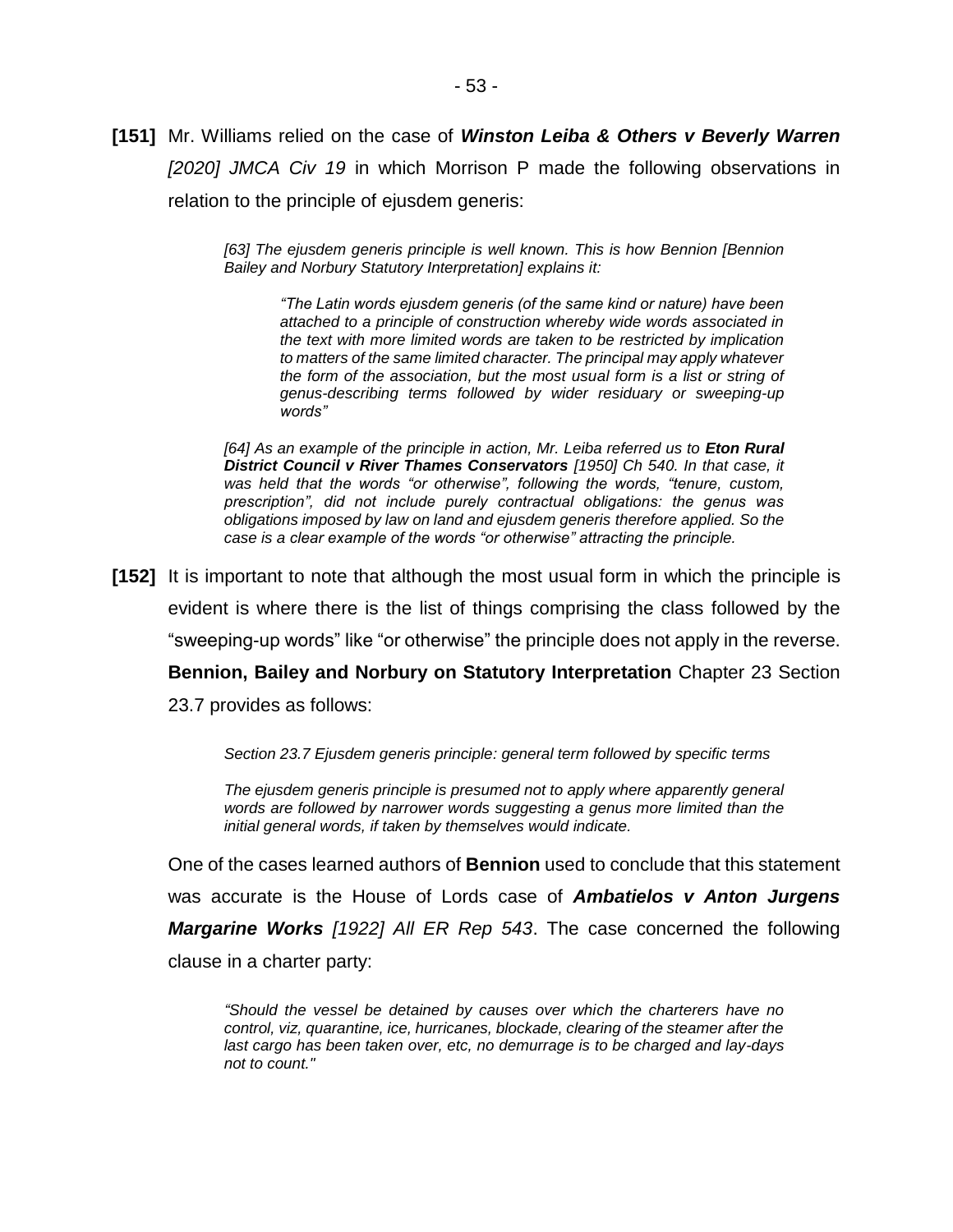**[153]** The issue was raised as to whether the detention of the chartered vessel for a number of days beyond the lay-days by a strike of dock labourers at the port of discharge was covered since it was a cause over which the charterers had no control. The Court held (Lord Sumner dissenting),

> *"… the whole clause was governed by the initial general words and must be read as referring to all causes over which the charterers had no control - in particular, to the five causes specified, but also to all other cases which fell within the general words, and, therefore, the shipowner was not entitled to succeed."*

**[154]** In my opinion, this case did not turn exclusively on the fact that the general words preceded the limiting words. This is illustrated in the judgment of Viscount Cave LC at 546-547 where he said:

> *Then it is said that the added words, as I have called them, are limiting and not explanatory words. I have dealt with that. Further it is said that, assuming that they be such limiting words, they cut down the clause to the five cases specified with other cases of a similar kind, and we have to say whether for that purpose the wellknown rule of ejusdem generis applies. I know of no authority for applying that rule to a case of this kind, a case where, to begin with, the whole clause is governed by the initial general words; secondly, where the expression to be so construed is the expression "etc"; thirdly, where, as in this case, there in (sic) no genus to which anyone can point which comprises all the five cases specified. With great respect to the learned judge who heard the case I cannot think that he was successful in finding such a genus.*

Viscount Cave, LC, Viscount Finlay and Lord Atkinson in construing the word "etcetera" in the clause, each found that the ejusdem generis rule did not apply.

**[155]** Nevertheless, in the absence of any authority which suggests the contrary, I am prepared to accept that *Bennion* has correctly stated a limitation to be placed on the application of the principle. In the *GCT Act* the following words are clearly general in scope:

> *…operations which form an integral part of, or are preparatory to, or are for rendering complete, such operations as are described in paragraphs (a) and (b),..*

I find that the words which follow do not invoke the operation of the ejusdem generis principle even though they appear to constitute a genus which is physical works, namely: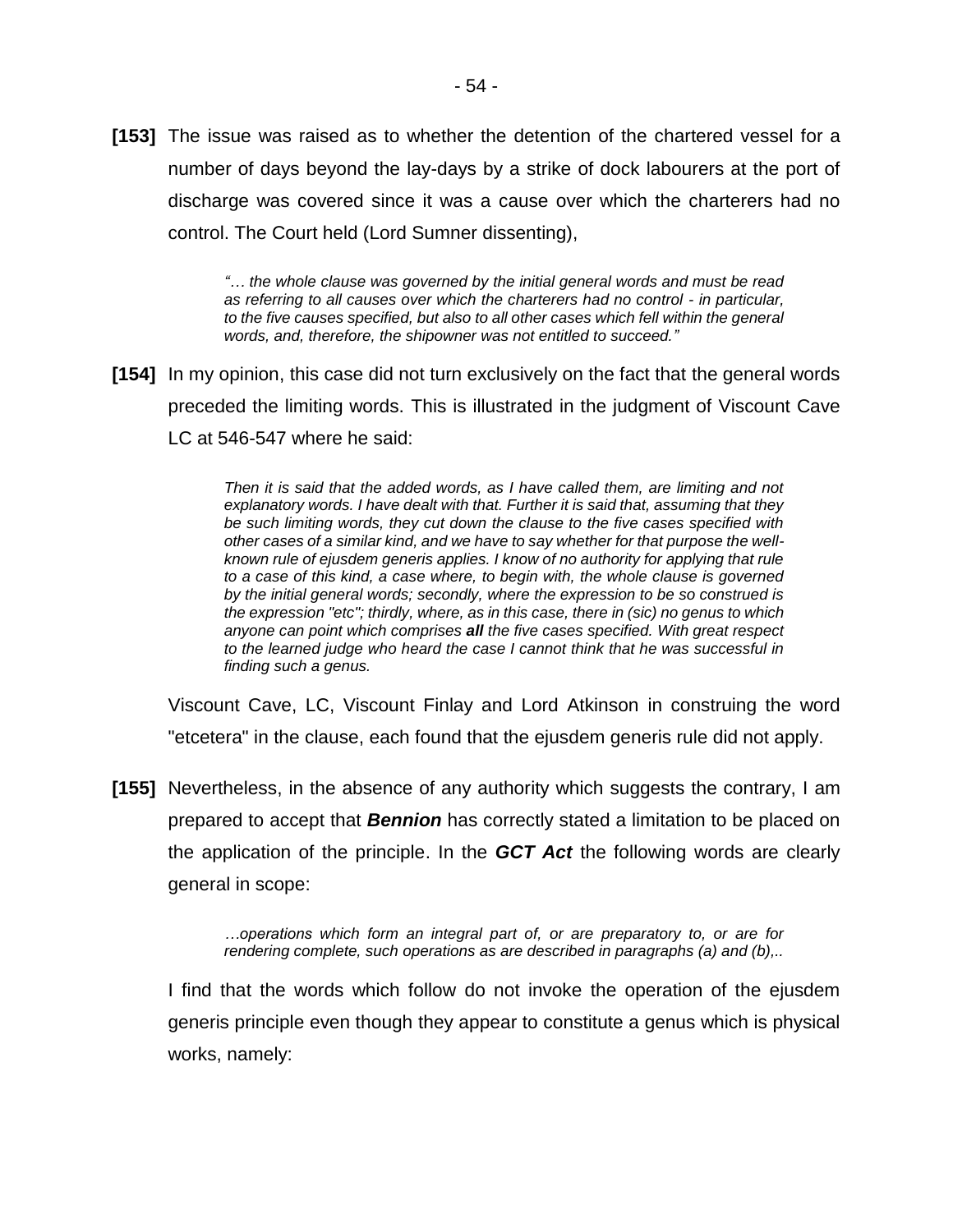*..including site clearance, earth moving excavation, tunnelling or boring, laying of foundations, erections of scaffolding, site restoration, landscaping and the provision of roadways and other access works….*

However, this does not put the issue to rest. The ejusdem generis rule is an aid to the construction or interpretation of documents including statutes.

- **[156]** The Court's primary task remains of interpreting the *GCT Act* and determining what was the legislative intention. Where revenue statutes are concerned, the Court does not have the latitude it possesses when interpreting other statutes. *Stair Memorial Encyclopaedia* /Revenue (Reissue)/2. /5. Interpretation of tax statutes expresses the position as follows:
	- *5. Interpretation of tax statutes.*

*In the interpretation of revenue legislation, the court must adhere closely to the actual words of the statute and as a result of this, equitable interpretations or statutory constructions are not permissible.*

*''It simply means that in a taxing Act one has to look merely at what is clearly said. There is no room for any intendment. There is no equity about a tax. There is no presumption as to a tax. Nothing is to be read in, nothing is to be implied. One can only look fairly at the language used' [***Cape Brandy Syndicate v Inland Revenue Comrs**[\[1921\] 1 KB 64,](https://www.lexisnexis.com/uk/legal/citationlinkHandler.faces?bct=A&service=citation&risb=&KB&$sel1!%251921%25$year!%251921%25$sel2!%251%25$vol!%251%25$page!%2564%25) 90 LJKB 113*, per Rowlatt J (affd* [\[1921\] 2 KB 403,](https://www.lexisnexis.com/uk/legal/citationlinkHandler.faces?bct=A&service=citation&risb=&KB&$sel1!%251921%25$year!%251921%25$sel2!%252%25$vol!%252%25$page!%25403%25) [12 TC](https://www.lexisnexis.com/uk/legal/citationlinkHandler.faces?bct=A&service=citation&risb=&HMSOTC&$sel2!%2512%25$vol!%2512%25$page!%25358%25)  [358,](https://www.lexisnexis.com/uk/legal/citationlinkHandler.faces?bct=A&service=citation&risb=&HMSOTC&$sel2!%2512%25$vol!%2512%25$page!%25358%25)CA *)]..'*

*Thus it is futile for a taxpayer to argue that the strict application of a revenue statute will result in injustice<sup>3</sup> . Equally it is of no consequence that adopting a construction in favour of the taxpayer will open up an easy loophole for avoiding tax. The courts have stressed on numerous occasions that the resolution of such anomalies is a matter for Parliament, although it has been held that if the natural meaning of a provision gives rise to an undoubted anomaly, fairly identified as an injustice, that meaning can be discarded in favour of a construction that avoids the anomaly.*

*(reproduced without footnotes)*

**[157]** Bearing this in mind, I find that the words "…*operations which form an integral part of, or are preparatory to, or are for rendering complete, such operations as are described in paragraphs (a) and (b),.."* are clear. If the legislature intended for the exemption not to apply to quantity surveying works then I would have thought it would have simply said so. I am further fortified in my conclusion by the fact that the excluded works appear to be more geared towards aesthetics and enjoyment of the end product and are not "*operations which form an integral part of, or are*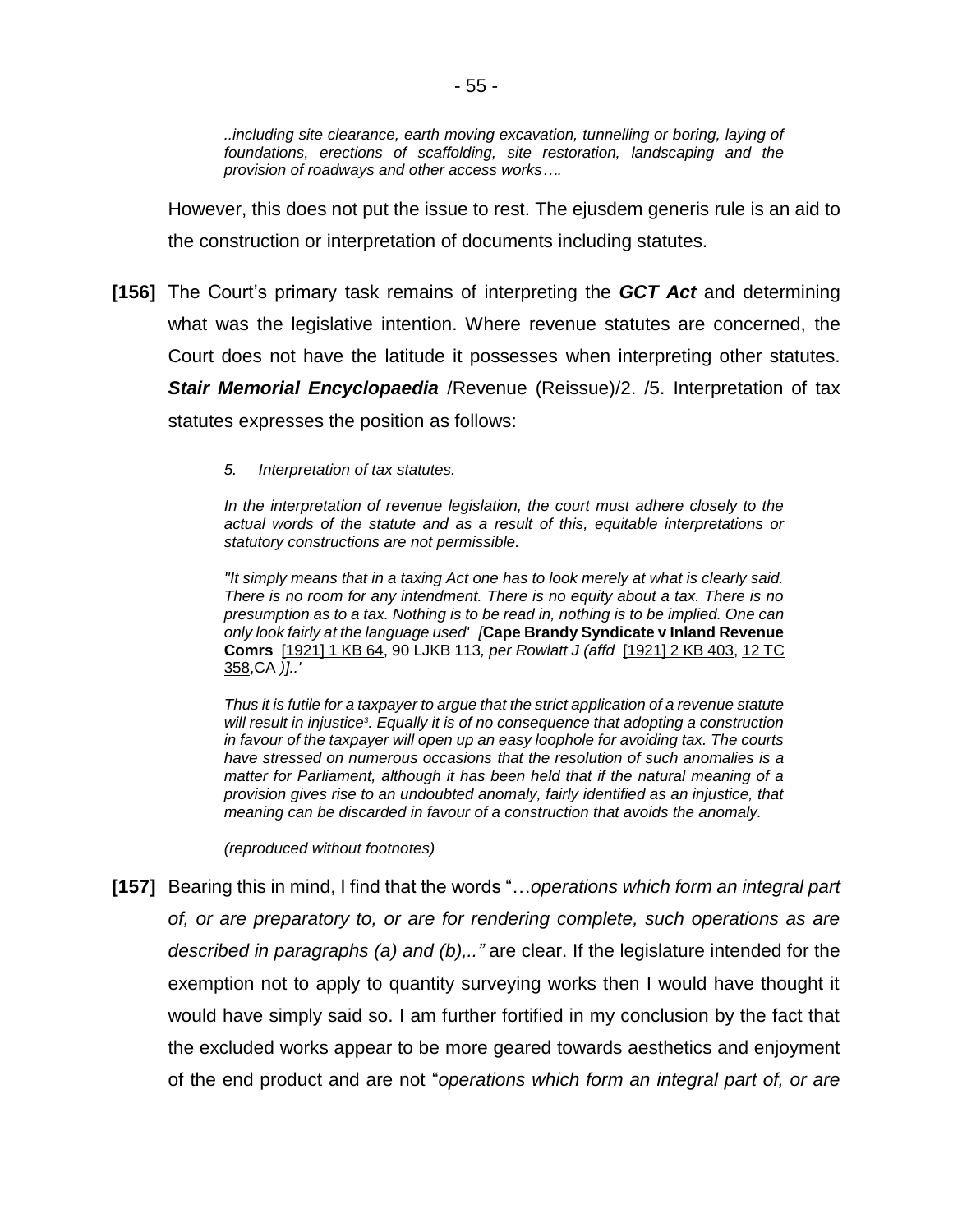*preparatory to, or are for rendering complete, such operations as are described in paragraphs (a) and (b)*" in the same way in which the other identified works are. The evidence led during the trial demonstrated that the services provided by the Claimant and the Defendant clearly satisfied this definition of integral preparatory services. Accordingly, I find that those services are not subject to GCT.

- **[158]** The second limb on which Mrs. Gentles-Silvera relied was item 14, that is, that these were services performed under a contract, the payment of which is by a foreign government or a multilateral lending agency. Mr. Williams submitted that there was no evidence before the Court that the Caribbean Development Bank ("CDB") satisfied this definition. I am of the view that this is a notorious fact of which this Court can take judicial notice.
- **[159]** Nevertheless, I have noted that the evidence of Mr. Everton G Hunter was that the Project was funded by a loan from the CDB. It is not in dispute that the Defendant (and by extension the Claimant) were paid for services under the NWA Contract directly by the NWA and not by the CDB. The fact that the CDB provided the loan from which the Claimant and the Defendant were paid does not mean that the "payment" of the NWA Contract was by the CDB. On these facts I find that item *14 of Part ll of Schedule 3* is of no relevance to the NWA Contract and cannot form the basis for an exemption from GCT of the services provided by the Claimant.

#### **The Court's conclusion on the claim for GCT**

- **[160]** Having regard to my finding that the services performed by the Claimant to the Defendant in respect of the Project do not attract GCT, the Claim for GCT fails.
- **[161]** Invoice PGAN #14 shows that as of 29th March 2013 the Claimant invoiced the Defendant total billable fees of \$47,244,364.90 which included GCT. The GCT amounted to \$6,868,956.35. The Court having disallowed the Claim for GCT results in the total fees amounting to \$40,355,408.55. The evidence is not disputed that as at  $10<sup>th</sup>$  March 2014 the Defendant paid the Claimant the sum of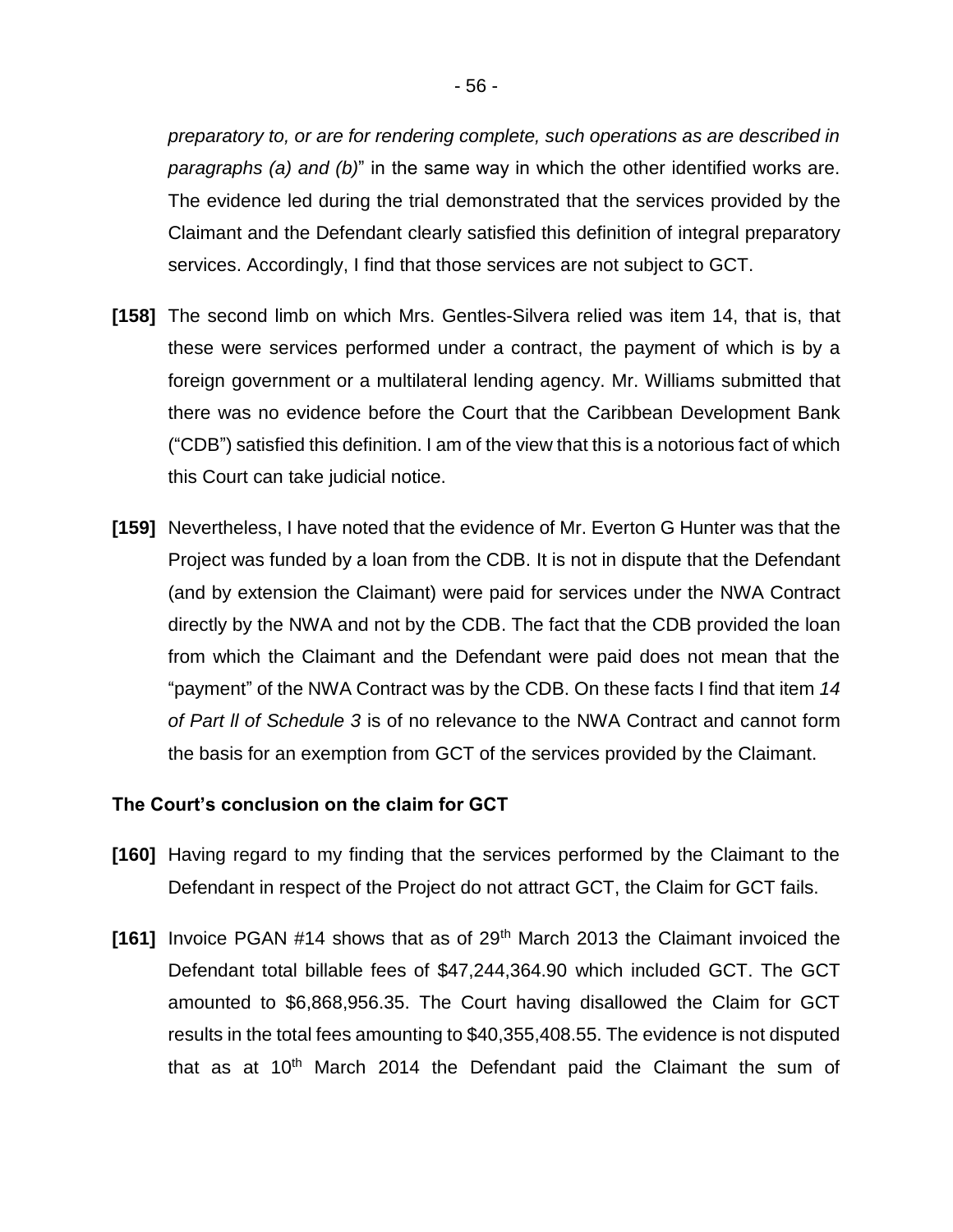\$40,475,198.55. Based on the finding of the Court, this was a marginal overpayment of \$119,790.00 in respect of that invoice.

- **[162]** However, the Court has found that the Completion Budget has framed the upper limit of what the Claimant is entitled to charge. Therefore, although the Claimant is not entitled to recover the additional charges contained in PJAN 15 on the basis of quantum meruit, it is entitled to recover what I have found to be the contractually agreed sum up to the maximum stated on the 9<sup>th</sup> July 2012 Completion Budget for services which is \$41,469,640.00. It is undisputed that the Claimant was paid \$40,475,198.55 and is therefore owed \$994,441.45 for its services.
- **[163]** As it relates to the provision of equipment, Invoice PJAN 01 provided for two computers and cameras and memory card to a value of \$360,500.00. PJAN14 claims \$1,363,900.00 for six desktop computers, 3 laptop computers, 3 scanners, 5 digital cameras and 1 LaserJet printer. This was not challenged by the Defendant and I will award the sum claimed. The total award in the Claimant's favour is therefore \$2,358,341.45 comprised of the award of \$994,441.45 for services plus \$1,363,900.00 for the equipment.

#### **Should commercial interest be awarded?**

- **[164]** Mr. Williams has submitted that the basis of an award of commercial interest is reflected in a number of local decisions including *British Caribbean Insurance Company Limited v Delbert Perrier [1996] 33 JLR 111*. In that case it was held that it is open to the Court to award interest to a successful claimant in matters of commerce. This Court has previously adopted this approach in a number of decisions.
- **[165]** Counsel also relied on the judgment in *Goblin Hills Hotels Limited v Thompson (unreported), Court of Appeal, Jamaica, SCCA 57 of 2007*, judgment delivered 5 June 2009, in which the calculations regarding the appropriate interest to be awarded was on the basis of the Bank of Jamaica's data in submissions without evidence of the same being actually adduced to the Court. Counsel indicated that